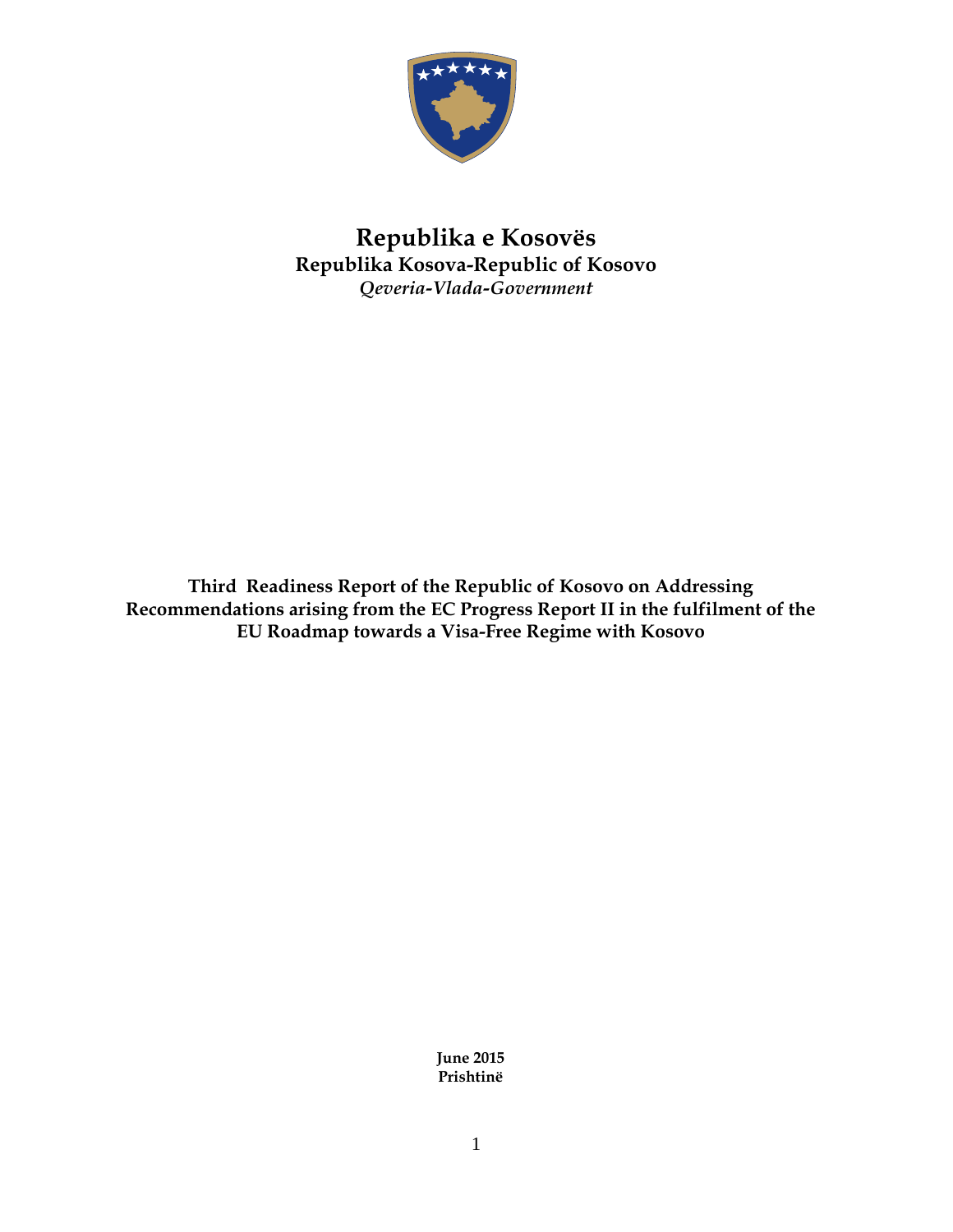# **Table of Contents**

|                | 1. BLOCK 0: REQUIREMENTS RELATED TO READMISSION AND REINTEGRATION  5          |  |
|----------------|-------------------------------------------------------------------------------|--|
|                |                                                                               |  |
|                |                                                                               |  |
| 2.             |                                                                               |  |
| 3.             |                                                                               |  |
|                |                                                                               |  |
|                |                                                                               |  |
|                |                                                                               |  |
| $\mathbf{4}$ . |                                                                               |  |
|                | Preventing and Combating Organized Crime, Corruption and Terrorism 29<br>4.1. |  |
|                | 4.2.                                                                          |  |
|                | 4.3.                                                                          |  |
|                | 4.4.                                                                          |  |
| 5.             | BLOCK 4: FUNDAMENTAL RIGHTS RELATED TO THE FREEDOM OF MOVEMENT40              |  |
|                |                                                                               |  |

 $\label{eq:anm} \textit{ANNEXES}$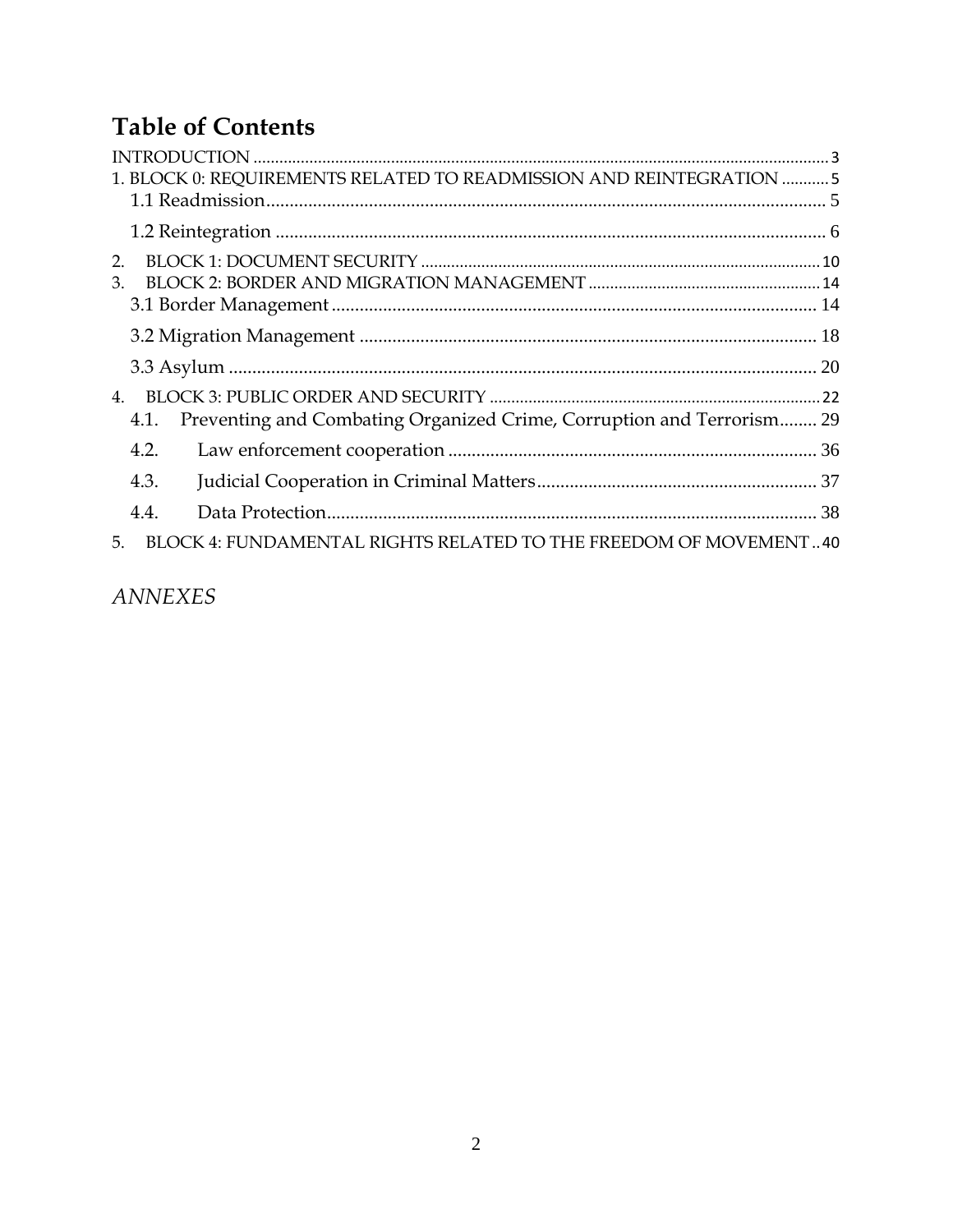## <span id="page-2-0"></span>**Introduction**

Following the issuance of the Second Report on Progress by Kosovo in Fulfilling the Requirements of the Visa Liberalisation Roadmap by the European Commission, in July 2014, accompanied by the respective Commission Staff Working Document (CSWD), Kosovo institutions have focused their efforts in addressing the recommendations contained thereby, with all the respective actions foreseen implemented in the meantime and reflected in the present report.

Therefore, the present *Third Readiness Report of the Republic of Kosovo on Addressing Recommendations arising from the EC Progress Report II in the fulfilment of the EU Roadmap towards a Visa-Free Regime with Kosovo* provides a comprehensive overview of all reforms and other measure undertaken by the relevant institutions in addressing all recommendations issued in the 2nd Visa Liberalisation assessment Report of the European Commission, with a view to meeting and complying with all criteria contained in the Roadmap.

The legal framework is completed, in line with the EU *acquis* and with the EC recommendations. The four main laws of judiciary package, the three laws on human rights, the Law on Interception and the Law on the Compensation of Crime Victims have been adopted by the Assembly on 28-th of May 2015. In terms of strategic documents, the new Strategy on the Fight against Trafficking in Human Beings 2014-2019 has also been approved on 8 May 2015. The Regulation for the Reintegration of the Repatriated Persons and the Management of the Reintegration Program is adopted on 15 May 2015, thus reinforcing Kosovo's endeavours to emphasize sustainable reintegration.

Kosovo institutions have made a considerable progress in negotiating readmission agreements with countries of origin and transit of irregular migrants, notably with Turkey as negotiating drafts are in the final phase of agreeing; therefore its signing is expected to be concluded by the second half of 2015.

The new (blank) civil status certificates are issued with the most contemporary security features and a new version of the Civil Status Registry System is fully functional. The contract for the development and maintenance of the Border Management System (BMS) was also signed, allowing the relevant authorities to interlink their databases. The Detention Centre for Foreigners is functional, thus solving the issue of foreigners accommodated in the centre for asylum-seekers.

Kosovo institutions have made a recognizable progress in improving the quality of data analysis related to migration management, within the framework on the Government Authority on Migration and reflected in policy analysis document of the Migration Profile 2013.

International cooperation agreements on fighting organized crime, including provisions on witness protection, have been signed with United Kingdom, Albania and Slovenia. A database associated with the treatment of the top 50 cases of high-profile organized crime and corruption cases is established.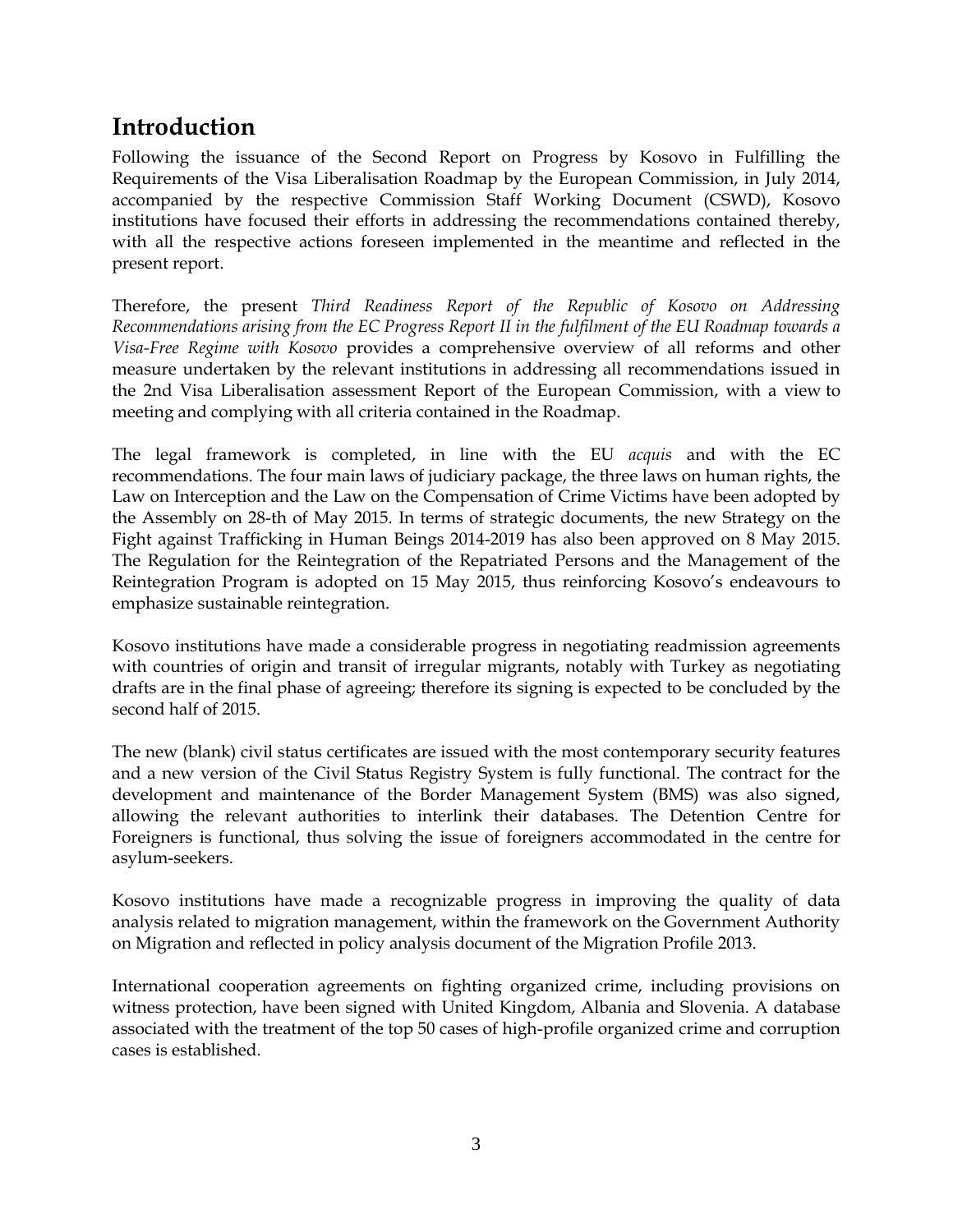Considerable progress has been made with regards to preventing and combating corruption related to public procurement procedures. In this framework the Law on Public Procurement is under amendment and addresses deficiencies in the system of public procurement.

There was a considerable progress when it comes to track-record of final court rulings in cases concerning corruption and organized crime, and as such statistics and reports are reflected under the section of the Block 3 of this Report, as well as detailed picture is provided in annexes of this report. In addition, KPC will provide evidence of high profile cases against corruption with indictments, during the assessment mission due to their sensitivity of information containing these cases.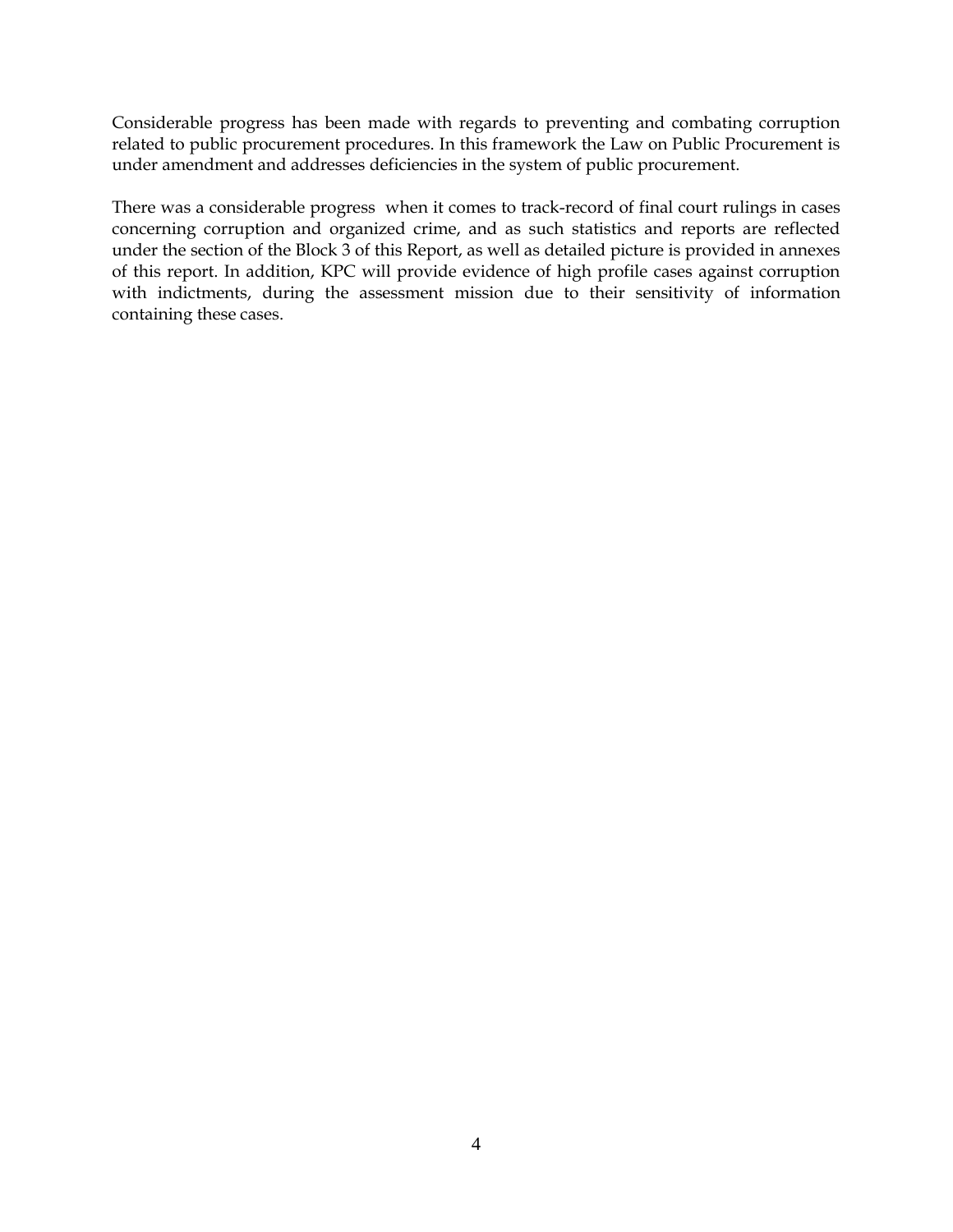## <span id="page-4-0"></span>**1. Block 0: Requirements Related to Readmission and Reintegration**

### <span id="page-4-1"></span>**1.1 Readmission**

Kosovo has continued to negotiate readmission agreements with EU MSs, main transit countries, and countries of origin of irregular migrants. Thus far, Kosovo has signed 20 bilateral agreements (with 22 countries<sup>1</sup>, including 18 EU MSs, 2 Associated States and 2 Balkans countries). Additionally, Kosovo has sent readmission agreement requests to EU MSs, such as Poland and Portugal. Requests were sent also to Afghanistan, Cote d'Ivoire and Pakistan. Afghanistan is the only country to respond: it has requested the postponement of the agreement due to the volatile security situation in this country.

The readmission agreement with Macedonia is to be signed soon: the negotiations have been concluded and the parties have already harmonized the text of both agreements and agreed to sign it in the joint Government meeting. The agreement with Latvia is expected to be signed by beginning of the second half of 2015. Negotiations on readmission agreement have also been concluded with Lithuania and its signing is expected to take place by the second half of 2015. In addition to this, negotiations are progressing well with Turkey, as the draft of the agreement is in its final phase, whereas its signing is expected by the second half of 2015.

It is important to note that the adoption of the readmission agreements depends on the readiness of these countries to enter such agreements; however, Kosovo, in its efforts to accelerate this process, has continuously sent verbal notes through its diplomatic channels as reminders to these countries on the conclusion of these agreements. Nevertheless, when handling cases of migrants coming from countries with which Kosovo has no readmission agreement, Kosovo institutions refer to the Law on Readmission, adopted in 2010. Such is the case of 19 foreigners evidenced as staying illegally in Kosovo during 2014 and the first quarter of 2015. These persons come from the countries with which Kosovo has not yet signed readmission agreements. This is the evidence of functional institutional mechanisms dealing with return of foreigners found staying illegally in territory of Republic of Kosovo.

Contrary to the first half of 2014, the second half of it marked a drastic increase in the number of Kosovo citizens entering Schengen zone through Hungary in irregular manner and seeking asylum. However, it should be noted that as the numbers of Kosovo irregular migrants to Schengen countries increased, so did the number of repatriated persons immediately in the first months of 2015. Thus, during the period covering January-May 2015, the number of readmitted persons increased by almost 280% when comparing the same period of last year (from 1,665 in January-May 15, 2014 to 6,215 in the same period, 2015). The number of readmission requests also increased by around 450%, as presented in the chart below (2014–903 requests; 2015–5,000 request). To note the continuous accelerated increase of the number of readmitted persons, 1,481 persons were readmitted within two weeks alone, in the period covering May 15 –May 28.

 $\overline{a}$ 

 $<sup>1</sup>$  Explanation: Kosovo has signed one readmission agreement with three Benelux countries.</sup>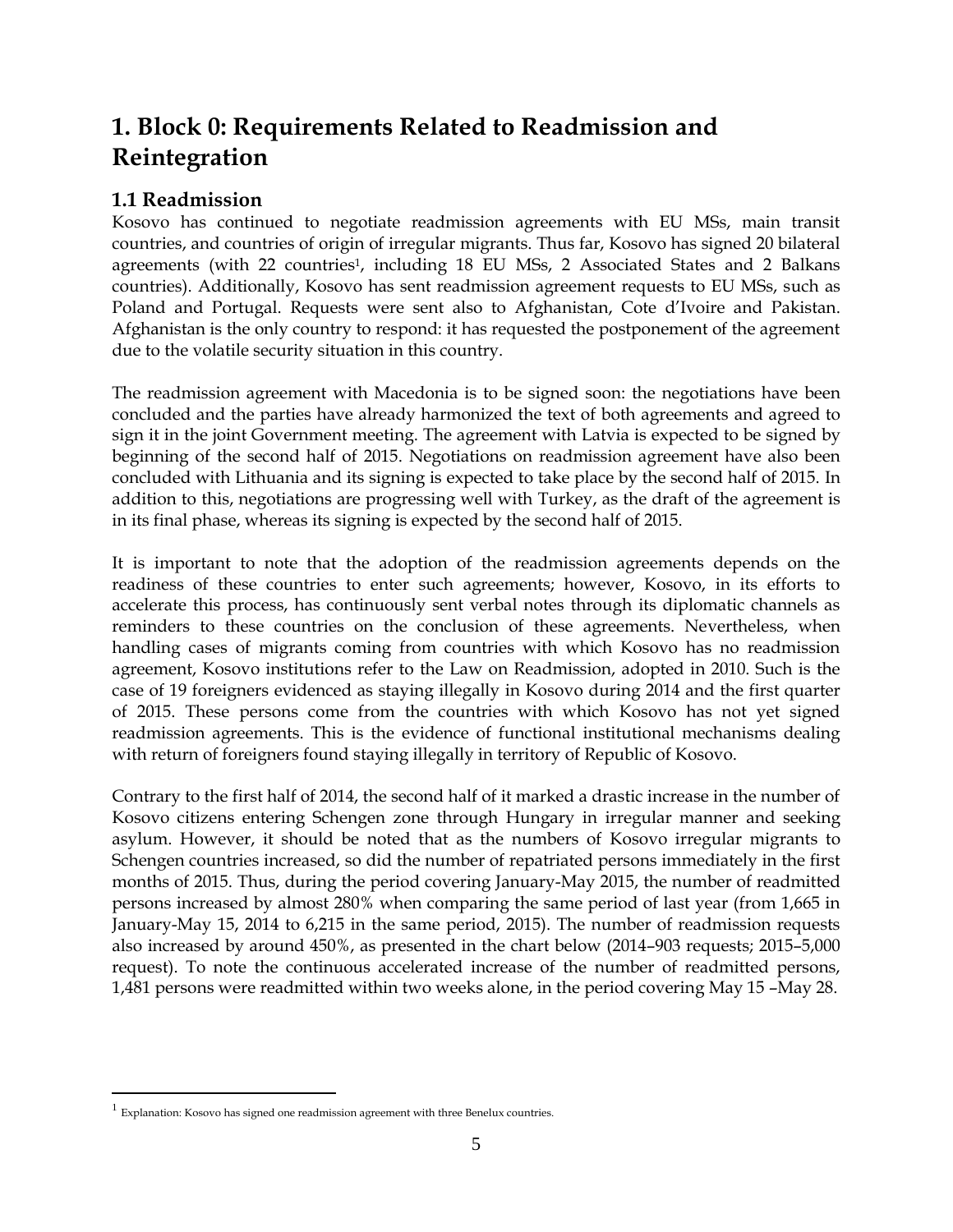

*Chart 1: Data on the number of readmission requests and readmitted persons in Jan–May 15, 2014 and Jan–May 15, 2015*

Out of 5,000 readmission requests received in this period, 4,328 (86%) received positive answers, 592 (12%) are in the verification process (not exceeding the verification time-limit of 30 days), while only 80 (2%) requests received negative responses. Explanations for negative responses are communicated to the embassies of the sending countries through reports and periodic meetings. It should be noted that, for the first time, during the first half of 2015, more persons returned voluntarily than by force: out of 6,215 persons returned, 3,957 (64%) returned voluntarily while 2,258 (36%) were returned by force.

When comparing annual statistics for 2013 and 2014, a slight decrease in the number of readmission requests is noted. While 3,778 was the number of the readmitted persons in 2013, in 2014, this number decreased to 2,535. The same is with the number of the readmitted persons: in 2013, 5,115 persons were readmitted, while in 2014, the number decreased to 4,610. Statistical reports on repatriation were presented in two meetings with migration attaches of the embassies of the MSs, which were held in September 2014 and March 2015. Moreover, the 2014 annual report on readmission, foreigners, and asylum-seekers is communicated to relevant authorities of the MSs, the EC, and EULEX, and can be found in the MIA webpage. Please refer to *Annex on Statistical Report 2014, DCAM/MIA* for more details.

In order to facilitate the readmission of vulnerable persons, in compliance with bilateral agreements and Kosovo legislation on data protection, it is essential for returning countries to forward detailed information on vulnerable persons to be readmitted. Thus, MIA has distributed a standard form, serving as a document for gathering relevant information on vulnerable persons (including their health condition, language of communication, and their specific needs), to the sending states through diplomatic missions of these states in Kosovo. The form enables institutions in charge for providing required services to these persons, to prepare in advance. The representatives from the sending states have agreed on the standard form but they still have not started applying it.

### <span id="page-5-0"></span>**1.2 Reintegration**

Aiming at improving implementation of new approach deriving the Reintegration Programme towards more sustainable reintegration services, MIA has drafted the Manual for Sustainable Reintegration, which provides guidance to ensure coordinated implementation of the Regulation for reintegration of repatriated persons. The guidelines on the implementation of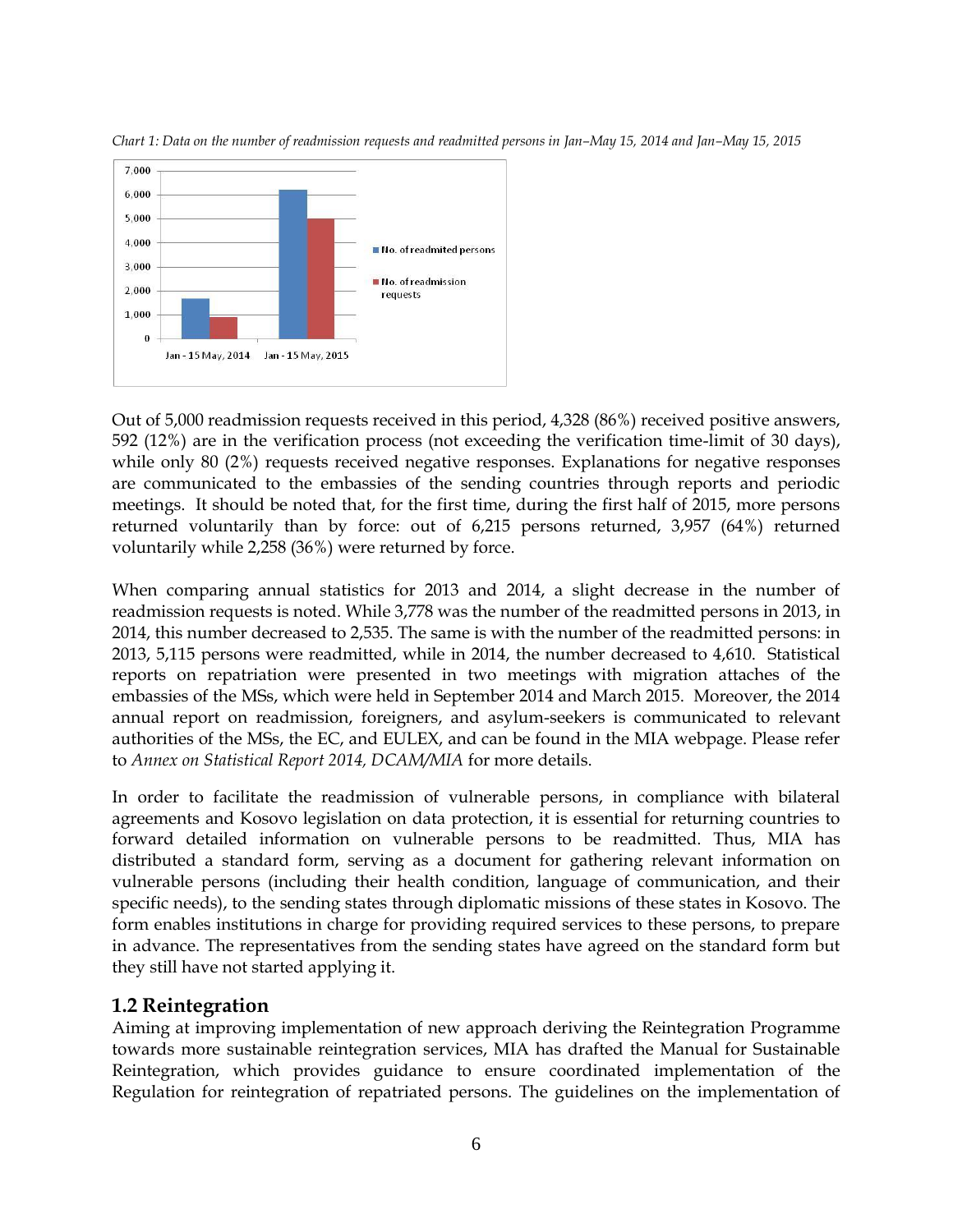this manual are distributed to the municipalities and international organizations. In this light, during 2014, 8 rounds of trainings were delivered in all municipalities of Kosovo to the officials working in the field of reintegration, specifically on use of the electronic tool of case management system relevant for monitoring and reporting as well as those related to implementation of reintegration policies through the content of the Manual for Sustainable Reintegration. Moreover, in April 2015, a roundtable on this topic gathered 120 officials of the relevant reintegration directorates, and representatives of the international and local organizations. Also, to strengthen the policy coordination and the implementation of the National Strategy for Reintegration at the local level, as a result of the cooperation between the central and local level, the draft-model of the municipal action plan on reintegration was prepared by the Reintegration Department, and as such it was distributed to municipalities. This draft-model of the action plan will be used by municipalities to develop their own municipal action plan on reintegration in compliance with the specific needs of their respective municipality.

The new Regulation for the Reintegration of the Repatriated Persons and the Management of the Reintegration Program, adopted by the Government on 15 May 2015, also reinforces Kosovo's endeavours to place its emphasis on sustainable reintegration. In the process of drafting this regulation, Kosovo institutions have taken note of the recommendations on considering the change of the cut-off date made by the European Commission Second Report on the progress made by Kosovo in fulfilling the visa liberalization roadmap. In order to balance providing the necessary and adequate assistance for every readmitted person and avoiding incentives for irregular migration, the date in the Regulation on Reintegration has remained unchanged. However, it must be emphasized that despite the date, persons belonging to marginalized groups (ex.: persons with special needs and single-parents) are entitled to all benefits listed in the Regulation. Moreover, regardless of the date, the returnees are still eligible to receive services such as transport to the place of origin, health services, language and supplementary classes, vocational trainings, and employment services through employment offices at all levels. This approach reflects Kosovo's efforts to focus on sustainable reintegration of the readmitted persons as it encourages those able to generate income not to rely solely on financial assistance but to partake in programs such as vocational trainings, employment services, and business-start ups, which empower them in the long-term.

When it comes to the organizational structure, the Department for Reintegration of Repatriated Persons (DRRP) is fully functional. The DRRP has recruited 23 civil servants under permanent contracts, included in the government payroll system, with no staff being paid from Reintegration Fund anymore. The DRRP is in the process of recruiting one additional officer, following which the department will be fully staffed.

In the efforts of keeping track of the services provided to the beneficiaries of the Reintegration Program, the Case Management System (CMS) was made functional in 2014, and it meets the recommendations given by the international experts. With the aim of monitoring the CMS information updates, MIA has appointed one official at the central level who checks whether the requested services submitted in a hard-copy form are also reflected in the CMS. As a result, the data input in the CMS is in fact a precondition to accepting these requests. These measures have affected positively the functioning of the CMS. To further improve the tracking system, MIA will open procurement procedures to select a company which will carry out the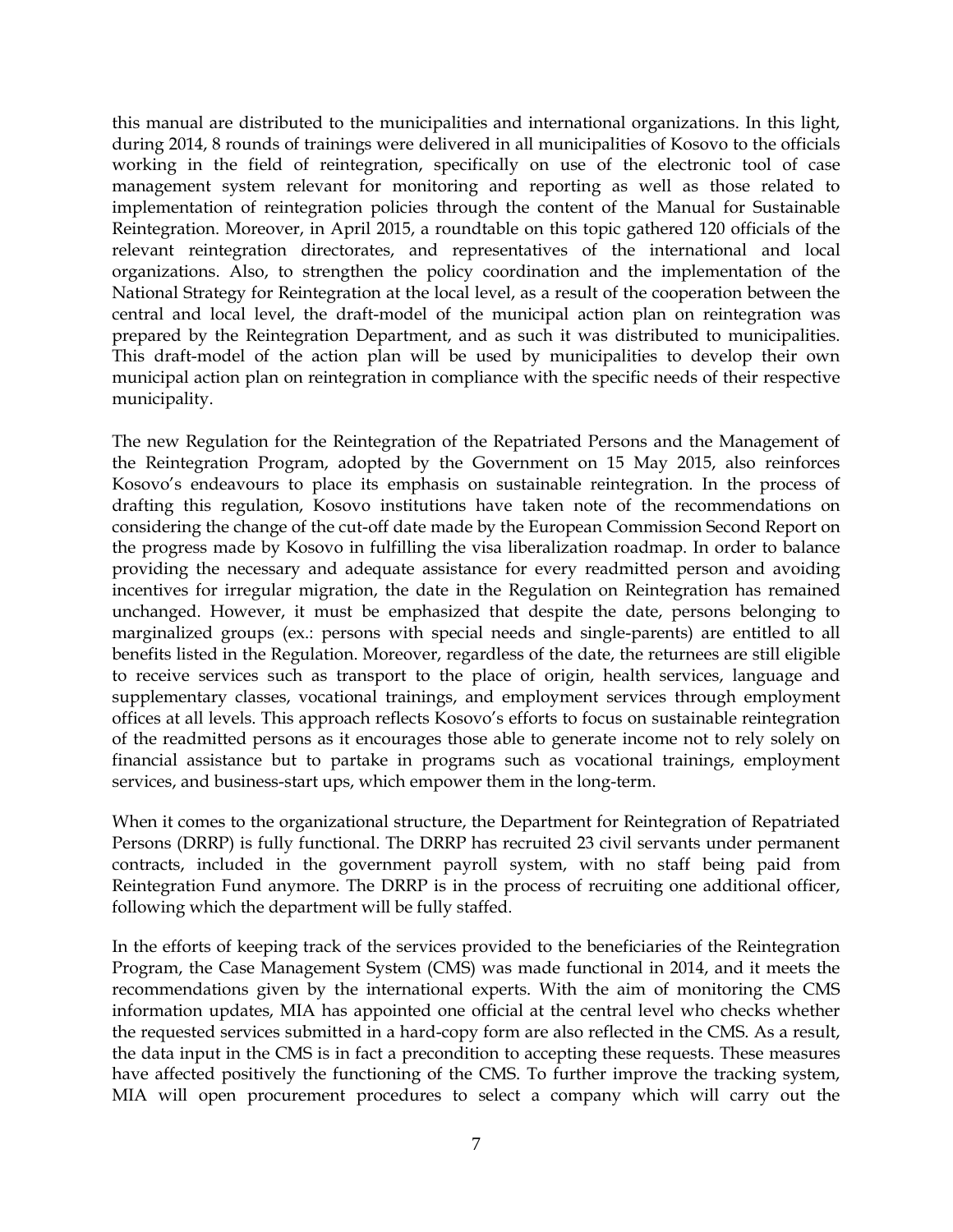advancement of CMS. Some of the technical specifications of this advancement include enabling CMS to continuously track the beneficiaries and the services provided to them, as well as giving the international organizations and supporting institutions access to enter data on the services provided by them (ex.: MESP on housing, MEST on language classes, MoH on health services, and MLSW on employment). The latter function aims at preventing the overlapping of the services provided to the beneficiaries from different sources (IOM and the Reintegration Fund, for example). It is expected that the end of 2015 will see the finalization of this project. In terms of increasing capacities of the municipal officers using the CMS, during the reporting period, 10 municipal officials from 7 municipalities received trainings, while the total number of the trained officials so far is 85. Trainings were also delivered on the topic of personal data protection to 19 staff members of the DRRP, 6 regional coordinators, and 13 senior officials of the DRRP at the central level. The table below illustrates the services provided to the beneficiaries of the Reintegration Program in the years of 2013, 2014, and the period covering January – May 2015.

|                                                            |                             | 2013           | 2014 | Jan-May 15,<br>2015 |
|------------------------------------------------------------|-----------------------------|----------------|------|---------------------|
| Total number of the Reintegration Program<br>beneficiaries | 2,635                       | 2,024          | 894  |                     |
| Category of sustainable services delivered                 |                             |                |      |                     |
| Houses rebuilt                                             | Houses                      | 44             | 18   | 2 decisions         |
| Houses renovated                                           | Houses                      | 9              | 6    | 4 decisions         |
| Houses furnished                                           | Houses                      | 22             | 17   | 8 decisions         |
| Language and supplementary<br>classes                      | Persons                     | 92             | 311  | 120                 |
| Language and supplementary<br>classes                      | Municipalities <sup>2</sup> | $\overline{4}$ | 10   | 9                   |
| Vocational training                                        | Persons                     | 110            | 122  | 27                  |
| Start-ups                                                  | <b>Business plans</b>       | 268            | 191  | 51                  |
| Employment                                                 | Persons                     | 17             | 4    | 21                  |
| Assistance to vulnerable persons                           | Persons/Families            | 58             | 62   | 3                   |

*Table 1: Services and the number of the beneficiaries in 2013, 2014, and Jan-May, 2015.*

Regarding the continuous efforts to integrate returned children in the education system, MEST delivers ongoing supplementary and language classes. For these classes, 22 teachers were recruited, and the curricula were drafted in close cooperation with the Council of Europe. These classes are scheduled to last until June 2015 where these 22 teachers will work with 120 children. Additionally, 32 returned pupils are integrated in the education system during the reporting period.

 $\overline{a}$ 

<sup>2</sup>Children from the municipalities where the language and supplementary classes are not delivered, are provided with transportation to the closest municipality where such classes are held.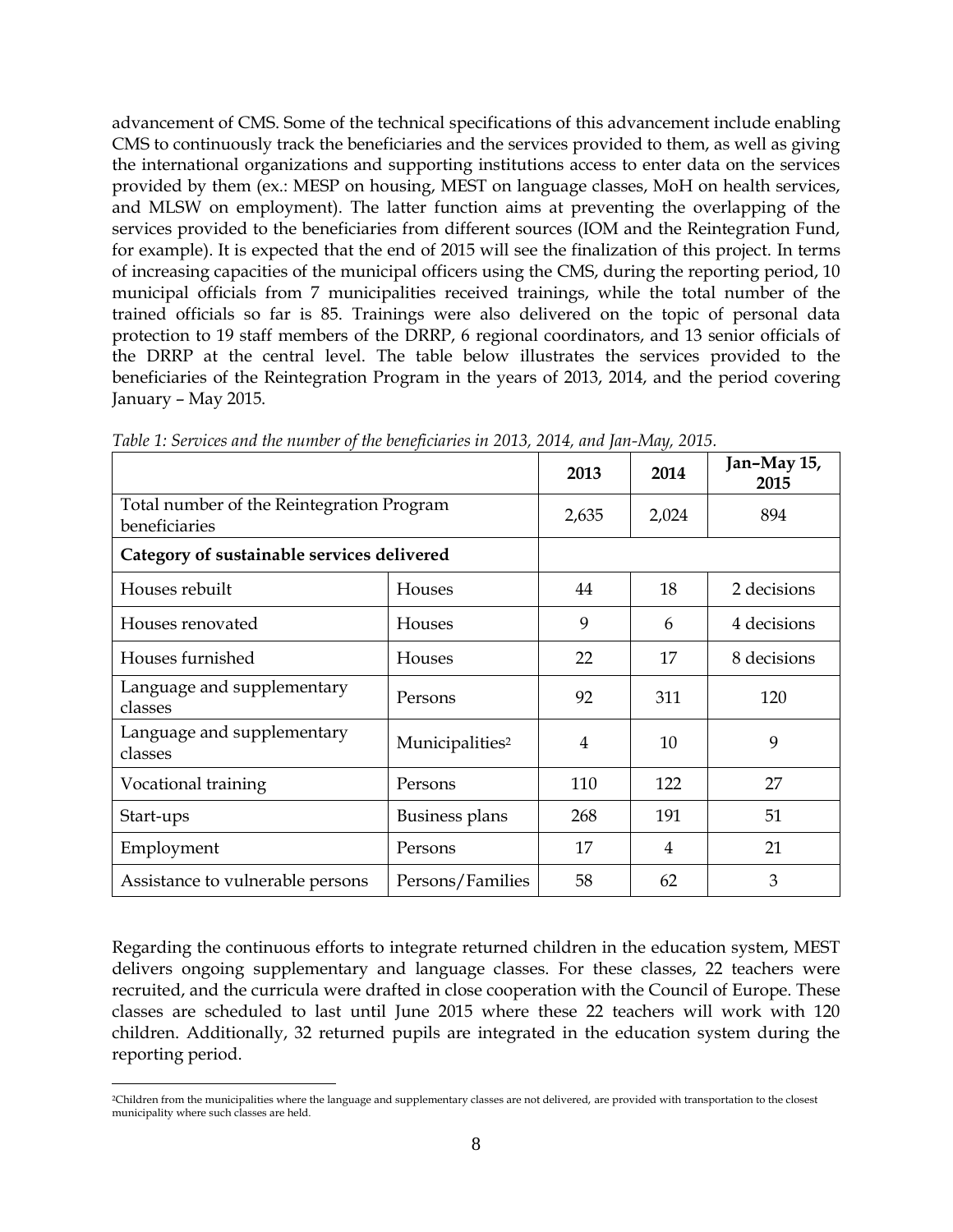Aiming at increasing the level of employment among the readmitted persons, MLSW has reached agreements with 26 local companies stating that these companies are willing to employ a number of readmitted persons. Due to these agreements, the number of the employees from January to April has jumped to 21 from 4, which was the total number of the employed readmitted persons throughout 2014. However, it is important to note that most of the persons readmitted opt for business start-ups rather than employment services. This factor also contributes in explaining why the number of start-up businesses is significantly higher than the number of the persons employed. Furthermore, with the purpose of preparing the readmitted persons for the job market through vocational trainings, MIA has allocated USD 488,414 from the Reintegration Fund to UNDP to deliver these trainings. It should be noted that all the requests submitted for vocational trainings receive positive answers; this means that during the period covering January- May 15, 2015, 27 was the total number of requests received and the same was the number of the beneficiaries of this service.

With regards to facilitate reintegration of vulnerable groups, MIA has signed an agreement with UNICEF and NGO MONITOR for identification and reaching out to vulnerable repatriated families, monitoring of the access to services and assistance, mediation between beneficiaries and authorities, civil registration, school enrolment, legal assistance, as well as information and counselling.

As far as the cooperation with international organization goes, these organizations and the Reintegration Program continuously exchange information manually on services provided to repatriated persons. This aims at avoiding chances for the duplication of services and streamlining the efforts of both international organizations and Kosovo institutions. For example, IOM systematically provides information on the support they provide to voluntary returnees. Moreover, the module enabling international organizations to enter in the CSM data on the services they provide to the repatriated persons is already developed, and these organizations will be able to start recording their data in CMS with the advancement of this system, scheduled to develop during 2015. To keep track with the plans and activities of the stakeholders in the field of reintegration, in October and November, 2014, the DRRP held two meetings with donors, during which they agreed on steps to contribute in sustainable integration, exchange practices, and develop capacities of the officials working in the field of reintegration. Specifically, an agreement with OSCE on financing trainings at the local level on the topic of reintegration was reached in these meetings.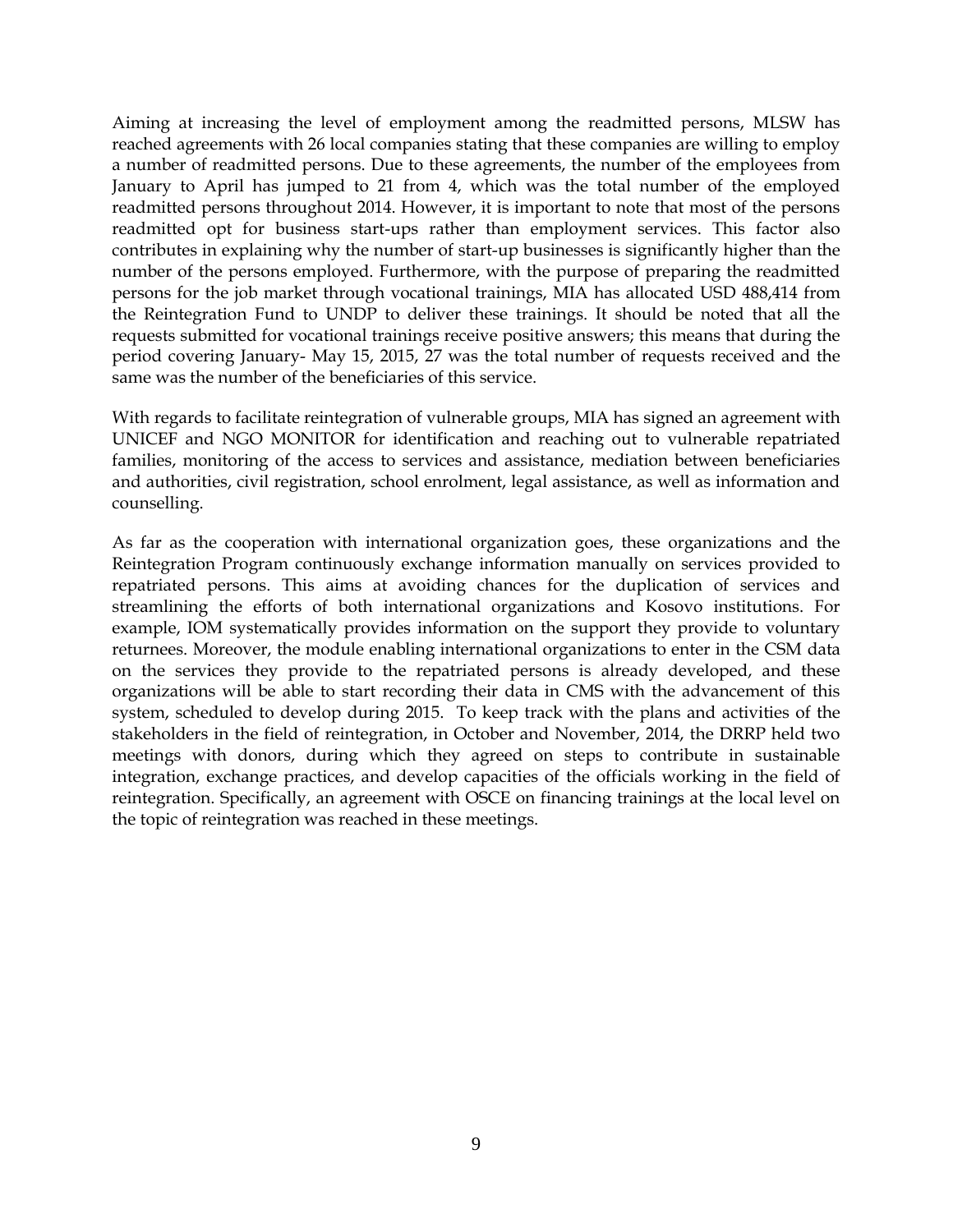## <span id="page-9-0"></span>**2. Block 1: Document Security**

January 2014-May 2015 saw a tremendous improvement of the legal framework in the area of document security. The procedures and the legal framework for obtaining personal documents are well-defined. Serious effort is being made for fulfilling the remaining criteria laid down in the roadmap for VL in order for the EC to better assess the progress in this field. Overall, there is a clear understanding that the situation of the legal framework has considerably improved in relation to the requirements for a functioning civil registration process.

In this context, as of May 15, 2015, MIA/CRA has finalized 17 Administrative Instructions related to civil status registration (birth, marriage, death) and 10 Manuals (formerly known as Standard Operating Procedures), thus ensuring the provision of professional and qualitative services in particular, and the completion of the legal framework for functionalizing the new version of the Civil Status Registry System in general.

| raoic 2 r $\mu$ and retainance approved.<br>Name of Manual/AI        | Date of approval |
|----------------------------------------------------------------------|------------------|
| Law on Civil Registration Agency                                     | 14 February 2013 |
| Law on Personal Names                                                | 2013             |
| Manual on Registration of Birth                                      | Expected to be   |
|                                                                      | signed on<br>15  |
|                                                                      | <b>June 2015</b> |
| Manual on Marriage Registration                                      | $---/---$        |
| Manual on Marriage Announcement                                      |                  |
| Manual on Marriage Re-registration                                   | ---/---          |
| Manual on Death Registration                                         |                  |
| Manual on Change of Personal Data                                    | --- / ---        |
| Manual on Personal Name Change                                       | ---/---          |
| Manual on Create Person                                              | --- / ---        |
| Manual on Verification                                               | ---/---          |
| Manual on authorization of data exchange between CRA and other       | ---/---          |
| institutions                                                         |                  |
| Administrative Instruction (defining the structure, organization and | 2010             |
| functioning of the CRA)                                              |                  |
| Administrative Instruction on Central Civil Status Registry          | 6 June, 2012     |
| Administrative instruction for the implementation of the Law on      | 2012             |
| <b>Identity Card</b>                                                 |                  |
| Administrative Instruction on Civil Status Documents                 | 30 January 2013  |
| Administrative Instruction on Application Procedures for Issuing of  | February, 2013   |
| the Passport (complying with EU standards on security features)      |                  |
| Administrative Instruction on the Verification Stamp                 | 19 February 2013 |
|                                                                      |                  |
| Administrative Instruction on Corrections and Supplements in         | 5 April 2013     |
| <b>Archived Documents</b>                                            |                  |
| AI on General Registration Procedures on Birth, Marriage and Death   | 24 April, 2015   |

*Table 2 AIs and Manuals approved:*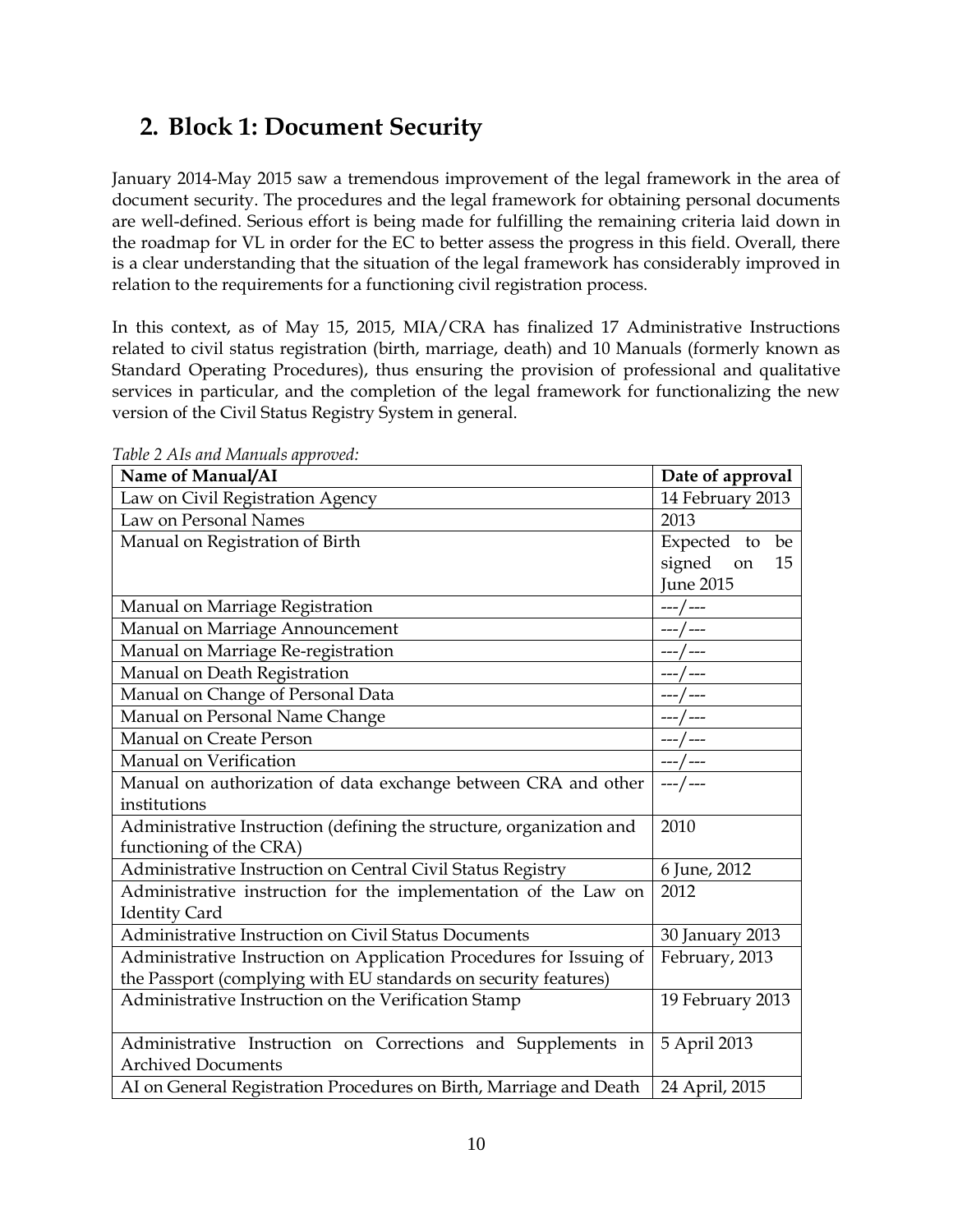| AI on Re-registration in the Fundamental Records of Civil Status       | 13 May 2015      |
|------------------------------------------------------------------------|------------------|
| AI on Late Registration of Civil Status Records                        | 28 April, 2015   |
| AI on the conditions and procedures of Personal Name Change            | 15 May 2015      |
| AI on requirements and procedures for professional exams of            | 23 January, 2015 |
| Municipal Civil Status Officers                                        |                  |
| AI on the registration of the Dwelling and Emplacement                 | 23 January, 2015 |
| AI on the operation of the CRA Inspectorate                            | 15 January, 2015 |
| AI on the legal requirements, type of personal data and the way the    | <b>June 2015</b> |
| transfer data takes place to Institutions and bodies requiring civil   |                  |
| status data as defined by Article 4 of the Civil Status Law            |                  |
| AI on the use of certified copies of original registry books returned  | 23 January, 2015 |
| from Serbia                                                            |                  |
| AI on defining the procedure for digitalization of scanned basic civil | 13 May 2015      |
| status registers                                                       |                  |

To ensure interoperability between travel documents, identity documents and law enforcement databases, the Ministry of Internal Affairs/CRA has signed agreements with the following institutions:

- Agreement with Kosovo Prosecutorial Council (KPC) January 2015;
- Agreement with Kosovo Judicial Council (KJC) May 2014;
- Agreement with Kosovo Police (KPIS) November 2014;
- Agreement with Financial Intelligence Unit (FIU) November 2014;
- Agreement with Tax Administration of Kosovo (TAK) November 2014;
- Agreement with Kosovo Customs November 2014.

Now that the agreements are already concluded, the IT department within CRA has started interlinking the already unified CRA database with the aforementioned institutions' databases. Based on the legal framework, the interlinking is aimed at ensuring elimination of fraudulent personal data changes. By verification of personal data, the new system with the full implementation of interlinked databases will provide a mechanism for not only imparting data that are accurate, reliable, complete, up to date and not opposed by the citizens, but especially prevents the alteration of information for individuals that already have police records. Thus far, CRA has in fact implemented the MoUs for all institutions, except with KJC and FIU, and has enabled access and web services on how the data will be exchanged. Overall, this new holistic approach that allows for automatic cross-referencing of personal data significantly reduces the margin of error.

Besides having a sound legal framework in place, the full implementation of the new Civil Status Registry System, namely CSRS-V2.0 was conditioned also by the successful finalization of the necessary tender procedures for new (blank) civil status certificates, including high standard security features that guarantee high document security. In this light, on 07 May 2015 the Procurement Review Body authorized the MIA to sign the contract with the selected company for new certificates, after addressing one submitted complaint related to the tendering procedures. The new certificates will contain technical solutions of high quality that ensure high protection against forgeries. Now, after the contract was signed, the new system will allow for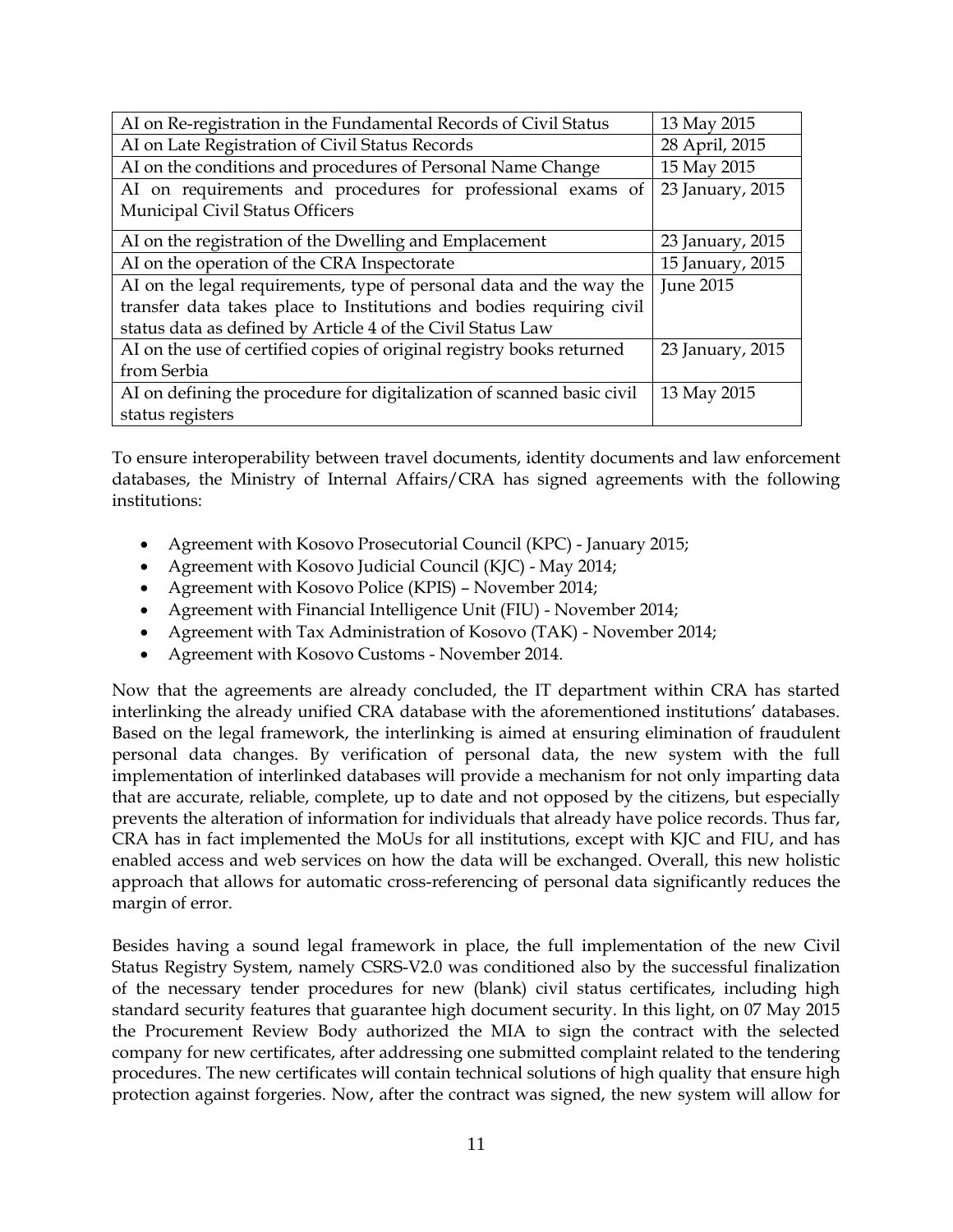the printing of the corresponding civil status data on the new certificate lay-out. Overall, it could be concluded that CSRS-V2.0 meets all the necessary requirements laid down by the EC and will be officially launched in the fourth week of June. And, CRA persistently focuses on efficiently delivering services to the citizens on a timely manner.

Considering the fact that breeder documents in municipalities were stored based on separate procedures of respective municipalities, the CRA has approved the Manual on Storing Breeder Documents which establishes standardized rules for all municipal civil status offices. Regarding the binding of breeder documents (birth, marriage and death), the CRA has approved the Manual which determines the obligatory techniques for storing and binding them in the municipalities. Correspondingly, MIA has contracted an operator pursuant to the legislation in force with regard to binding of breeder documents. Kosovo has been largely effective in implementing all necessary measures to guarantee full standardization and security in the binding and storage of blank documents respectively, including monitoring and control under video surveillance. Therefore, it could be concluded that the institutional set up and all the necessary security measures applicable to this kind of activity are in place and constant video surveillance further ensures the integrity of the documents.

Furthermore, the Ministry of Local Government Administration has sent an official letter to the Mayors of municipalities regarding the fulfilment of the legal obligation of appointing the official dealing with storing, safety and security of breeder documents. To date, 35 of 38 municipalities have appointed officials covering this area. The Municipalities of Zubim Potok, Zveçan and Leposaviç are yet to appoint their respective officials. On the side of MLGA, all appointed officials were informed and provided with the relevant documents and manuals about their mandate in the area of document security and are expected to undergo obligatory trainings in the second week of June 2015.

Regarding inspections in the civil status offices, a total of 84 inspections were conducted for the period January - May 2015; of them, 71 being regular inspections while 13 ad-hoc. Moreover, Kosovo Police during 2014 and until 05 May 2015 has processed a total of 97 cases of personal data forgery, whereas 27 of the cases were processes only in 2015. Moreover, CRA also carries out audits of the Municipal Civil Status Office based on the findings of the aforementioned inspections. The audit consists of standard audit processes of the office registration processes in general (random file selection and control) and auditing of specific cases -i.e. name changes- (specific file selection based on CRA monitoring), data protection and security. The audits lead to management reports on the functioning of municipal offices.

Under EULEX supervision and facilitation of the project for certifying and scanning copies of all original registry books returned from Serbia, during 2013-2014 a successful integration of all 12,391 scanned copies of registry books was carried out; whereby, CRA is increased its efficiency in completing data verification for Kosovar citizens based on the reconstructed books, original books stored in municipalities, certified books returned from Serbia as well as ID, passport and existing civil status data. Compared to 2014 when the system completed data verification for 1,100,000 citizens, as of 08 May 2015 Kosovo authorities have completed data verification through CRA for 1,602,453 Kosovar citizens.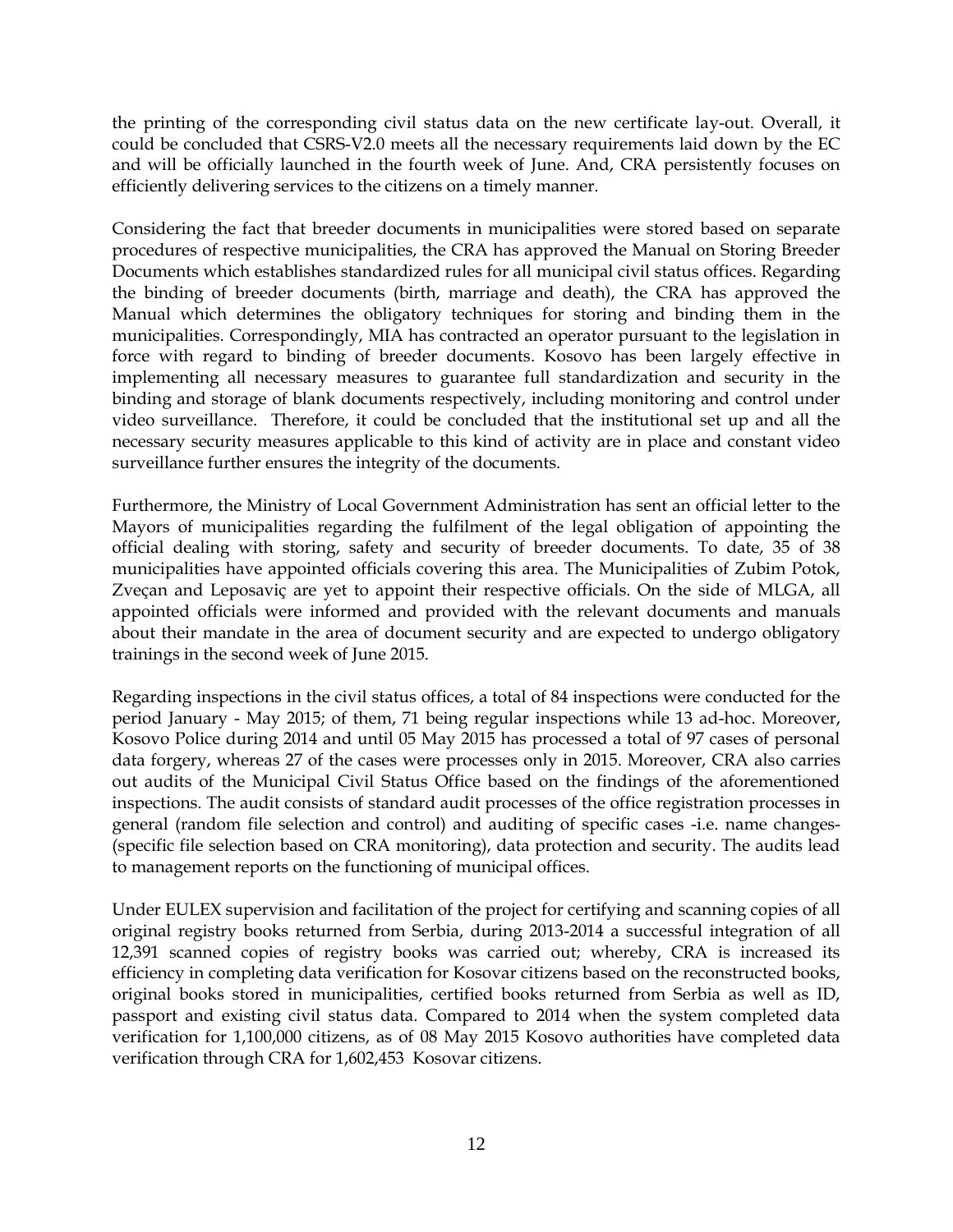| <b>Citizens' Data Verification</b> |                                       |                                       |                                |  |  |
|------------------------------------|---------------------------------------|---------------------------------------|--------------------------------|--|--|
|                                    | 850,000                               | 1,100,000                             | 1,602,453                      |  |  |
|                                    | <b>Total Data Verification (2013)</b> | <b>Total Data Verification (2014)</b> | Todal Data verification (2015) |  |  |

Similarly, to further increase the reliability of the system and to strengthen the civil registry, MIA/CRA, with the support of a European Commission project, is concluding the logistical preparation and recruitment procedures, necessary to start the digitalization process of the scanned registry books returned from Serbia, this way drastically increasing the efficiency of the registration and verification process. After the period of appeal ends, CRA will select 115 officials for digitalization that have passed the written exam and interview, of which 100 operators and 15 officials that will deal with monitoring. Consequently, on 1 March 2015, the digitalization process started and is expected to conclude in the beginning of 2016 (approximately 6-9 months). Now that the Kosovo passport complies with ICAO and EU security standards, the digitalized books returned from Serbia will allow for immediate crossreferencing, improvement and reliability of data, thus further increasing the efficiency of CRA's verification process for Kosovar citizens.

Regarding the capacity building of Civil Status Officers, now that the legal framework is complete and CSRS-V2.0 software is ready to be launched, CRA will hold obligatory trainings for civil status officials on the legal and technical improvements starting from the second week of June 2015, right after the contract for the new certificates is signed. The first wave of training sessions will focus on training of trainers, whereas the second wave, which will be held the week after, namely the third week of June 2015 and will last for three weeks, aiming to include the larger group of civil status officers and prepare them for successfully operating the new system.

Additionally, the CRA will develop an exam that will focus on the following topics: legal knowledge (Laws and AIs), procedural knowledge (Manuals), system knowledge (how to register accurately in accordance to the new Manuals), data protection and Code of Ethics. The officials that are to take part in the aforementioned training sessions will undergo the professional exam planned to be held after the training sessions are concluded in the end of June 2015. The passing of the exam will lead to certification of municipal officials required to work in the civil status service, in accordance to the Law on Civil Status. The idea of such an endeavour with regard to training and examination is also intended to raise awareness on the significance of personal data and the impact that forgery can have in hampering Kosovo to have a reliable Civil Status Registry System.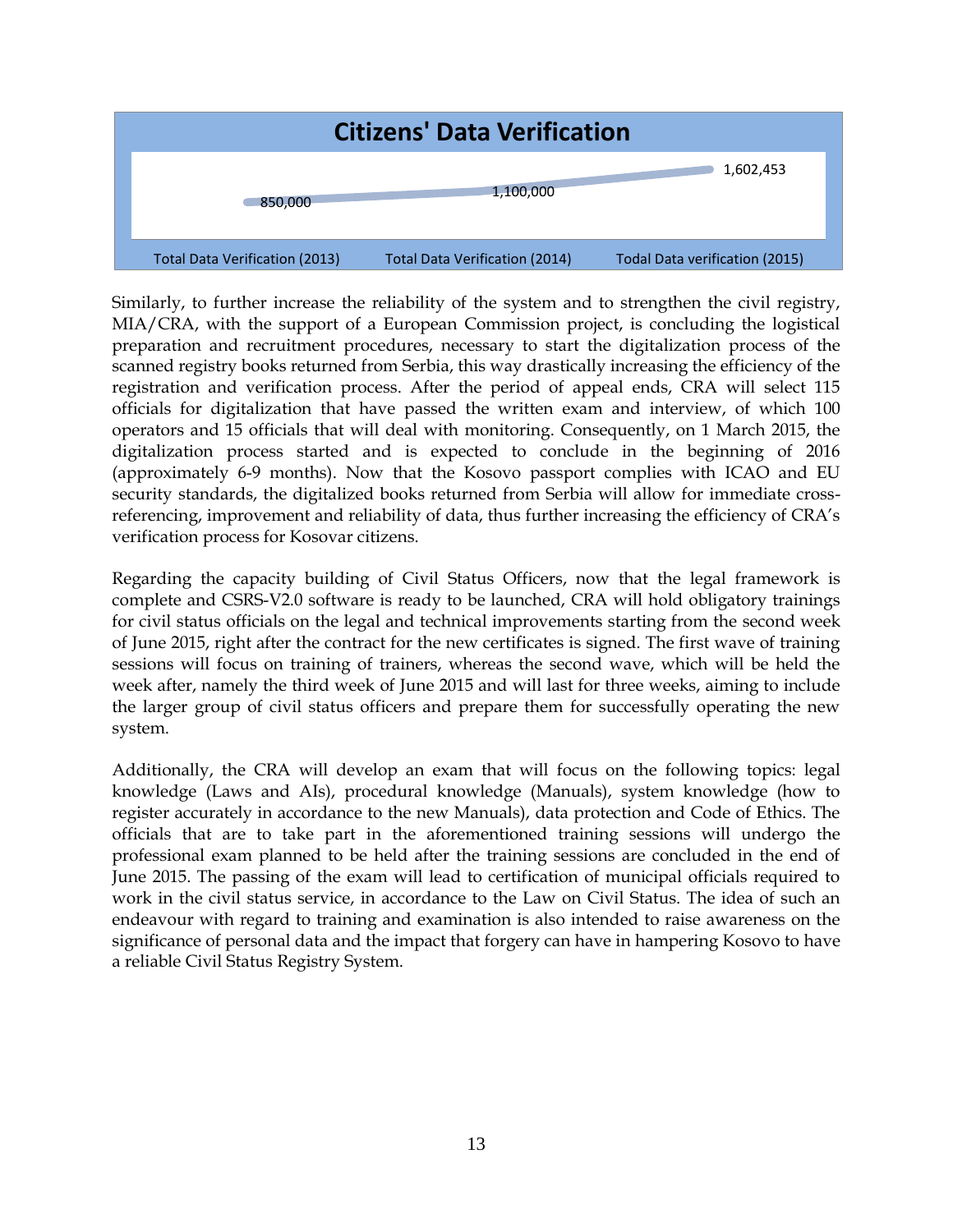## <span id="page-13-0"></span>**3. Block 2: Border and Migration Management**

## <span id="page-13-1"></span>**3.1 Border Management**

Regarding the demarcation of the border with Montenegro, in July 2014, a tripartite agreement on the demarcation of the Kosovo-Montenegro-Albania border and its maintenance was harmonized and adopted. Thus far, 70 kilometres of Kosovo-Montenegro border have been delineated, while 9 kilometres remain to be delineated in the upcoming meeting between two commissions that will take place on 8, 9 and 10 June 2015. The final draft of the agreement on demarcation with Montenegro as been already agreed between parties and its signing is expected in the upcoming months.

Regarding the management of Border Management System (BMS), the company was selected on 7 May, 2015, through negotiated procurement procedures, in full compliance with the Law on Public Procurement. The agreement signed between Kosovo Border Police, MFA and MIA/DCAM will enable the interlinking of the databases of these institutions once the technical preparations are ensured. Among other benefits, BMS allows for the screening of all biometric travel documents, reading of the biometric data integrated in the chip, development of statistical reports as well as intelligence analytical reports, advancement of the "stop-list" for persons, vehicles, and lost documents, avoidance of the duplication of the data, and the overall improvement of the security level.

With the purpose of maintaining the security at the borders and preventing cross-border crime, the border police have continued with performing systematic border checks in entry and exit lanes: All persons and vehicles go through minimal checks when crossing Kosovo borders. According to the assessment conducted by the Polish Border Guards in February 2015, as a component of the twinning project "IBM and Fight against Drugs Trafficking", the performance at the BCP has improved considerably when compared to the last inspection conducted in October, 2013. This is due to the strengthening of the knowledge of the staff and providing the staff with adequate equipment. It is assessed that the staff took action in addressing the recommendations delivered to them by the Polish Border Guards during the trainings they received on 17–27 November, 2014.

In the tables below are statistics on border control activities, second-line border checks, and persons arrested during this period in comparison with the activities reflected in the same period of last year. These reports are regularly shared with EU office, EULEX, and supporting projects.

| <b>Categories of checks</b> | Number of checks |           |           |           |                     |  |  |
|-----------------------------|------------------|-----------|-----------|-----------|---------------------|--|--|
|                             | Q4 2013          | Q1 2014   | Q4 2014   | Q1 2015   | Apr-May 15,<br>2015 |  |  |
| Persons                     | 2,668,248        | 2,610,638 | 2,995,068 | 2,656,848 | 1,661,113           |  |  |
| Vehicles                    | 888,754          | 868,074   | 962,623   | 861,105   | 559,874             |  |  |
| Airplanes                   | 2,950            | 2,462     | 2,790     | 2,543     | 1,484               |  |  |
| <b>Trains</b>               | 552              | 500       | 552       | 542       | 261                 |  |  |

*Table 3: Statistics on border control activities carried out at all BCPs.*

*Table 4: Statistics on second-line border control activities carried out at all BCPs.*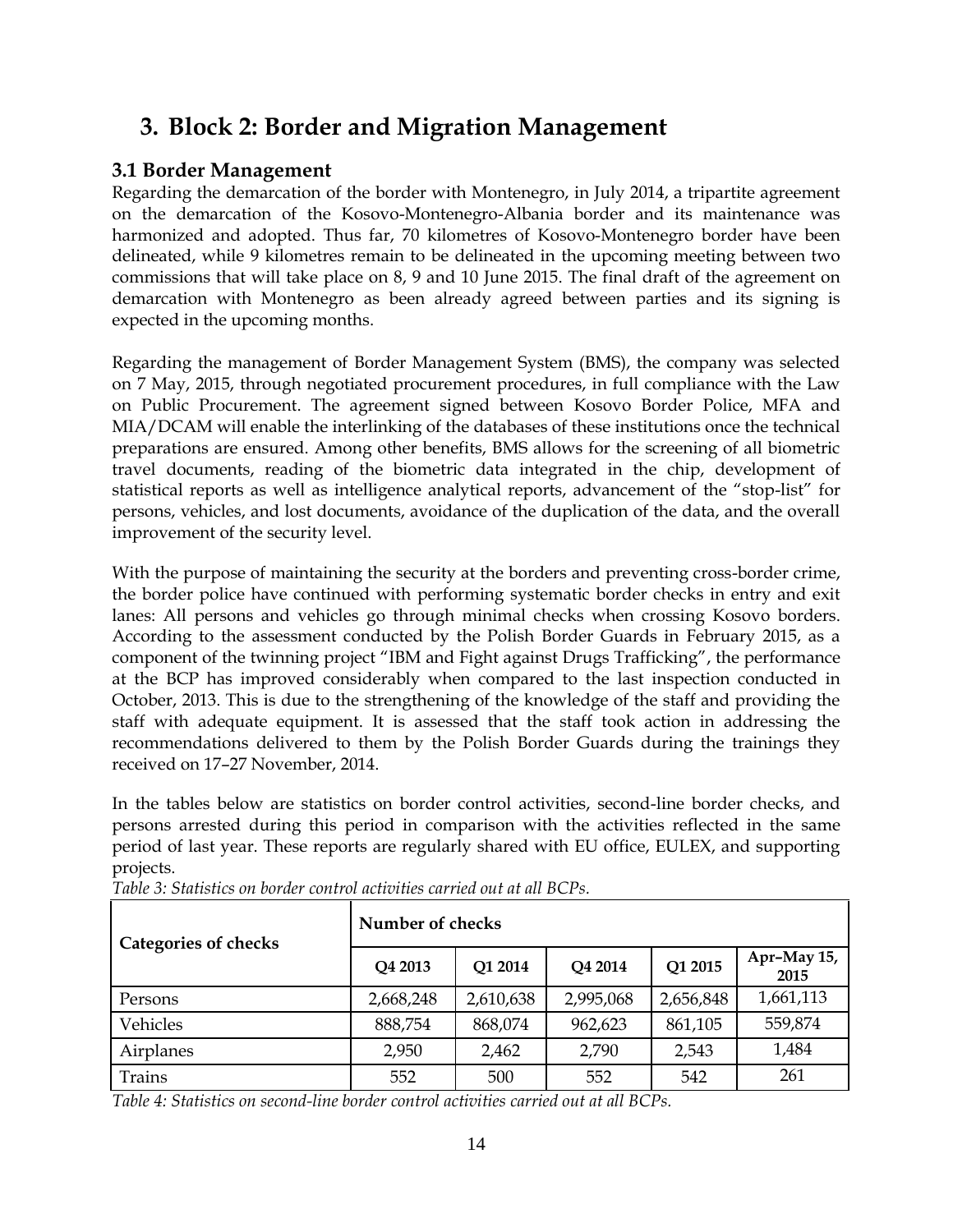| <b>Categories of checks</b> | Number of checks |         |         |         |                     |
|-----------------------------|------------------|---------|---------|---------|---------------------|
|                             | Q4 2013          | Q1 2014 | Q4 2014 | Q1 2015 | Apr-May 15,<br>2015 |
| Persons                     | 6,314            | 6,456   | 9,729   | 12,246  | 3,981               |
| Vehicles                    | 6,175            | 5,866   | 6,239   | 6,244   | 2,786               |
| Documents                   | 4,528            | 4,706   | 3,276   | 3,370   | 1,574               |

*Table 5: Statistics on persons detained arrested at BCPs and borderlines.*

|                                                | Number of persons |         |                |         |                     |  |
|------------------------------------------------|-------------------|---------|----------------|---------|---------------------|--|
| Categories                                     | Q4 2013           | Q1 2014 | <b>Q4 2014</b> | Q1 2015 | Apr-May 15,<br>2015 |  |
| Arrested for various criminal acts             | 283               | 250     | 313            | 311     | 158                 |  |
| national<br>Arrested<br>based<br>on<br>warrant | 104               | 79      | 88             | 143     | 72                  |  |
| Arrested based on international<br>warrant     |                   | 5       | 1              |         |                     |  |
| Detained                                       | 51                | 36      | 48             | 50      | 20                  |  |

Aiming at providing the border control authorities with the necessary tools for an efficient performance, border management agencies are continuously provided with advanced border surveillance equipment. Under the KP budget a special amount is allocated to vehicle supply the KP Border Department benefits from this amount as well. This Department is in possession of mobile equipment for border surveillance as well as of emergency mobile units. Moreover, regarding regular updates of travel document samples at all BCPs, the "Foster and Freeman" updates the samples systematically; Kosovo Border Police continuously extract samples from PRADO public register of travel documents, and updates them in the VSC 6000 system. During the reporting period, 34 officials were trained in using the VSC 6000 system. Moreover, Kosovo Police drafted a catalogue with all specimens and distributed it at the BCPs at the end of 2014. Also, the number of the refused exit from Prishtina Airport has nearly doubled: While in the September 2013 – May 2014 period, the number of the refused exits was 665, it increased to 1,063 for the period covering September 2014-May 2015.

Aiming at improving the use of risk assessment, particularly in planning operational actions, a Tasking and Coordination model for Integrated Border Management was introduced on 1 April, 2014. During the period covering April – November, the Joint Unit for Intelligence, Risk and Threat Analysis (JUIRTA) in the National Center for Border Management (NCBM) drafted monthly risk-assessments, which point out problems encountered in every region, and highlight the actions that need to be taken to fight these problems. Joint operational groups are formed as a result of the continuous local and central-level assessments. Moreover, for the first time, JUIRTA has drafted a Report on Strategic Risk Analysis for border lines and crossing points covering the period between January-June 2014, as well as a general report based on the ILP model. As regards to the reporting of these actions, worth-mentioning is the fact that the quantity and quality of the feedback has improved from all the authorities partaking in IBM. As a result, 73 different profiles of crime were generated during this reporting period from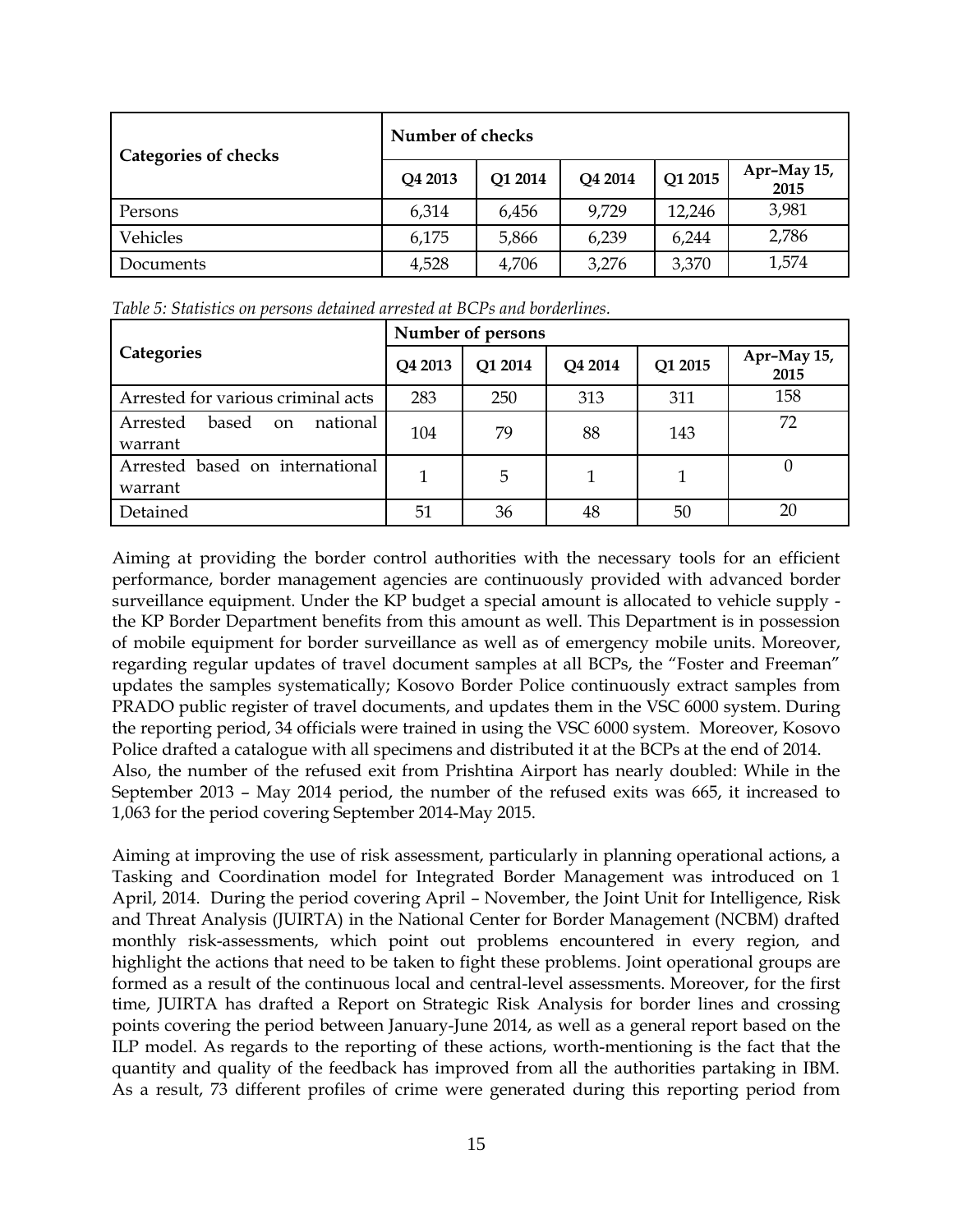online and intelligence information. Moreover, 45 joint reports were drafted from the authorities involved in IBM, and 323 intelligence information exchanges between the central, regional, and local level were conducted, resulting in outcomes such as seizing of illegal goods, prevention of illegal border crossing, etc. All operational plans are based on the risk assessments conducted in the context of activities of the NCBM. Two tables below indicate an increasing trend of IBM operations conducted by Kosovo Police and IBM agencies.

| Conducted<br>(KP<br>by       | Q4 2013 | Q1 2014 | Q4 2014 | Q1 2015 | Apr-May  |
|------------------------------|---------|---------|---------|---------|----------|
| directorate/unit)            |         |         |         |         | 15, 2015 |
| Directorate of Operations    | 7       |         |         | 7       | 5        |
| Directorate of Migration and |         |         |         |         |          |
| Foreigners                   |         |         |         |         |          |
| Investigation Unit           |         |         | 5       | 8       |          |
| Airport                      |         |         |         | h       |          |
| Regional Directorate East    | 17      | 11      | 19      | 20      | 11       |
| Regional Directorate West    |         | 10      | 24      | 24      | 15       |
| Regional Directorate North   | 14      | 11      | 22      | 21      | 14       |
| <b>TOTAL</b>                 | 46      | 41      | 75      | 86      | 47       |

*Table 6: Statistics on IBM operations conducted by Kosovo Police.*

| Table 7: Statistics on operations of <b>IBM agencies</b> carried out jointly. |  |  |  |  |
|-------------------------------------------------------------------------------|--|--|--|--|
|-------------------------------------------------------------------------------|--|--|--|--|

| Conducted by                     | Q4 2013 | Q1 2014 | Q4 2014                  | Q1 2015 | Apr-May<br>15, 2015 |
|----------------------------------|---------|---------|--------------------------|---------|---------------------|
| Kosovo Customs & KP FAST<br>Unit |         |         | 13                       | 13      |                     |
| Special KP Unit & K9 Unit        |         |         | 26                       | 27      | $10\,$              |
| SP/Other Units                   |         |         | $\overline{\phantom{0}}$ |         |                     |
| <b>FVA</b>                       |         |         |                          |         |                     |
| <b>TOTAL</b>                     | 23      |         | 39                       | 47      |                     |

The abovementioned ongoing efforts, such as equipping the border control authorities with the necessary equipment and expertise, using risk assessment as basis for operational plans, and functionalizing BMS aim at increasing the efficiency in fighting cross-border crime, including trafficking of human beings and migrant smuggling. However, these efforts alone are not sufficient in preventing and fighting illegal migration.

As a large flux of people leaving Kosovo through irregular routes during the second half of 2014 was evidenced, Kosovo institutions, including the Presidency, the Assembly, and the Government, joined their efforts in preventing and fighting irregular migration.

Aiming at raising awareness about the risks and disadvantages of migrating through illegal routes, the President of Kosovo intensified the frequency of the meetings with central and local level officials where she discussed the causes of this flux and the possible ways to mitigate it. Also, she reached out and met with the people, especially in the municipalities with a high number of emigrants. In these meetings she listened to their concerns, and explained to them the reasons why illegal routes are not the solution to their problems: the high risk of being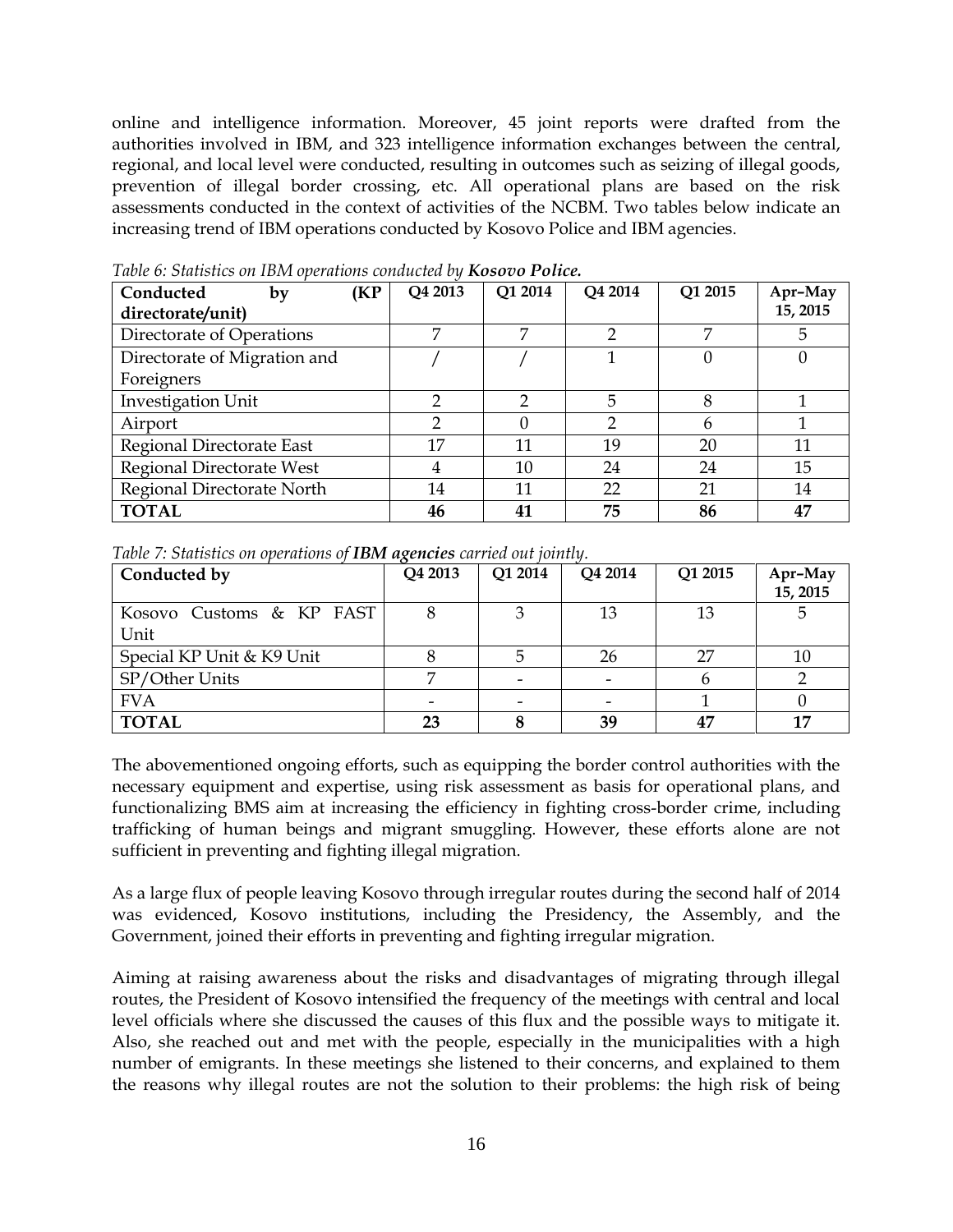arrested and deported back to Kosovo, the financial loss, and the psychological trauma from the whole experience are the costs they would bear when choosing to migrate illegally.

In the plenary session of 5 February 2015, the Assembly adopted the Resolution on Preventing the Illegal Migration of Citizens of Kosovo. The adoption of the resolution was supported by all parliamentary groups. One of the components of this resolution foresees customs, tax, and administrative reductions for individuals providing work for more than 10 persons. Moreover, this resolution states that the Kosovo Government plans to initiate negotiations with EU countries on reaching agreements to provide seasonal work in the EU MSs for the citizens of Kosovo. Also, it states that the courts should solve human trafficking cases through accelerated procedures. The Government Decision of 4 March, 2015 on pardoning the debts of the citizens towards state institutions up until 31 December, 2008 also aims at preventing illegal migration as it alleviates financial problems they face, given that the most significant factor for this large flux of migrants is economic hardship. In this light, the Ministry of Agriculture, Forestry, and Rural Development (MAFRD) and the MLSW have signed an agreement, based on which 900 persons registered in the social assistance scheme are employed seasonally in the forestry conservation sector.

With the purpose of fighting migrant smuggling, during this period, Kosovo police operations were intensified: in the reporting period alone, 21 operations were carried out, resulting in 86 arrested persons. Two of these operations are an international joint effort of Kosovo, Austria, Czech Republic, France, Germany, Hungary, Slovakia, and Switzerland to fight irregular migration from Kosovo. On 4 November 2014, 34 suspects were arrested, 13 of whom in Kosovo, while on 24 March 2015, the number of arrested suspects was 44, with 4 of them arrested in Kosovo. The latter operation was led by EUROPOL, and was a result of the use of risk assessment conducted by Kosovo authorities.

On 25 February and 16 April, meetings were held in Brussels between the European Commission and delegations from the Republic of Kosovo and Republic of Serbia, in which the two parties agreed to strengthen the bilateral cooperation focusing on five areas with the aim of preventing the irregular migration. Furthermore, on March 10, 2015, the two police directors of Kosovo and Serbia met in Belgrade (with the facilitation of EULEX) where, among other things, they discussed police cooperation, cross-border crimes and irregular migration.

Moreover, awareness-raising campaigns on the dangers of irregular migration were launched and intensified: During this period, 5 video ads were aired 225 times on national and local TV stations, 265 times on the radio, representatives of various institutions conducted visits in the municipalities where the risk of people leaving Kosovo illegally was high. Moreover, such campaign was amplified through the use of social media. Also, ambassadors of the MSs also gave their support to this campaign by conveying the message which reiterates the fact that Kosovar citizens cannot obtain the asylum status based on economic reasons. In addition, the Minister of Internal Affairs of the Republic of Kosovo has made a series of visits to EU member countries including Hungary, Austria, Germany, France and Italy. On these occasions, the Minister has asked his counterparts to shorten asylum so that the return process would accelerate, and has personally visited a reception centre (Biscke) in Hungary. The messages of the campaign did not only focus on the dangers and disadvantages of leaving Kosovo but also on the benefits of staying and seeking opportunities available in the country.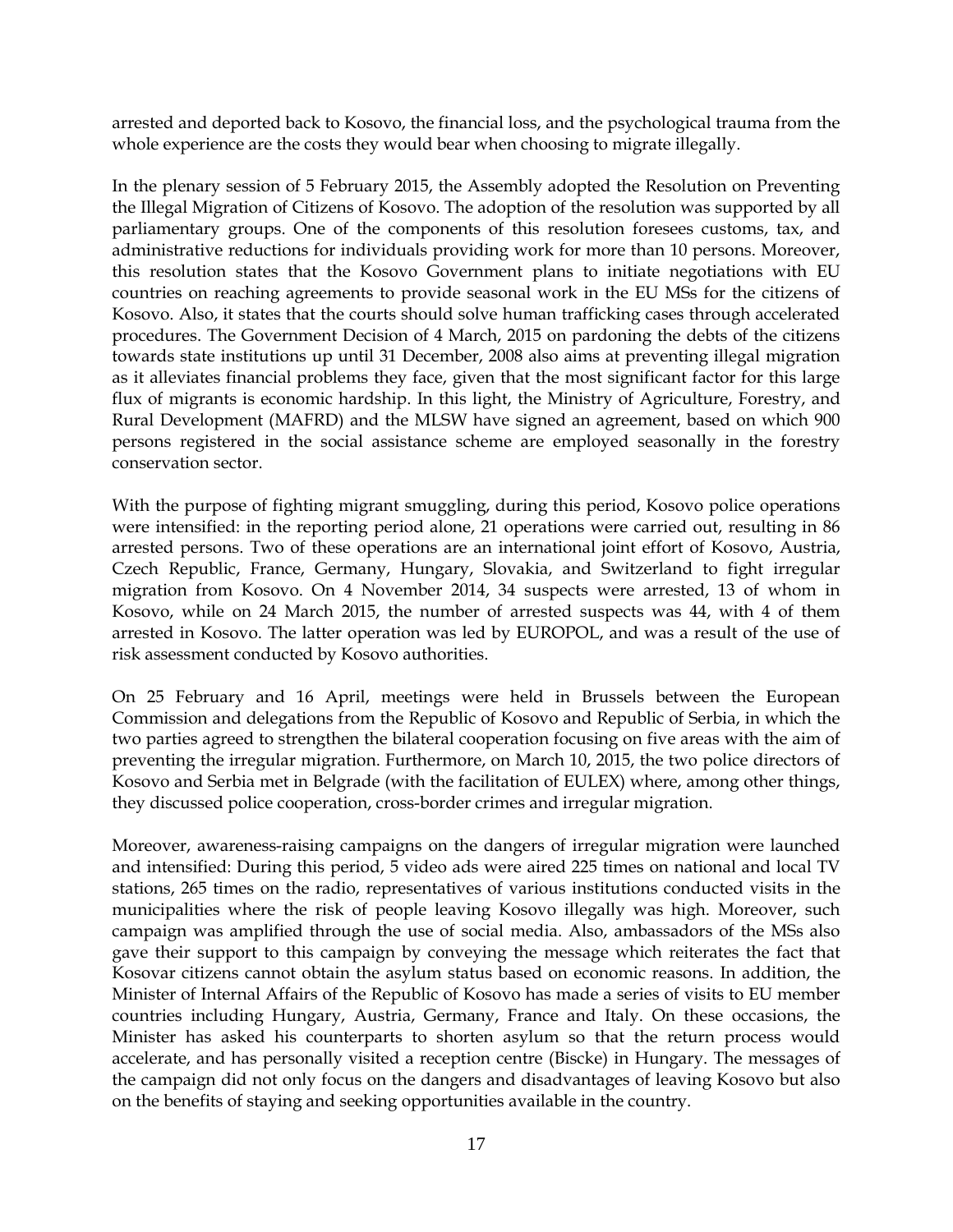As a result of all these efforts and measures, the flux of irregular migrants from Kosovo to EU MSs has fallen drastically since March, as evidenced by EUROSTAT statistics on asylum applications in MSs, especially in Hungary where the number of asylum applications from Kosovo citizens fell from 13,630 in February 2015 to 440 in March 20153. This is also supported by data from border police on entry and exit at all BCPs with Serbia.

In terms of regional cooperation in the area of IBM, during the reporting period there are 2 Protocols on cross-border cooperation signed with Republic of Albania:

- Protocol on Cross-border hot pursuit, signed between MIA of Republic of Kosovo and Ministry of Interior of Albania, signed on 23 March 2015;
- Protocol on joint use of equipment for border control, signed between MIA of Republic of Kosovo and Ministry of Interior of Albania on 23 March 2015.

In addition, on January 23, 2015 the Joint Contact Centre between Republic of Kosovo and Republic of Macedonia was officially inaugurated in Bllace by the Ministers of interior of both countries. The joint space of this centre will be used by police officers of both countries in order to carry out their tasks and responsibilities within the scope of their work at the border, and allow for intensified cross-border cooperation between the two countries. Border patrols with neighbouring states are ongoing: during the period August 2014 – May 2015, 232 border police joint patrols were conducted with Albania and Macedonia, while 57 synchronized border patrols were conducted with all the neighbouring countries, excluding Serbia.

### <span id="page-17-0"></span>**3.2 Migration Management**

 $\overline{a}$ 

Migration legal framework is completed with the adoption of relevant secondary legislation which ensures procedural guarantees for detention, removal, and return of the foreigners with illegal stay in the territory of Kosovo. The Regulation on the Functioning of the Detention Center for Foreigners was adopted on 4 September 2014. Furthermore, the Administrative Instruction No. 01/2015 on the Composition, Tasks, Responsibilities and Decision-making Procedure of the Appeals Commission on Foreigners was adopted by the Government on January 2015, and was followed by the Government Decision No. 01/26 on the establishment of the Appeals Commission on Foreigners. This Commission reviews complaints of foreigners against the decision of the first degree body issued by the Department of Citizenship, Asylum, Migration, Directorate for Migration and Foreigners/Border Police or Directorate for Consular Affairs of the MFA.

To provide with information on foreigner's entry, movement, residence and employment in Kosovo, MIA produced a manual and has distributed guidelines at all BCPs, and consular and diplomatic representations of Kosovo

With the aim of ensuring the rightful implementation of procedures for detention, removal, and return of foreigners, in line with the adopted legislation, MIA has delivered 5 trainings in the period of 1-4 December, 2014, including topics as: the Law on Foreigners, employment of foreigners, illegal stay, legal basis repatriation, and the management and protection of personal

 $^3$ Eurostat, (last updated 13-05-2015) Asylum and new asylum applicants by citizenship, age and sex Monthly data (rounded)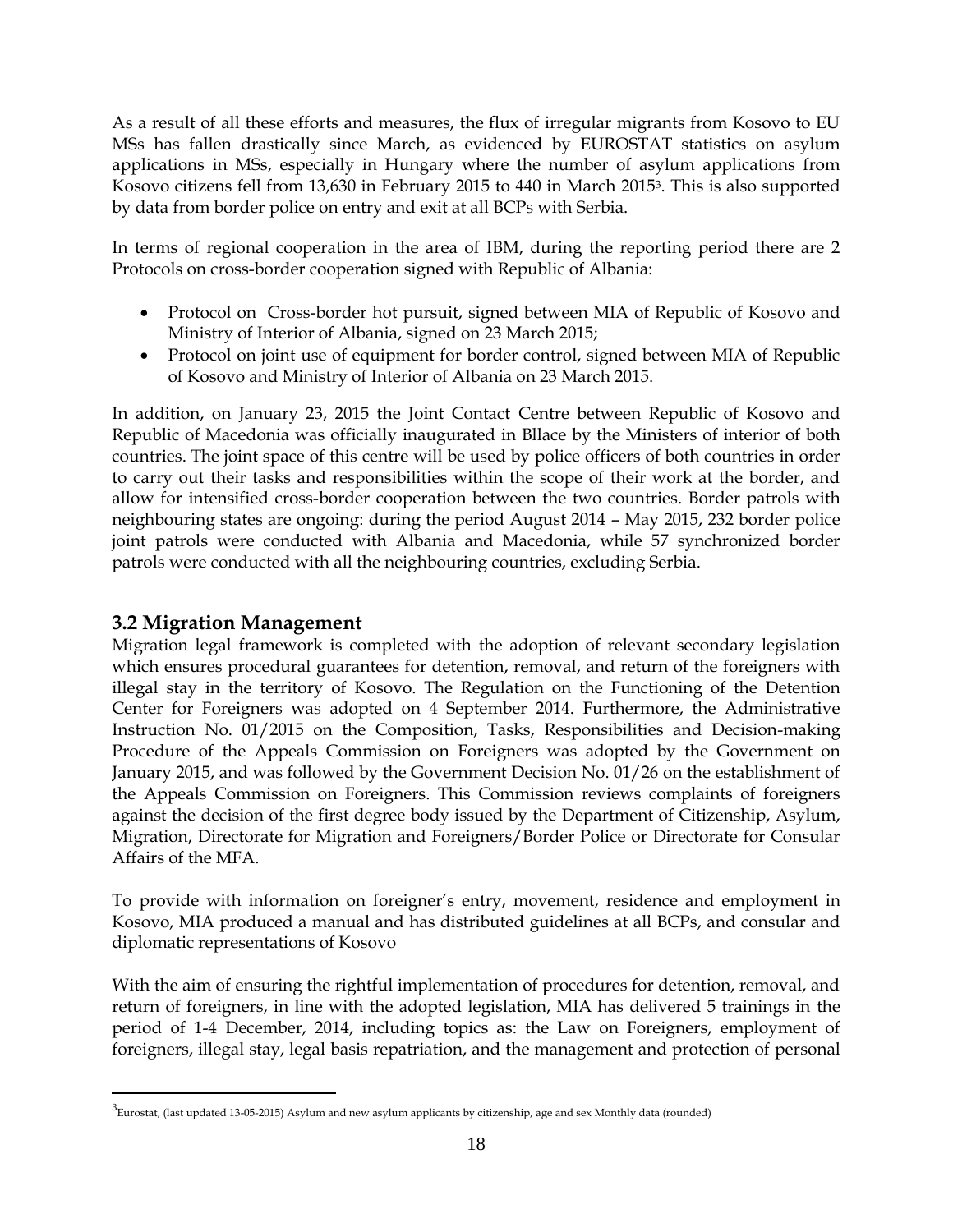data in the repatriation process. Attending these trainings were government officials whose work relates to the training topics and the number of the attendees in these trainings varied from 15 to 20.

Moreover, the Detention Centre for Foreigners was constructed in December 2014. The organizational structure of the centre based on the Regulation was developed, the database module for the Centre was created, the work-plan of the Centre was designed, and two staff members are recruited (with other staff members remaining to be recruited through internal transfers). This centre is operational, and the functionalization of this centre solves the problem the foreigners found of staying illegally in Kosovo that are currently staying in the centre for asylum-seekers.

Regarding the integration of foreigners in Kosovo society, in November 2014, an analysis was conducted by the "Strengthening of the Repatriation and Sustainable Reintegration in Kosovo" twinning project, which concluded that developing a strategy and action plan for the integration of foreigners in Kosovo is not necessary. However, the component of reintegration of foreigners is included in Action Plan of the Strategy for Migration, 2015-2018, which addresses the recommendations provided by the experts of the twinning project. It is decided that Regulation for the Integration of Foreigners, which will set the guidelines for the institutions in charge of the integration process, is expected to be approved by the end of 2015. As Kosovo has experience in reintegration, twinning project recommendations suggest that much of the organizational structure, program components, and overall process can be reflected in Kosovo's efforts to integrate foreigners in the society.

The Extended Migration Profile 2013 is adopted on 10 March 2015 and published on the web page of the Ministry of Internal Affairs (MIA) in there languages (Albanian, Serbian, and English). This comprehensive document contains information on various dimensions of migration, including the socio-economic aspect, migration impact, migration tendencies, and recommendations on improving migration policies and the work of institutions dealing with migration. Furthermore, the Governmental Authority on Migration (GAM), which is an interinstitutional body in charge of drafting and updating the Migration Profile as well as analysing and coordinating implementation of migration policies and legislation, is currently in the process of drafting the Migration Profile for 2014, which will include recommendations of the EU and IOM experts.

In addition, with the aim to increase capacities of GAM and to support the National Coordinator for Migration, MIA will receive support from the Swiss Agency for Development and Cooperation within the framework of the Agreement for Migration Partnership between Kosovo and Switzerland. Furthermore, with regards to EU assistance in this field, in September a twinning project for "Strengthening Kosovo institutions in effective management of Migration" will start implementation. The project will be implemented by a consortium of institutions dealing with migration from Netherlands, Sweden, and Austria. Kosovo will also benefit from a multi-beneficiary IPA project, implemented by FRONTEX and IOM, aiming at the creation of a regional system for registration and identification of migrants, information exchange, and return of migrants.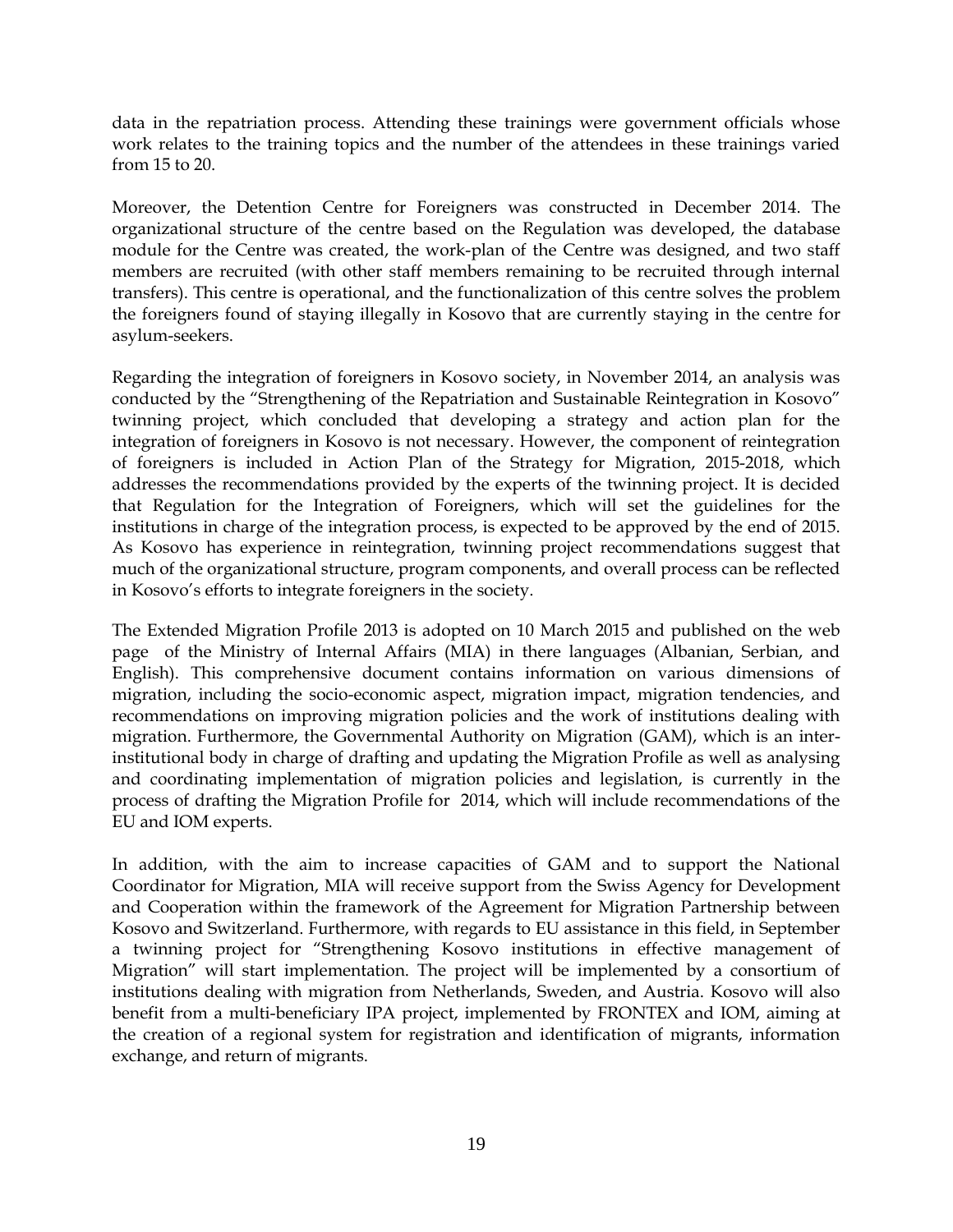Regarding the visa policy, since April 2014, Kosovo Visa Information System (KVIS) was expanded to diplomatic missions in Skopje, New York, Vienna, Budapest, Riyadh, Sofia, Paris, Brussels, Tokyo, Zagreb, Berlin, Canberra, and Panama City, where the process of issuing Kosovo visas has started. Since the issuing of the visas in diplomatic missions has continued to expand, the number visas issued at the BCPs has decreased drastically, with only 5 visas issued at these points during the reporting period (4 of which issued for the Bosnian Delegation attending the Western Balkans Conference). Moreover, the next phase of KVIS expansion through external service providers has begun and the initial contacts with the companies offering visa services globally have been established.

To further develop the database on asylum and migration, MIA has modified the following modules of the DCAM database: Asylum, Foreigners, Citizenship, and Readmission. This is done to ensure the compatibility between the DCAM database and the changes in legislation covering the aforementioned areas. Thus, changes were made in processes, in decisions and other proceeding forms, as well as in statistics. Moreover, MIA has also developed a new module on the Center for Foreigners, which includes data on persons received in the center, activities performed in the center, and other related information.

Regarding the interlinking of the DCAM database with KVIS, the technical preparations are in place, the interlink set on 12 May, 2015 is currently in the testing phase, and the MoU and SOP for this interlink is signed on the 13 May, 2015. This facilitates the data exchange in the field of asylum and migration as the data will be automatically and readily available whenever necessary.

With regards to cooperation and participation in international and regional initiatives in the field of migration, during the reporting period Kosovo has continuously participated in the activities within the Prague Process, such as Senior Officials Meeting on Migration in October 2014, COUR GROUP meetings in January and April 2015, as well as in pilot projects of the Prague Process.

In addition, Kosovo authorities have participated as observers in two conferences organised by MARRI in December 2014 and March 2015 on topics such as Regional Cooperation for a Better Response to the Trafficking in Human Beings in South-East Europe, and Return of irregular migrants from the Western Balkan countries. Furthermore, on March 2015, the Minister of Internal Affairs has met the director of regional MARRI center, whereby he requested concrete steps to be taken for the membership of Kosovo in this initiative.

#### <span id="page-19-0"></span>**3.3 Asylum**

When it comes to the availability of the interpreters for rare languages, MIA has provided the list of translators available, which was shared with DCAM and Kosovo Police. Moreover, based on the technical agreement between MIA and the UNHCR, the latter has sent an official letter with which it guarantees its provision of remote translating whenever necessary. Also, because of the lack of translators for rare languages from the place of origin, the MARRI initiative is in the process of creating a database for certified interpreters in the MARRI region; Kosovo partakes in this project. A Memorandum of Understanding will be signed by all the countries where they will agree upon the modalities of engaging these interpreters.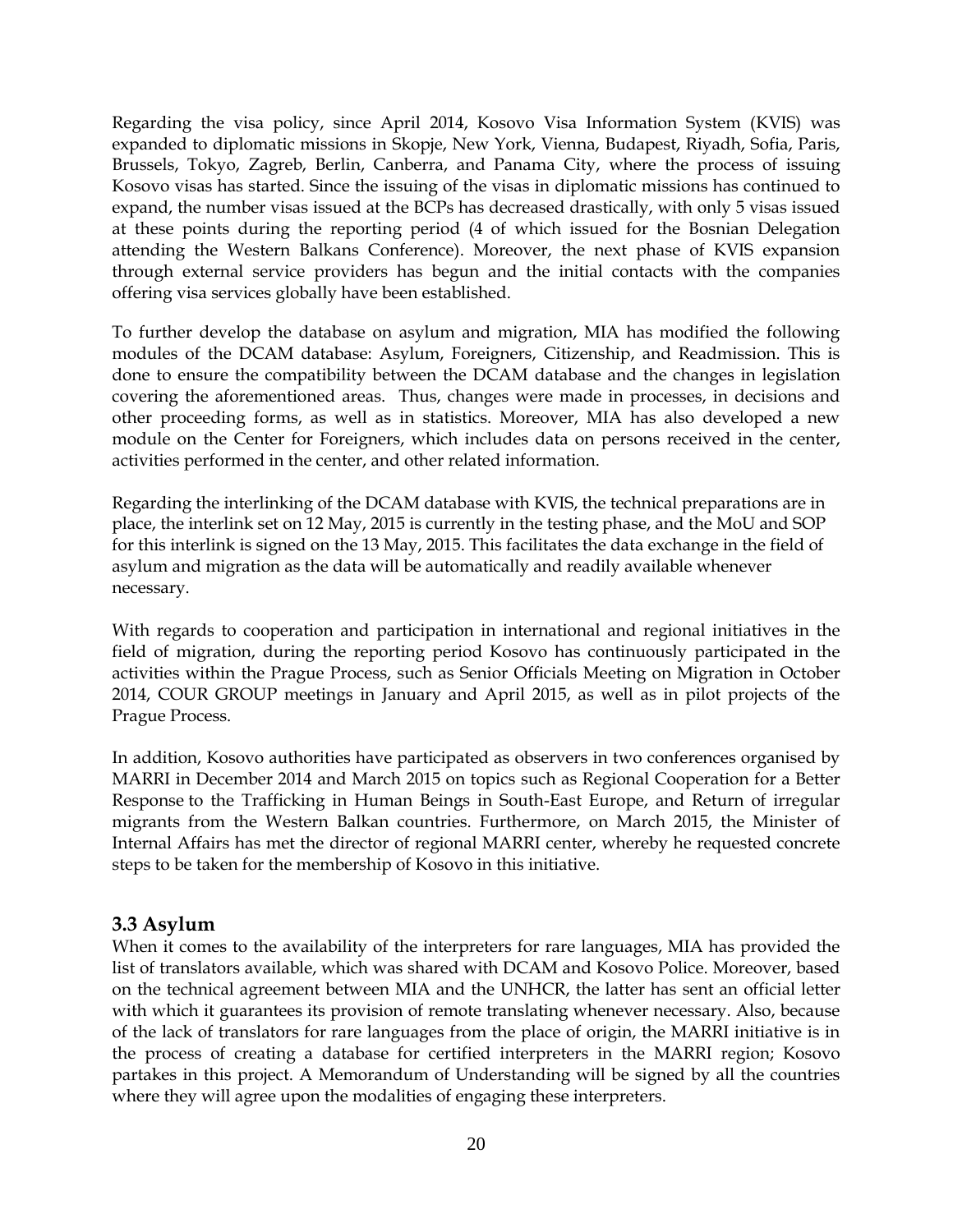The interoperability of the DCAM database, the BMS, and KVIS will be functional soon as the he BMS is developed to the point which ensures the technical readiness for this interoperability. The company for the development and maintenance of the BMS is already selected, and it is expected to start the developments soon. This enables these institutions to streamline and exchange relevant data in the fields of border management, visa policy, and asylum.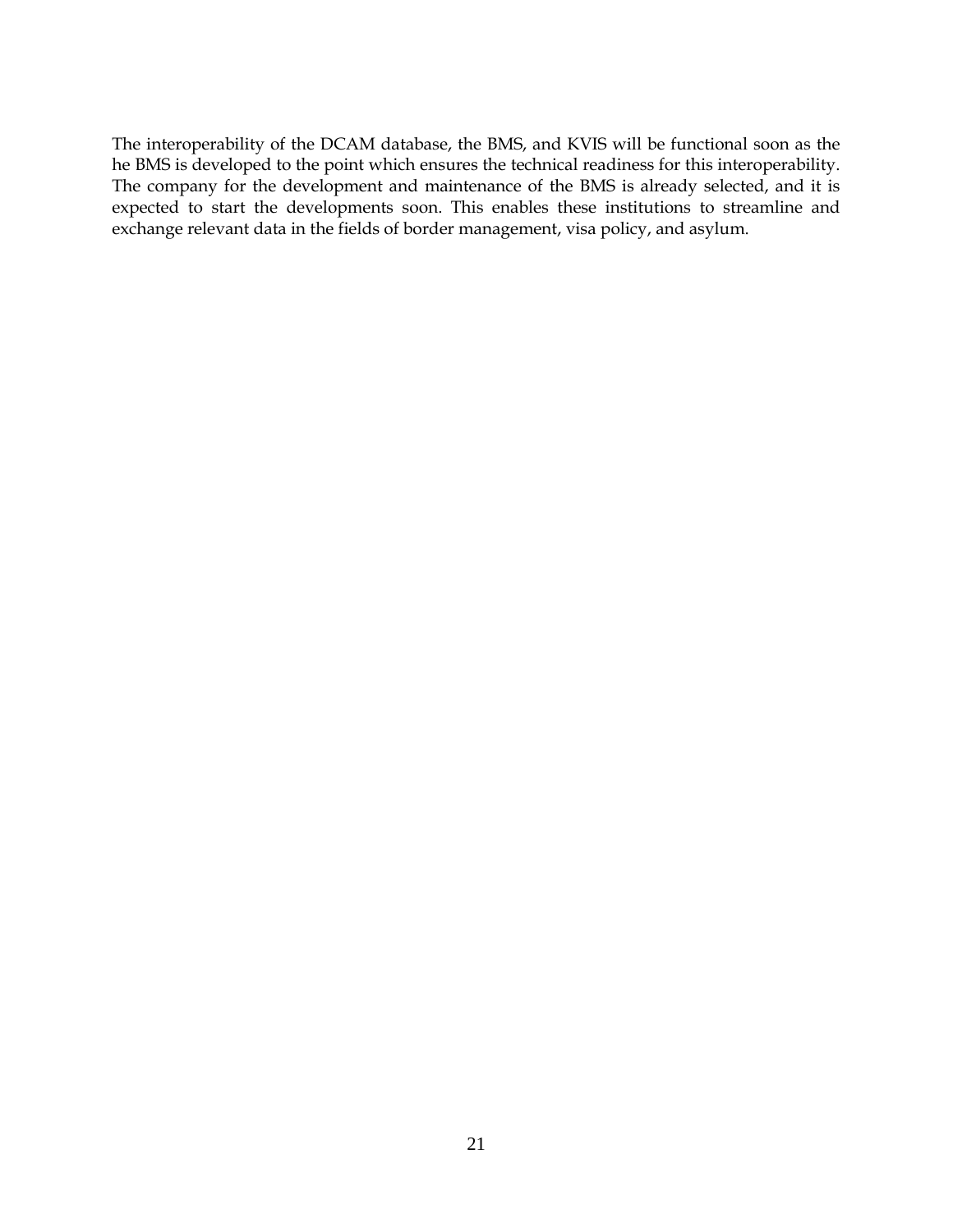## <span id="page-21-0"></span>**4. Block 3: Public Order and Security**

In the context of structural and legislative reform of the judicial system, Kosovo has so far made considerable progress in strengthening the legal and strategic framework in order to ensure the independence of the judiciary. In this regard, MoJ has incorporated comments of PECK project, KJC, and KPC in order to harmonize the legislative package of the four judicial laws (Law No. 03/L-199 on Courts, Law No. 03/L-223 on Kosovo Judicial Council, Law No. 03/L-224 on Kosovo Prosecutorial Council, Law No. 03/L-225 on the State Prosecutor). The finalized judiciary package was approved by the Assembly on 28 May 2015.

The package of four main laws will bring about significant changes and the deepest reforms in the justice system in Kosovo regarding the harmonization of the criterion for appointment and dismissal of judges and prosecutors.

Therefore in general, the amendments-supplements of the laws aim to:

- Align the laws concerning the criteria for appointment and dismissal of judges and prosecutors; and
- Improve the independence and accountability, through the institutionalization of independence, impartiality and accountability assurance mechanisms in courts and prosecution offices.

More specifically, the following are the changes for each amended law:

#### **1. Draft law on amending and supplementing the Law no. 03 / L-224 on Kosovo Prosecutorial Council.**

The main amendments provided by this draft-law relates to the independence and functionality of the prosecutorial system in general and Kosovo Prosecutorial Council in particular:

- Provides independence in general, functional independence regarding the composition of the Council in particular. The Council is composed of 13 members, the majority (10) of the members come from among prosecutors from all levels. The Chief State Prosecutor and the Minister of Justice as an ex-officio member as he was so far, will no longer be a member of the Council. The other three members who are not prosecutors will be elected by the Assembly by a secret ballot. The Council will appoint the Chairperson of the Council from among the prosecutors. The Chairperson of the Council suspends the State Prosecutor's position as a prosecutor who he served before his election as a chairperson of the Council.
- The Council will adopt the compensation scheme of the members of the Council, which does not exceed 25% of the basic salary excluding the Chairperson and Vice-Chairperson.
- The Council shall have budgetary independence, in addition to budget management. The Council, as of entry into force of this draft law, shall draft its budget proposal, and submit it for approval to the Assembly of the Republic of Kosovo.
- This draft-law provides the establishment and operationalization of the Prosecutors Performance Assessment Committee, to function within the Council, and it will consist of experienced prosecutors with high professional and personal integrity, to assess the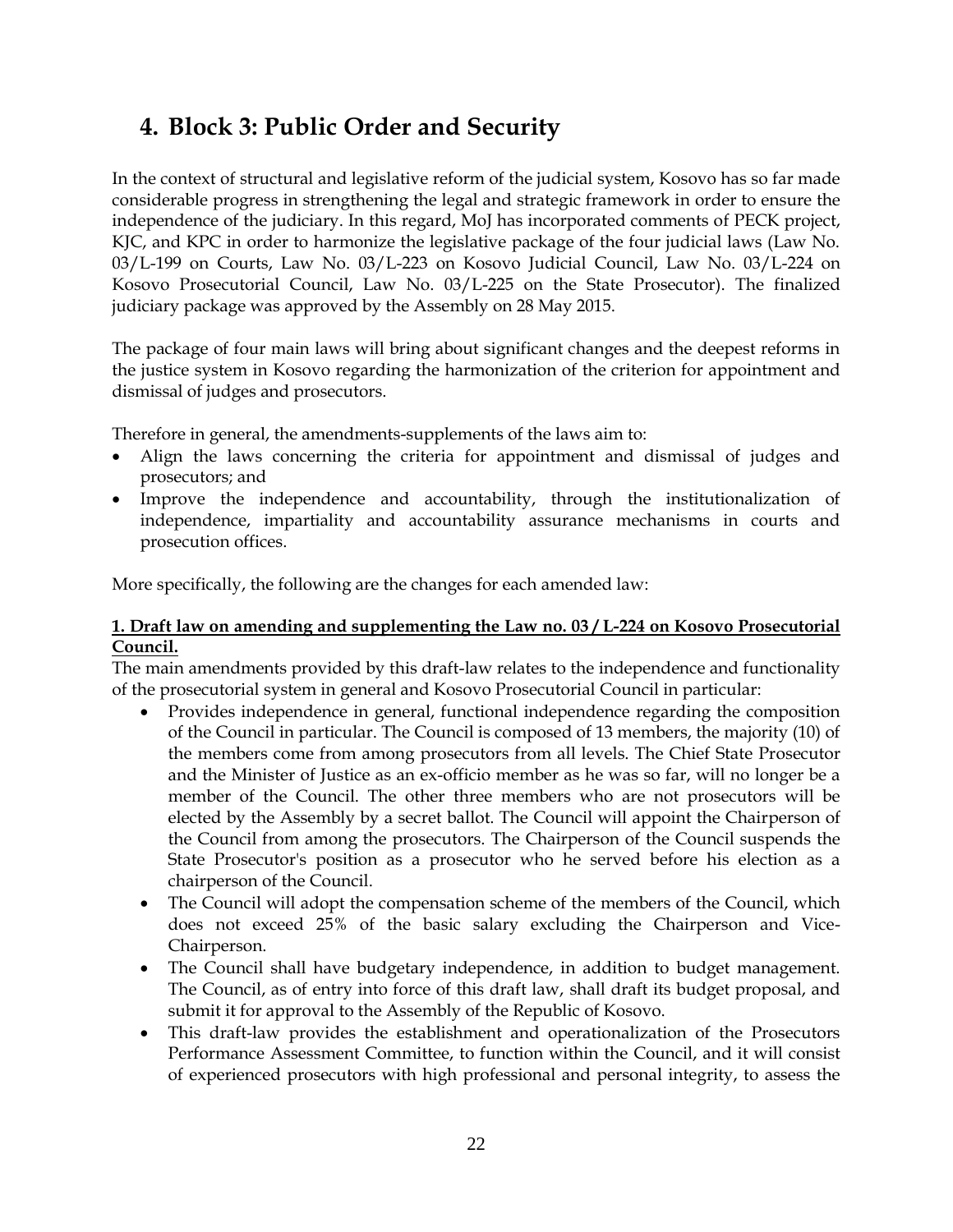prosecutors performance. The Committee assessment will serve as a ground for promotion or demotion of prosecutors and for dismissal of the State Prosecutor.

- Prosecutors, based on this law, are subject to performance assessment at least twice upon their initial term, first performance assessment shall take place following initial training, and second assessment shall take place upon ending of the initial term. Performance assessment of prosecutors with permanent term shall take place every three (3) year, in such a manner that, after the entry into force of this law, the Council determines 1/3 of prosecutors by lot, within each prosecution, as the first group who will be subject to performance evaluation within 3 months. The same lot will be held after one (1) year to assign certain prosecutors who will take part in the second and third group after two (2) years. Criteria for evaluation during the initial term will be specified with regulations issued by the Council.
- Permanent Committees functioning within the Council are: Committee on Normative Matters, Committee on Budget, Finance and Personnel, Committee on Administration of Prosecution Offices, Disciplinary Committee, Prosecutors Performance Assessment Committee.
- Judicial protection of the rights: it is foreseen that the Council Decisions shall be final and one can file an administrative appeal before competent Court. Whereas the decisions related to the proposal for appointment, re-appointment, transfer, promotion, and disciplinary measures are to be appealed directly to the Supreme Court.
- Administration of Prosecutorial system: shall function within the Prosecutorial Council, since only this way there will be an alignment between the prosecution offices administration and other administrations within the judicial system, namely within the Judicial Council.

#### **2. Draft law on amending and supplementing the Law no. 03/l-223 on Kosovo Judicial Council**

This draft law provides as follows:

- Additional powers to the Council for issuing Regulations on functioning of the judicial system, procedures of the process of selecting judges as well as other Regulations in regards to the scope of the Council.
- Ensures that the Council members shall not benefit from the position of being member of the Council when it comes to promotion.
- Similar to Prosecutorial Council, one of the most important aspects of judicial independence is also the financial independence, upon budget proposal and management; propose its budget directly to the Assembly.
- In order to increase the efficiency and professionalism, this draft law clarified provisions associated to the potential dismissal of Council members in case of failure to perform their duties, or perform in contradiction with the Constitution and the Laws.
- Similar to Prosecutorial Council, this draft-law provides the establishment Judges Performance Assessment Committee, to serve as a ground for promotion or demotion and for dismissal of judge.
- Aiming at meeting European standards, this draft law introduced several provisions on statutory limitation on disciplinary measures, as well as the opportunity for appealing the Decisions on dismissal and disciplinary action, to the Supreme Court.
- The procedure for electing members of the Judicial Council by the Assembly, as defined by the relevant provisions of the Constitution, begins six (6) months before the expiry of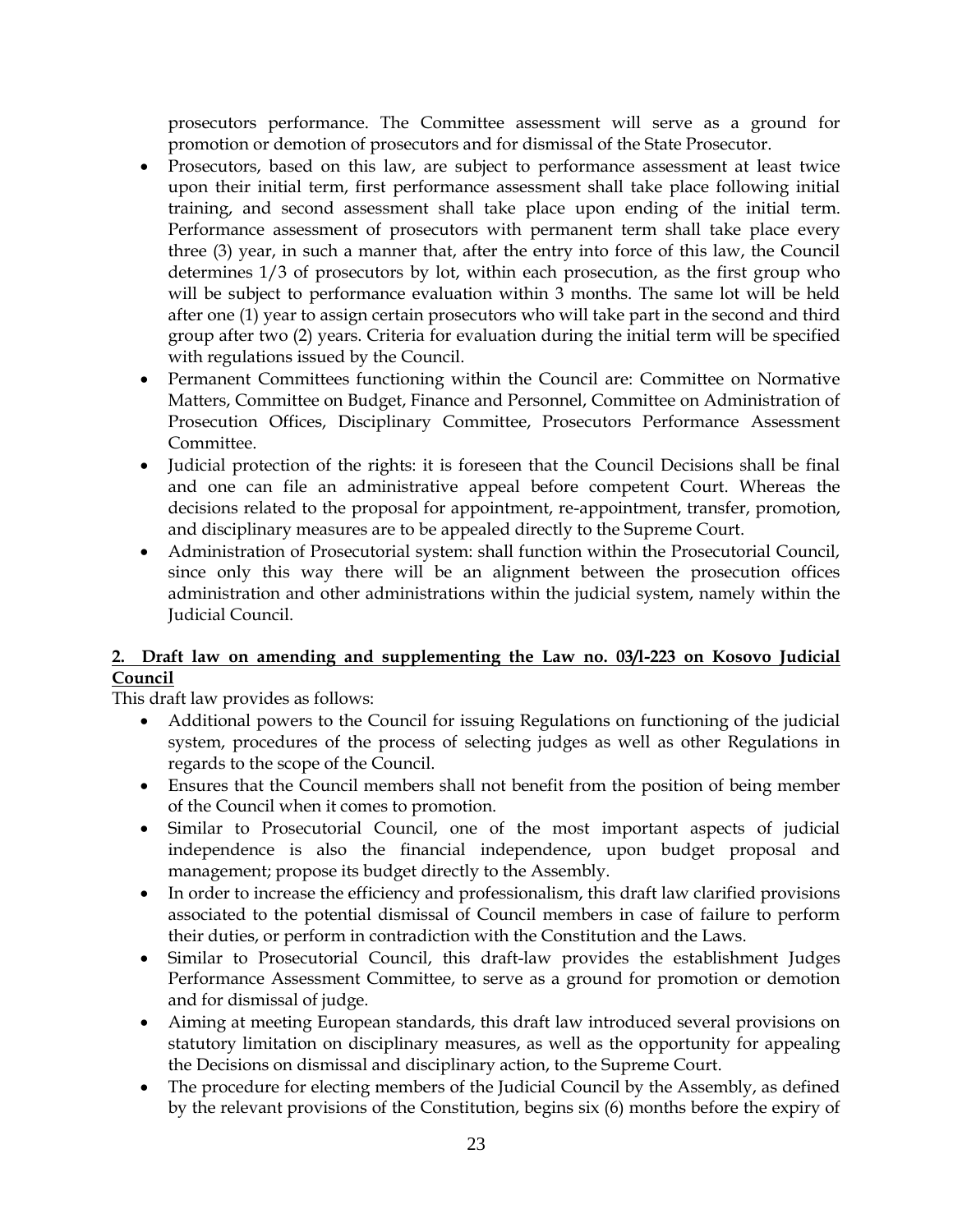his/her mandate. Assembly of Kosovo publishes the vacancy for electing Board members. After interviewing procedures, the Commission shall prepare a narrow list of candidates. The list contains two (2) candidates for a position. Assembly of Kosovo in secret ballot elects the members of the Judicial Council.

- Heads of Courts and the President of the Bar Association shall not be a member of the Kosovo Judicial Council. A member of the Council from Kosova Bar Association can not have the position of Ombudsman during the same time of being a member of the Council.
- Judges, based on this law, are subject to performance assessment at least twice upon their initial term by the Judge Performance Assessment Committee, first performance assessment shall take place following initial training, and second assessment shall take place upon ending of the initial term. Performance assessment of judges with permanent term shall take place every three (3) year, in such a manner that, after the entry into force of this law, the Council determines 1/3 of judges by a lot, within each court, as the first group who will be subject to performance evaluation within 3 months. The same lot will be held after one (1) year to assign certain prosecutors who will take part in the second and third group after two (2) years.

#### **3. Draft law on amending and supplementing the Law No. 03/l-225 on the State Prosecutor**

Also this draft-law on State Prosecutor provides a range of amendments, as follows:

- The provisions associated to the work and the functioning of the Chief State Prosecutor are redrafted, thus clearly providing the powers of the Chief State Prosecutor as the head of Prosecutorial system. In regards to ensure an efficient system, this draft law provides the possibility of issuing instructions and guidelines on rules and procedures of prosecutors, as well as the possibility of receiving and transferring the cases from one prosecution office to another, in order to ensure efficiency and impartiality.
- Aiming at aligning with the Law on the Court, the provisions are met on organization and clear definition of prosecution levels and setting of exercise functions within these levels of state prosecutor are amended-supplemented.
- In order to improve the efficiency and performance, several provisions are foreseen that allow the subordination and competencies of the Chief Prosecutors within that prosecution office inter alia also the transfer and reassignment of cases.
- One of the main amendments under the Law on State Prosecutor is related to the appointment of the new prosecutors. Pursuant to the EU request, the draft-law provides more flexible criteria for becoming a prosecutor, and the alignment with the criteria for judges. Also provides more facilitated procedures on selection of prosecutors, and an increased role of the Council. This is done pursuant to European standards and by taking into account the needs and the obstacles on the ground, in order to increase the number of new staff to the judicial and prosecution system.
- Similarly, the same is done on the alignment and flexibilization of the criteria for promotion within the prosecution system based on prosecutor's performance.
- Also, the prosecutors dismissal procedure, in case of failure to fulfill duties and obligations provide by law are specified.

#### **4. Draft law on amending and supplementing the Law No. 03/l-199 on Courts**

With the special emphasis, the provisions of this law provide as follows: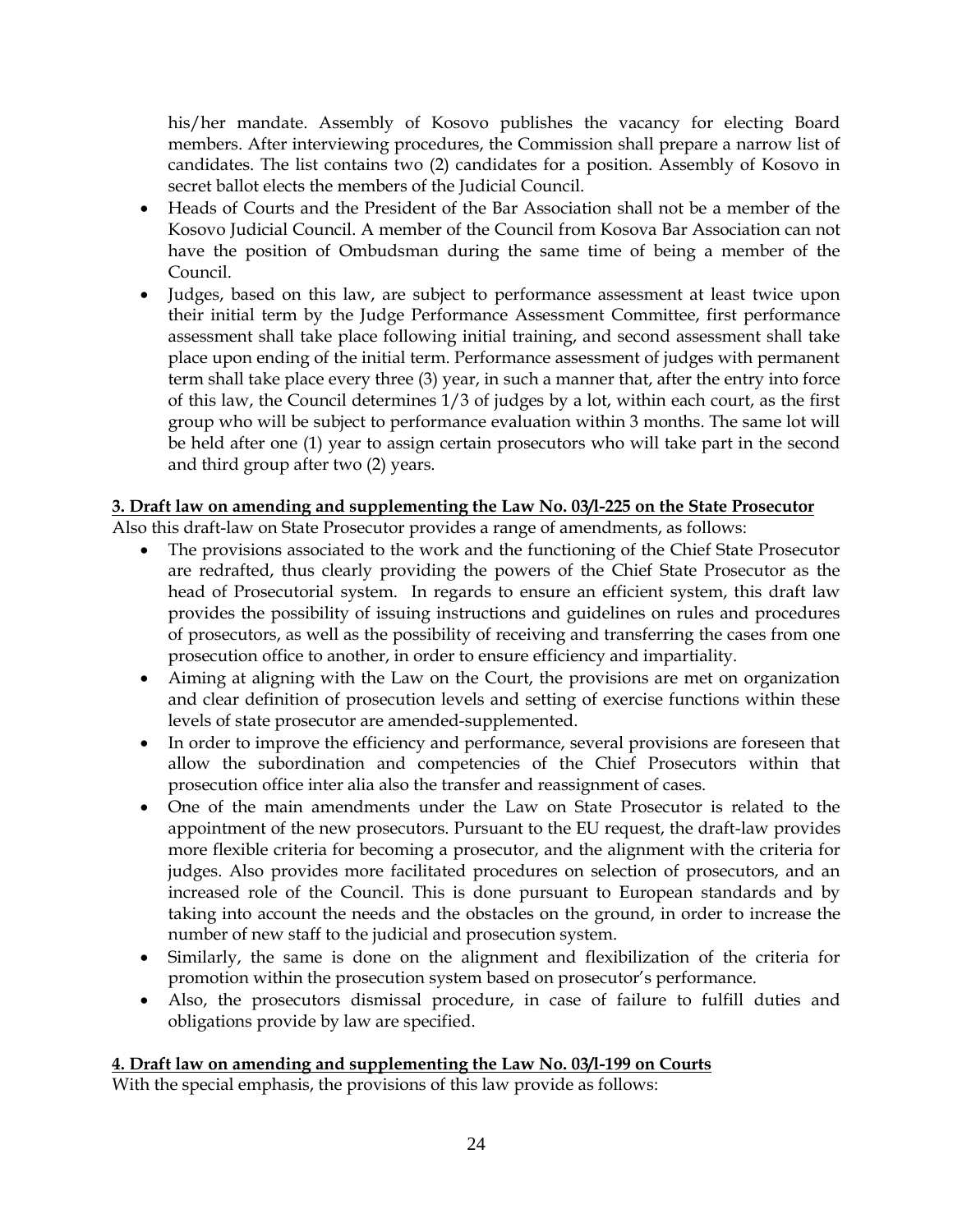- Terms and conditions for appointment of the candidates for judges (general and specific terms) in compliance to the terms and conditions provided by relevant legislation of the countries in the region and beyond. In this context, the criterion for appointment of prosecutors and flexibilization of criterion for judges is harmonised with the aim of promoting new staff to become part of the system.
- Also, the criteria for promotion to the highest levels within the court system are harmonized and more flexible. This promotion, as previously mentioned, shall be based on the assessment of judge's performance
- Within the Department for Commercial Matters within the Basic Court of Prishtina, the Division on disputes involving foreign investors will function, with jurisdiction throughout the territory of Kosovo.
- In order to ease the burden of some courts is provided the establishment of the Basic Court in Fushë Kosovë for the municipality of Fushë Kosovë and Obiliq, and the Junik branch for Municipality of Junik as well as the branch of Shtime for the Shtime Municipality.
- One of the most important amendments is the obligation to publish the court final judgements, with the aim of improving the transparency of the courts.
- New provisions related to the professional associates, interns, interpreters and court experts, which are foreseen to be regulated by relevant regulations of the Kosovo Judicial Council.

Furthermore, in order to further strengthen the independence of judiciary, MoJ also sent for Government approval on 5th of March 2015 the Amendments to the Constitution regarding the voting procedures for the selection of members of the KJC that complies with the recommendations of the Venice Commission, which requires that the majority of the judge members of the Council be elected by their peers.

It should be noted that Palace of Justice, a co-financed project between European Union and the Republic of Kosovo, was inaugurated on 25 March 2015. This major project concludes an important phase of completion of the physical infrastructure, providing an adequate space for judges, prosecutors and supportive staff to do the work more efficiently. The following relevant institutions have been moved to the Palace of Justice: Supreme Court, Special Chamber of the Supreme Court, Appeal Court, Basic Court of Prishtina and EULEX (Block A, B, and D respectively) and Basic and Appeal Prosecution of Prishtina (Block C).

After a long process that has even passed through the Constitutional Court, on 21 April 2015, the President of Kosovo appointed the Chief State prosecutor. The Assembly appointed three new members of the KJC in 27 February 2015 thus making the KJC functional in order to play the role that it has in the administration and management of the Kosovo judiciary.

Considerable progress has been made with regard to staffing of vacant positions of KPC and KJC. On institutional capacities, in order to strengthen the justice system, the budget allocated to courts and prosecution offices has been continuously increasing over the years:

- Budget allocated to courts: from EUR 19,464,842 in 2012 to EUR 19,910,467 in 2013 to EUR 20,833,483 in 2014 to EUR 21,538,771.00 in 2015
- Budget allocated to prosecution offices: from EUR 5,097,409 in 2012 to EUR 6,175,534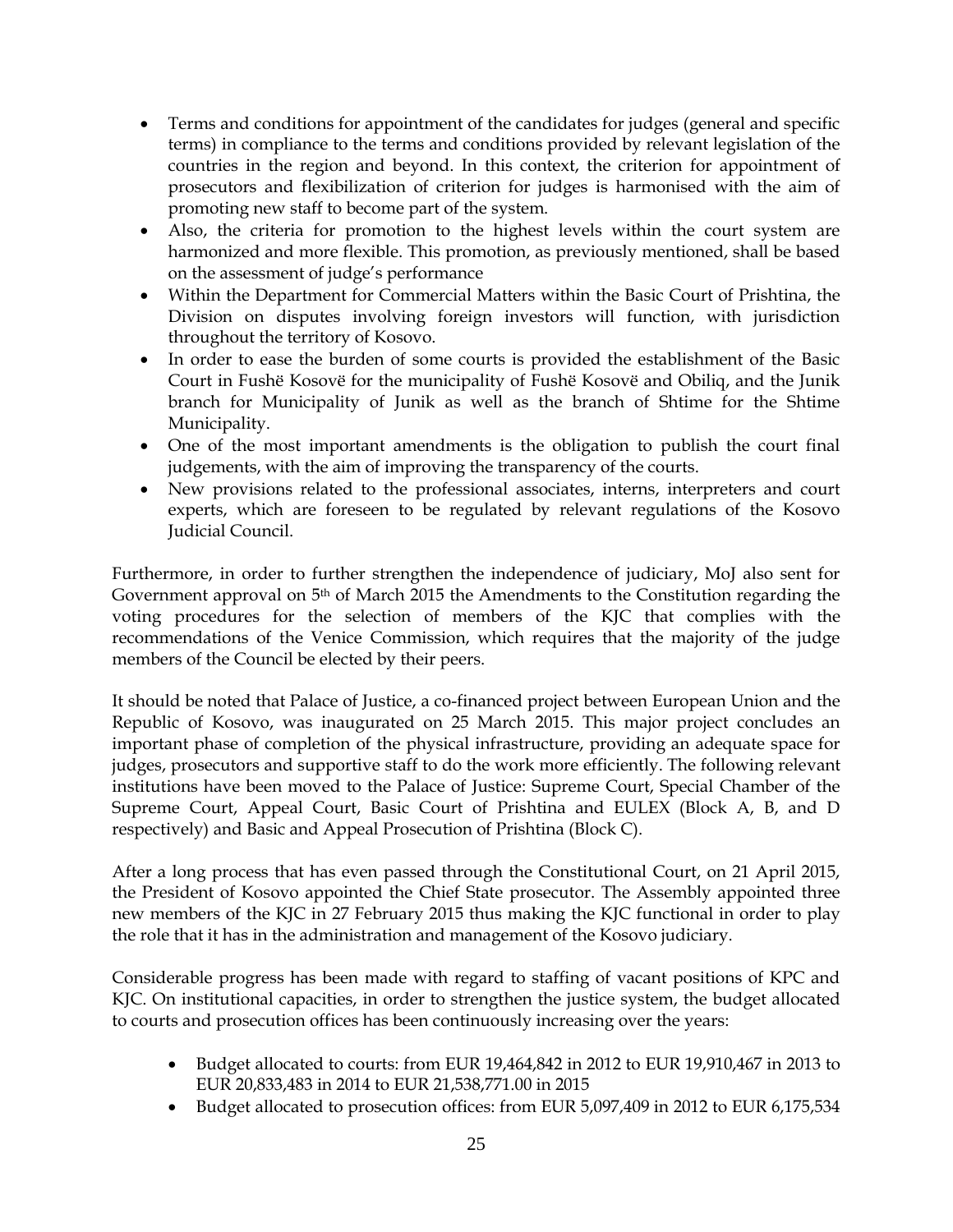in 2013 to EUR 6,872,000 in 2014 to EUR 7,158,086.00 in 2015 (without including the Government's decision of April 29, 2015, to allocate the amount of EUR 210,677 for the Special Prosecution)

Hence, there has also been a continuous increase of prosecutors (from 146 in 2012 to 171 in 2014) and of the supporting staff for prosecution offices (from 378 in 2012 to 470 in 2014). For further details, see the table below.

| Timeframe         | 2012 | 2013 | 2014 |
|-------------------|------|------|------|
|                   |      |      |      |
| No. of            |      |      |      |
| prosecutors       | 146  | 146  | 171  |
| No. of supporting |      |      |      |
| staff             | 378  | 415  | 47C  |

*Table 8: Statistics on prosecutors and supporting staff of Prosecution Offices in Kosovo (2012 – 2015).* 

More specifically, on August 5, 2014, KPC has approved the appointment of 17 out of the 22 candidates for the prosecutors, while on September 5, 2014, the decision is issued to recruit 18 additional prosecutors. Furthermore, out of 171 positions allowed with the budget for prosecutors for 2015, currently there are 139 prosecutors in the system. In addition, KPC is in its final stage for recruitment of additional 18 new prosecutors at the prosecution offices. The process is expected to be completed by the end of June and then the names will be sent to the President for appointment. In addition, KPC is in the proces of promoting 2 prosecutors into the office of the Chief State Prosecutor and also recruitment of the 3 prosecutors for Special prosecution office of the Republic of Kosovo. By the end of June, this process is excpected to be finalized.

On 25 March 2015, in line with the Brussels Agreement between Kosovo and Serbia for integration of the judicial staff into Kosovo system, KPC have announced the vacancy for the recruitment 15 vacant positions for prosecutors from minorities. It is noted a considerable interest applying for these positions. This is shown by the fact that 17 prosecutors have applied for 15 vacant positions. As per Agreement, these prosecutors should be integrated by 1 September 2015. On the other hand, on the same date, KJC also announced a call for 48 vacancies for judges from minorities. A significant interest has been noticed for applying for these positions (48 candidates in total).

On 4 February 2014, the Kosovo Judicial Council announced an external vacancy call for fortyfive (45) positions on the level of the Basic Court Pristina, Ferizaj, Pejë and Gjakovë. One hundred and forty-six (146) candidates have applied for these positions. Out of this number thirty-one (31) candidates did not meet the conditions, (30) candidates were drawn during different phases, four (4) candidates who have applied are currently holding positions as Judges, eighty-three (83) were present at the written test, while eighty-one (81) candidates were present at the interview. Out of 83 candidates, appointment committees selected forty-two (42) candidates with the best results. Kosovo Judicial Council on 20 April 2015 voted forty-one (41) candidates and sent them for the appointment by the President. President enacted 41 judges on 19 May 2015.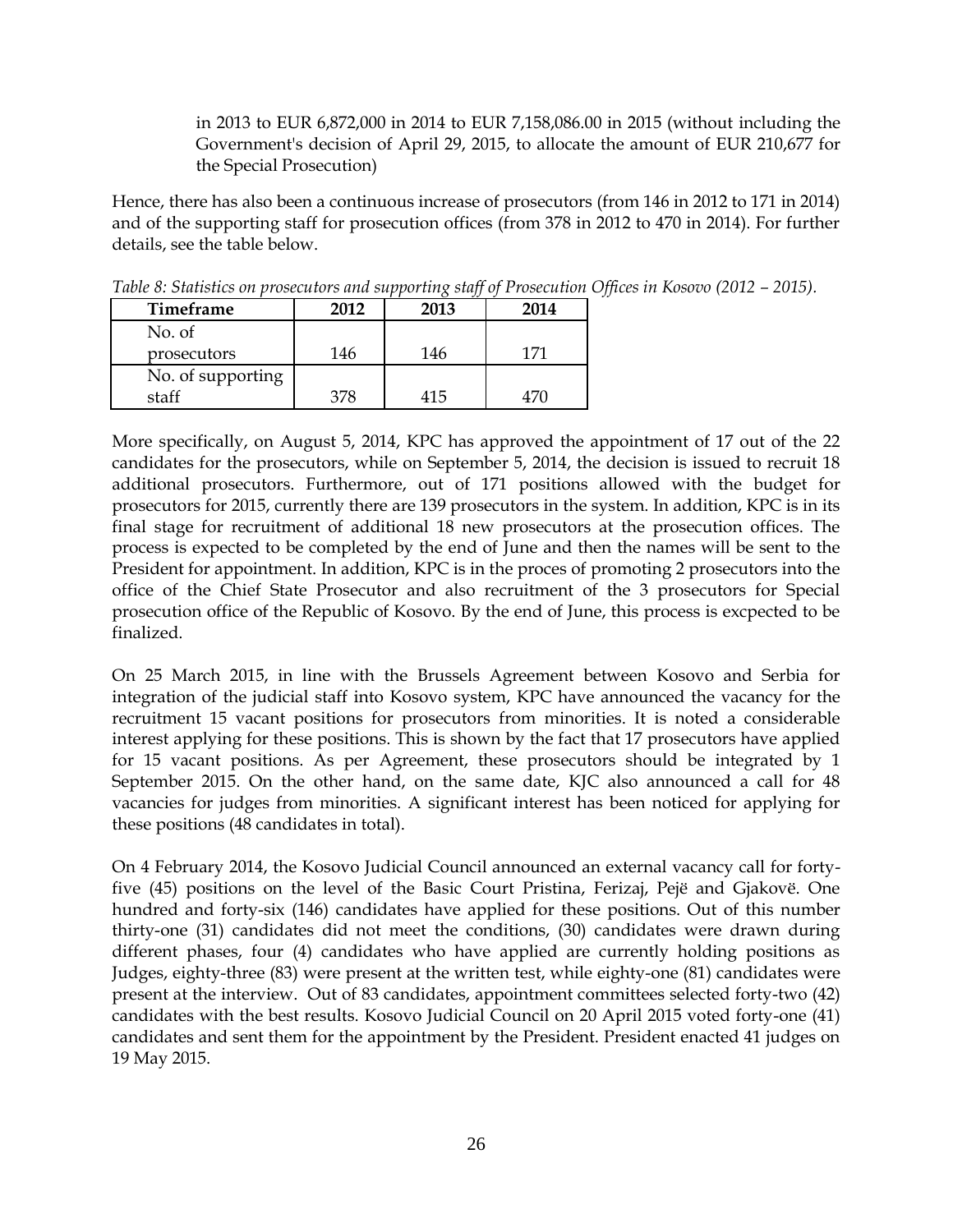On 24 July 2014, the KJC announced an internal vacancy call for one (1) vacant position for the Appeal Court.A total of thirty-four (34) applications were received four (4) out of which have not fulfilled the conditions and thirty (30) candidates were invited for the interview. On the same date, KJC has announced an internal call for one (1) vacant position. A total of eight (8) applications were received and all of them were invited for the interview. The Appointment Committee selected and proposed to the KJC one candidate with the highest results.

On the other hand, on 12 August 2014, the KJC issued an internal call for applications for one (1) vacant position for Judge of the Supreme Court Appellate Panel for the Kosovo Property Agency (KPA). A total of two (2) applications were received, and the Appointment Committee has selected one candidate with the highest results to recommend to the KJC. On the same date, KJC issued an internal call for applications for one (1) vacant position for Judge of the Supreme Court Special Chamber. Two (2) applications were received, and one candidate has fulfilled the conditions for this position. However the Appointment Committee has not recommended any candidate for this position.

In September 2014, the KJC has approved the Action Plan of the Strategy for Reducing of backlog of unresolved court cases. All courts in Kosovo, submitted to the KJC the Action Plan for the reduction of backlog of unresolved court cases in the respective courts. In accordance to the Strategy for Reduction of Backlog of Cases, courts in Kosovo have identified 102,009 backlog cases prior to 31 of December 2011. During 2014, courts have solved 25,275 cases or 24.8%,while without bailiff system the percentage of solved cases is 39.2%. Furthermore, during 2014, the courts have solved 13,121 cases of criminal executions and 3,037 cases of civil execution.

Since the inventory of the old cases has shown the highest percentage of old cases belonging to the category of backlog cases under the enforcement procedure, KJC has established a task force for execution of these cases. As a result, KJC have hired 20 additional support administrative staff who are concentrated only in reduction of backlog of cases under the enforcement procedure. The task force identifies the respective courts with the highest volume of backlog of cases under the enforcement procedure. By the end of 2016, KJC expects to reach the zero level of the backlog of cases under the enforcement procedure.

In addition, the Law on Enforcement Procedure and the new system of alternative dispute resolution is greatly contributing to enforcement of courts verdicts and reduction of the backlog of cases. In September 2014, 50 mediators are licensed by the MoJ. Also in March 2015, 21 new mediators are certified and licensed from MoJ.

In efforts to strengthen the legal enforcement procedures, on January 22, 2015, the Private Enforcement Agents Chamber was established. During this reporting period, 13 out of 19 enforcement agents who have been licensed, pledged the oath on 10 October 2014 and started working in December 2014. Currently, total number of appointed private enforcement officers is 25. Lastly, 11 bankruptcy administrators have been licensed in December 2014. These administrators are very important for bankruptcy proceedings for companies undergoing bankruptcy with courts.

The table below refers to the number of cases resolved through mediation, during the period of August 2014-April 2015: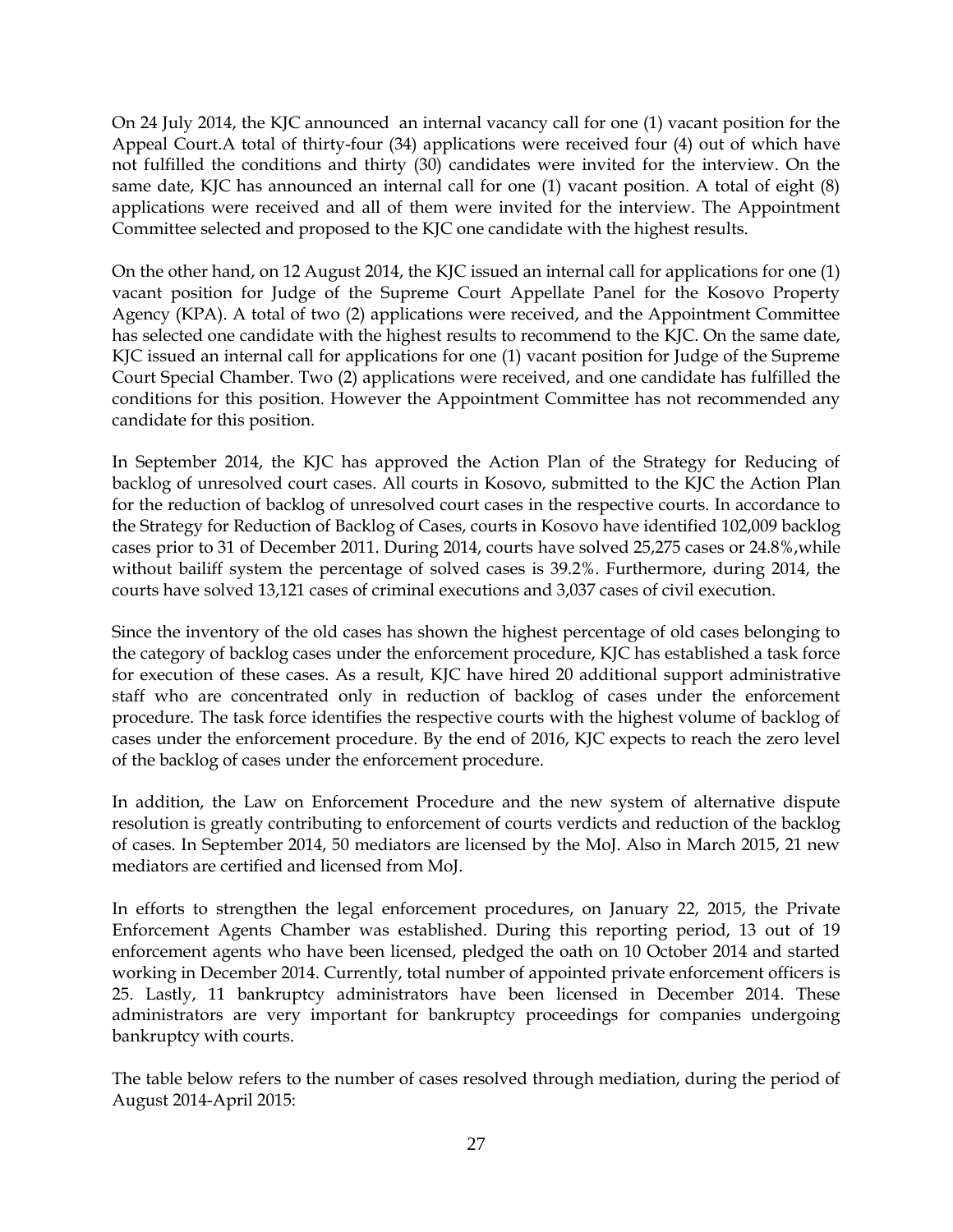| Referred<br>mediation | to | Solved | Unsolved | In the process |
|-----------------------|----|--------|----------|----------------|
| 708                   |    | 681    | 70       |                |

*Table 9: Statistics on mediation (August 2014 – April 2015).*

The results achieved so far in alternative dispute mechanisms indicate very good progress compared to the previous year. In specific terms, as seen in the table above, the statistics compiled by the Mediation Commission show that the total number of cases referred for mediation for the reporting period is 708, out of which 686 have been so far resolved. It can therefore be concluded that there is a positive trend of the use of mediation, with cases solved quickly and with low costs. On the other hand, number of cases executed by private enforcement procedure is 1361 out of 9376.

The necessity of Criminal Records Information System (CRIS) is already analyzed in details and a basis for the establishment of the system is already created. In order to become operational, on 10 April 2015, the KJC, in collaboration with EULEX, has approved and signed the Regulation on Keeping Evidence on Convicted Persons. Within three months, the KJC will draft an action plan based on this regulation, where only final decision cases will be registered into the database. Currently this database will be implemented with a pilot project in pilot courts on data migration. The migration of the data is envisaged to be completed within 6 months after finalizing the project with pilot courts.

The KJC and the KPC with the donor support are in the first phase of implementation of an electronic integrated case management information system. The project consists of two phases: the Preparatory Phase and the Main Phase, and it is planned to last for four years. The preparatory phase main objective is to prepare the functional specifications for CMIS for courts and prosecutions, planned to end by 31st of May 2015.

The project is leaded by the Steering Comity which the highest decision is making body composed of 5 members; out of which three from the courts and two from the prosecutions. The project manager has the coordination role. Another of high importance body within the project is the User Working Group composed of professionals' staff members from courts and prosecutions. The role of this Group is primarily to validate the functional specifications for the CMIS, as well as to ensure that the court and prosecutorial CMIS is implemented in accordance with the functional specifications approved by this Group. The preparation of the functional specification for courts is at the end of the preparatory phase. In addition, the majority of the functional specification for the prosecutor offices are covered, and at the end of the preparatory phase the final version of the document will be ready.

Another activity undertaken during the preparatory phase was the ICT training of the staff members of courts and prosecutions. The aim of this activity was to prepare the staff members with the change process management which is one of the determining factors for the successful implementation of the ICT systems.

The system for courts and prosecutions will be directly connected (in a database level) and also the necessary services are planned in order to interlink other institutions such as: Police, Correctional and probation Service, CRA and AMSCA at the service level, and also, additional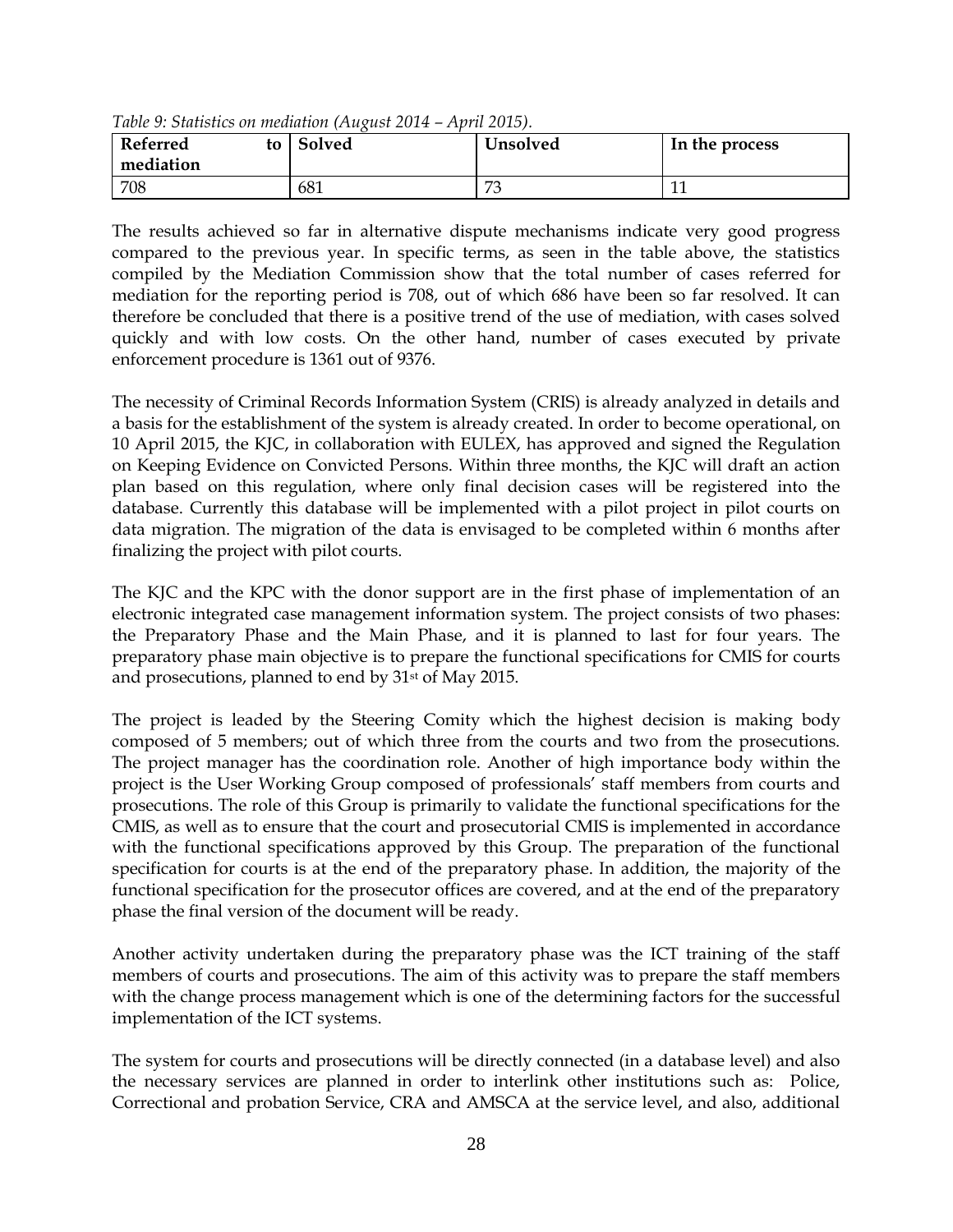services are planned in order to be able to exchange data with any other relevant institution irrespective of those being internal or international institutions. The first pilot version of the software for courts is expected to be fully operational by the end of 2016. Once the first pilot version for the courts is successfully implemented, the process for software development for the prosecutions is going to start. Currently the Project is at the end of the first phase.

The project has successfully managed to achieve all the objectives set for the preparatory phase including the achievement of the main objective for the preparation of functional specifications for the court system. In cooperation with the donor, during February, it is set to continue for additional two months to prepare the functional specification for the system for prosecution. The project has undertaken appropriate activities and is working to prepare the functional specifications for prosecution.

In November 2014, the KPC established a database associated with the treatment of the top 50 cases in the justice system. The KPC is in cooperation with the courts, police and law enforcement agencies in Kosovo and have begun to identify cases that will enter the top 50 cases. So far 9 cases have been identified and entered the top 50 cases, two of which were sent to the relevant courts. The data created by the Prosecution Council has met and incorporated the recommendations given by the European Union Office in Kosovo.

## <span id="page-28-0"></span>**4.1. Preventing and Combating Organized Crime, Corruption and Terrorism**

In order to ensure the appropriate functioning of the Procurement Review Body, The Law on Procurement has been preceded for the amendment process. So far the concept document has been approved by the Government on 3 March 2015 and a working Group has been established in order to further proceed with the necessary changes of the law. The main focus of the changes will be on the following issues to be addressed by these amendments:

- Fees for complaints. This is expected to become the tariff for appeal, depending on the estimated value of the contract. With this change, the secondary legislation is expected to change and the fees will be set.
- Harmonization of new directives of EC that will include a thorough review of primary and secondary legislation.
- Functioning of the PRB. Modification of Article 100 on the appointment of members of the PRB, so that the appointment of members of the PRB becomes at the same time and continue their mandate until the start of operation of the new board.
- The functioning of the PPRC; It is recommended that the there should be specific rules regarding the selection of members of the PPRC, so that its composition reflect all parties involved in the procurement sector (lawyers, contracting authorities and economic operators).
- Development of the electronic procurement platform
- Preliminary selection of disputes, consisting of deadlines for the submission of the complaint, archiving and content of authorizations
- Functioning of the Central Procurement Agency, where the Ministry of Finance, according to a reasoned proposal that comes from a contracting authority may appoint the CPA to conduct a procurement activity on behalf of such contracting authority. The contracting authority may also ask the CPA to assist in the conduct of the procurement activity being conducted by such contracting authority.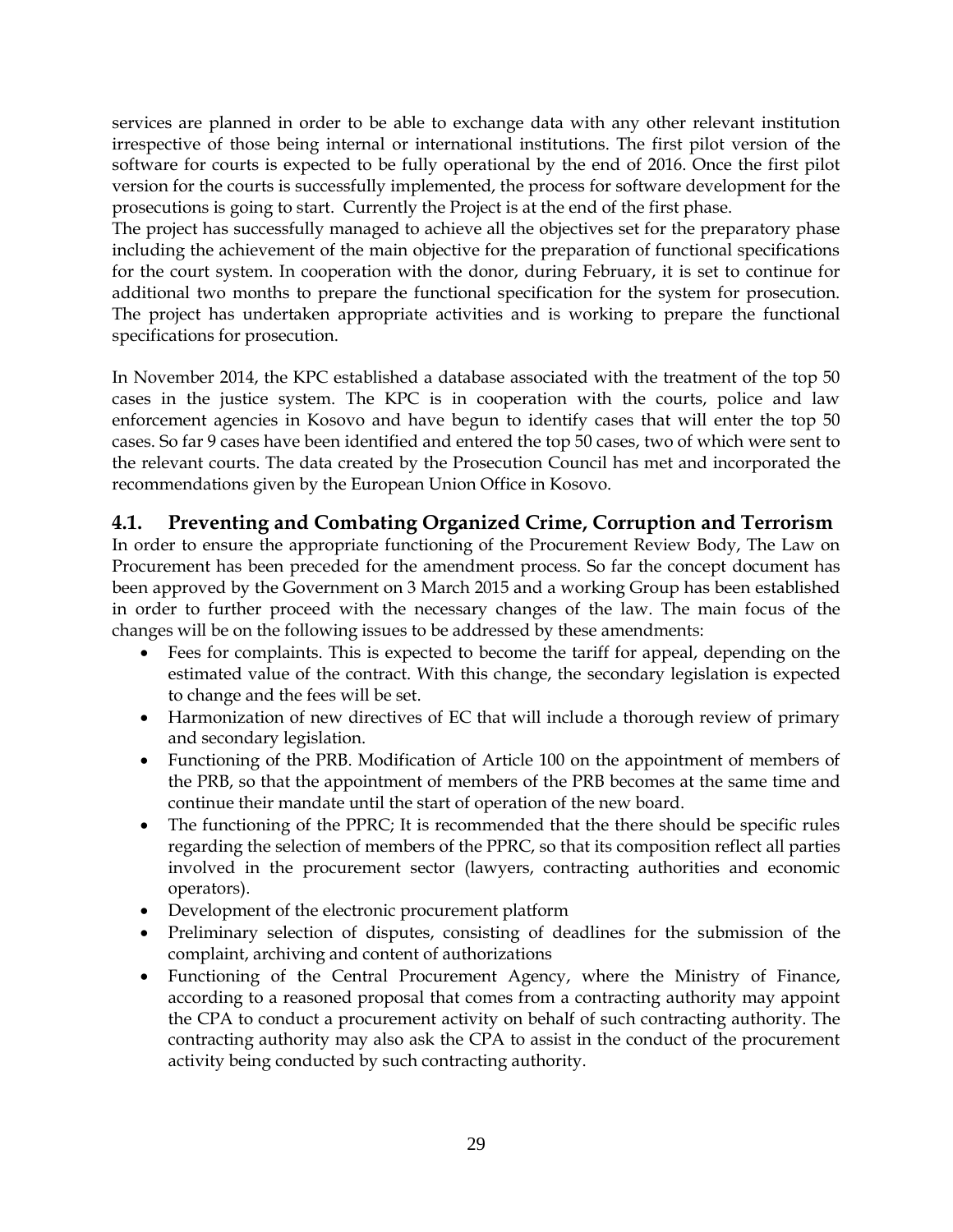- Tender procedures with less than two responsive bids, the aim of following amendment is to propose a fair balance between competition and general interest of other public involved in procurement.
- Arithmetical errors, to ensure order in accordance with international best practices which guarantee the preservation of a tender and to avoid simple arithmetic error, at the same time, a misuse on a voluntary basis by itself contracting authorities and economic operators.

The introduction of an electronic system to all procurement starting from small to large value procurement will have an impact on reducing public spending and combating corruption. This in return will encourage long-term sustainable economic growth. The feasibility study has been finalized based on which the new e-procurement platform will be established. The pilot project has been launched in May 2015, while the e-procurement system will become fully functional and in use starting 1st of January 2016.

Among others, e-procurement will serve as the repository for electronic copies of all notices, invitations, declarations, tender dossiers, reports, complaints and decisions filed or issued in connection with each and every procurement activity conducted or initiated by a contracting authority. In addition it will establish manual and electronic systems for monitoring the compliance of the contracting authorities with the present law, including the preparation of 76 reporting forms to be completed by all contracting authorities subject to the present law;, as well as establish and maintain an information website that provides the public with unrestricted access to

- (i) the present law and all secondary legislation issued under the authority of the present law,
- (ii) any interpretive rulings and documents referred to in this Article, and
- (iii) all information contained in the Public Procurement Register.

With the aim of providing an adequate legal framework in the area of interception, the Law on Interception of Telecommunication was adopted by the Assembly on 28 May 2015, and it has incorporated the recommendations issued by the Assembly Committee for European Integration, the civil society, EULEX and the EU Office.

The abovementioned law clearly defines interception for the purposes of criminal proceedings and interception for the purposes of intelligence and national security, tapping procedure, limitations, demand content, the content of the order for interception, obligations of authorized officer and surveillance sector, liabilities of network operators, security measures, storage and deletion of data. The law defines interception system: Interception interface and monitoring centre (Interception interface would be within the Chief State Prosecutor office and Monitoring facilities in the KP for law enforcement agencies and one in KIA for Intelligence Needs) and foresees the establishment of the Commissioner for wiretapping surveillance which has the role of overseeing the legality of wiretapping within the Kosovo Judicial Council.

The Central Election Commission, in September 2014, has amended the Regulation No. 14/2013 on Financing Political Parties and Sanctions, which has incorporated changes deriving from the amended Law that entered into force on 31 July 2013. The regulation was adopted in January by the CEC.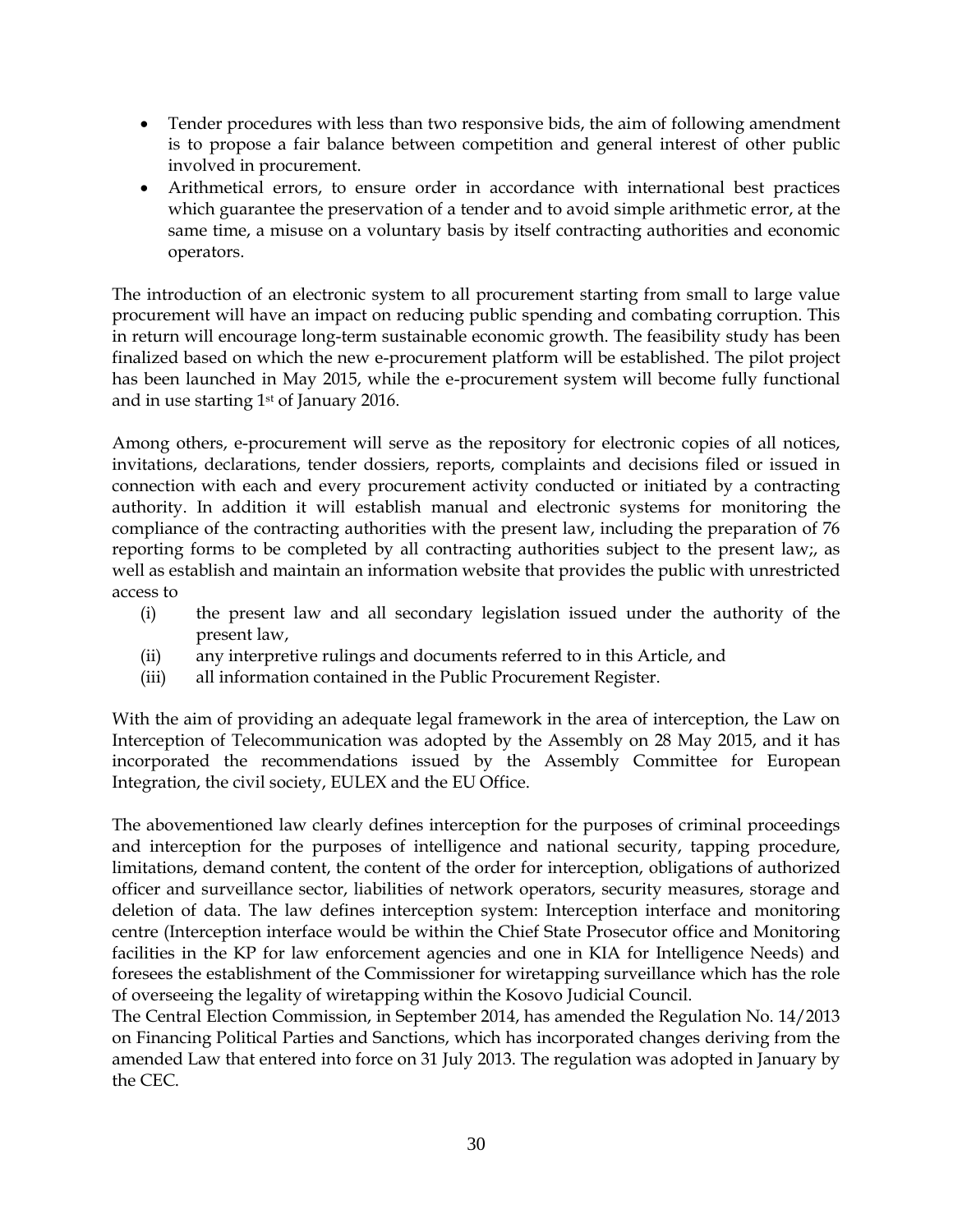Regarding the strengthening the human resources capacities, CEC will announce a vacant position by the end of May. However, it should be noted that even though there is a lack of human resources monitoring the implementation of the law on Financing Political Parties, 12 additional political parties have been fined in May 2015.

More specifically, as for the election process is concerned, the Central Election Commission has certified 103 political parties for the 2013 local elections and 30 parties for 2014 Parliamentary Elections. Contrary to the local elections where 10 political parties have not submitted their financial reports, in the parliamentary elections all of them have done so. According to the law, the deadline for submission of reports on campaign spending is 45 days after each election. Therefore, the Central Election Commission has fined 10 parties who have failed to comply with this deadline. Only 2 political entities have paid the imposed fines before their certification for the 2014 election.

On the other hand, for 2013 regular Municipal Election, Election Complaints and Appeals imposed fines to all political parties participating in elections with a value of EUR 195,450.00. These fines are imposed for electoral irregularities that have occurred for all stages of the electoral process, respectively breaking the election silence. During the 2013 electoral process, ECAP received 1,109 complaints filed by various political entities for voting in Kosovo, while 16,410 complaints were received for overseas Voters.

ECAP during parliamentary election process, held on June 8, 2014, imposed a fine to all political parties participating in elections with a value of EUR 86.700.00 for electoral irregularities that have occurred for all stages of the electoral process. ECAP received 341 complaints filed by various political entities for voting in Kosovo, while 9172 complaints were received for overseas Voters.

By comparing the above figures for the number of complaints and penalties imposed by ECAP to political parties during the two electoral processes that the 2013 local elections and that the 2014 parliamentary elections the number of complaints and the amount of fines imposed may conclude that the sanctioning of political parties with such fine had deterrent effect.

In order to improve the exchange of information between law enforcement and judicial authorities (KPC, KC, KP, FIU and TAK) in intelligence led-policing, the Agreement on Exchange of Information, Risk Assessment and Coordination between and Law Enforcement Institutions and Agencies was signed in December 2014.Pursuing a better cooperation and higher efficiency of law enforcement agencies in the fight against organized crime, entities in charge are working towards functionalizing a system for intelligence information exchange among these authorities. Since November last year, an assessment on the IT infrastructure and the interoperability of these databases was conducted, and the report published in March this year recommended a number of steps towards functionalizing this system, some of which have started to be applied by these authorities, including drafting an MoU in April, 2015, establishing a steering committee, and creating unified standards for system data entry.

KP adopted the SOP on the Kosovo Police Information System in November 2014 with the aim of establishing KPIS. This system is designed to assist the KP staff in checking criminal records of suspects involved in organized crime cases, conducting investigations of crime cases,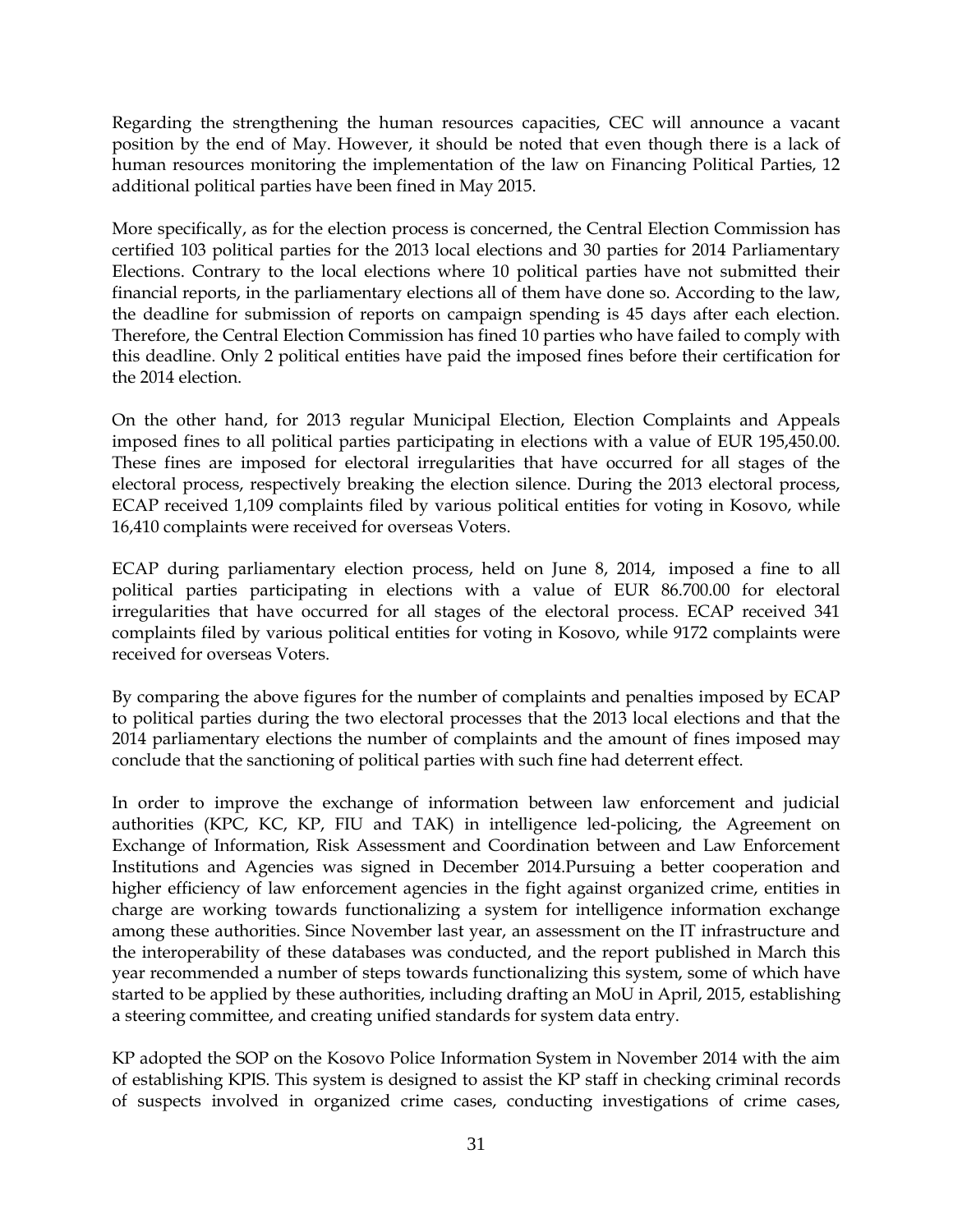incidents, identifying weapons and other military equipment. The proper use of the information system enables high-level crime investigations and helps in producing analytical reports and reliable statistics in this area.

Financial investigations are an essential tool in terms of developing evidence against complex high level crimes with a view to dismantling transnational and organised crime networks. Since March 2014, financial investigations are integrated into all investigations of organized crime and corruption, as provided by a KP decision on integrating financial investigations. In terms of capacity building in this field, the certification process for financial investigators started in October 2014, with professional training conducted through the support of EU funded project, where 10 law enforcement officers were trained and certified. Two financial investigation experts have already been appointed in the Department against Drug Trafficking and Department against human trafficking. Whereas, within the organized crimes Unit a separate sector for integrated financial investigations is in place. In this light, KP also adopted the Administrative Instruction for certification of IT forensic experts in June 2014, which was followed by professional trainings conducted. So far 2 IT forensic experts were certified.

In order to determine general and specific guidelines, coordination and cooperation between KP and prosecution during organized crime investigations, a working group was established with representatives of KP and KPC which is responsible for drafting a Manual with general and specific procedures to be followed, expected to be presented in the last quarter of 2015.

With the aim of enhancing capacities in the field of witness protection in terms of financing and staffing, the Witness Protection Directorate appointed 5 additional officials, while the remaining 7 officials are in the recruiting process which is to be finalized by June 2015. The Kosovo Police is a part of the unified witness protection database for all countries in the region, which was presented to all regional countries in October 2014.

In order to raise awareness in the area of witness protections, during February 2015 seminars in all regions of Kosovo have been organized for prosecutors, judges, and police officials. All these seminars were also attended by the WINPRO II officials. These activities were followed by brochures containing information on witness protection, which were distributed to judges, prosecutors and police officials. In February and March 2015, two field practical exercises related to witness protection have been conducted.

In terms of capacity building, the WPD staff attended the following international and regional conferences in the field of witness protection: regional conference on witness protection in Macedonia (March 2015), international conference organized by EUROPOL and regional conference on witness protection in Albania (May 2015). Regarding the improvement of the IT infrastructure within the WPD, the intranet network and the Analysis Software (iBase) have been installed in all working stations.

In order to prioritize high-profile cases related to organized crime and corruption, the Action Plan to Increase the Efficiency of the Prosecutorial System in fighting corruption cases was adopted on 4 November 2013. In this light, the National Coordinators for Economic Crime and Corruption and the National Coordinator for on the Selection of top 50 Serious Crimes were appointed. These top 50 serious crime cases are expected to involve high ranking state officials,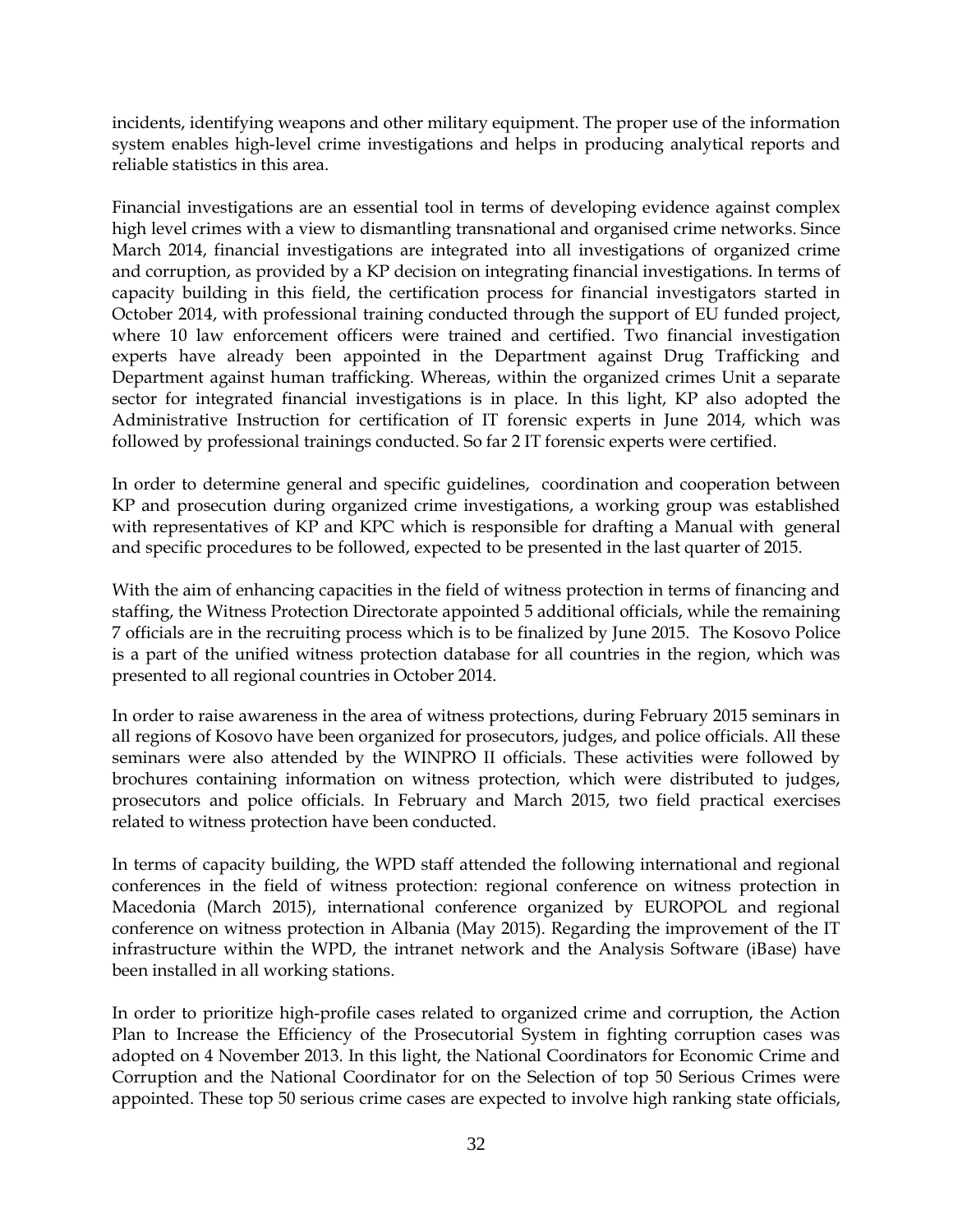former ministers, former municipality mayors, and head of public enterprises. Such cases are to be treated with highest priority by state bodies, starting from law enforcement agencies up to the courts, through joint investigative teams involving all these relevant bodies. So far 9 cases have been targeted and are still under investigation. In two of these high profile crime cases the value of the assets that might be subject to sequestration is 13,000,000 EUR.

In terms of the enforcement of the legislation in the field of fight against organized crime, during the first quarter 2015, the KP has worked on 42 cases of organized crimes, out of which, 24 were forwarded to the prosecution offices.

| <b>Status of cases</b> |                 | 2013              | 2014            |                   | Q1 2015         |                   |
|------------------------|-----------------|-------------------|-----------------|-------------------|-----------------|-------------------|
|                        | No. of<br>cases | No. of<br>persons | No. of<br>cases | No. of<br>persons | No. of<br>cases | No. of<br>persons |
| Cases at work          | 27              | 210               | 47              | 388               | 42              | 287               |
| Inherited cases        | 16              | 118               | 25              | 223               | 41              | 283               |
| New cases              | 11              | 92                | 22              | 165               |                 |                   |
| Cases solved           | ∍               |                   |                 | 125               | 4               |                   |
| Pending cases          | 25              | 201               | 39              | 262               | 39              | 279               |

*Table 7: KPC organized crime statistics, 2013, 2014, and Q1 2015* 

In the first quarter of 2015, Prosecution offices have solved 4 cases of organized crime involving 6 persons in such manner:

- Criminal charges dropped for 3 persons,
- Investigation terminated for 2 persons, and
- Indictment following investigations against 3 defendants.

During this period, courts have issued verdicts against 2 defendants on cases of organized crime, where both defendants were found guilty.

Kosovo institutions are also committed in prioritizing high profile corruption cases. Courts have been solving corruption cases even of high state official who have been found guilty, sentenced of imprisonment and were prohibited to perform management tasks or duties. For more detailed information, please see the Annex on *Judgments.*

In order to complete the legislative framework in the fight against terrorism, the Law on Prohibition of Joining Armed Conflicts outside state territory, was approved by the Assembly in March 2015. With the aim of protecting the state interests and national security, this Law determines criminal offence of joining or participating in a foreign army or police, in foreign paramilitary and para-police formations, in organized groups or individually, in any form of armed conflict outside the territory of the Republic of Kosovo.

Prevention and countering of extremism and terrorism continue to remain priorities of the Directorate against Terrorism within Kosovo Police. The main priority is preventing the citizens of the Republic of Kosovo joining the ranks of terrorism groups in order to participate in conflicts outside Kosovo. Given that preventing and combating extremism and terrorism requires a comprehensive approach, the Kosovo Police has consistently expressed interest and willingness to cooperate with religious communities, civil society, non-governmental organizations, etc.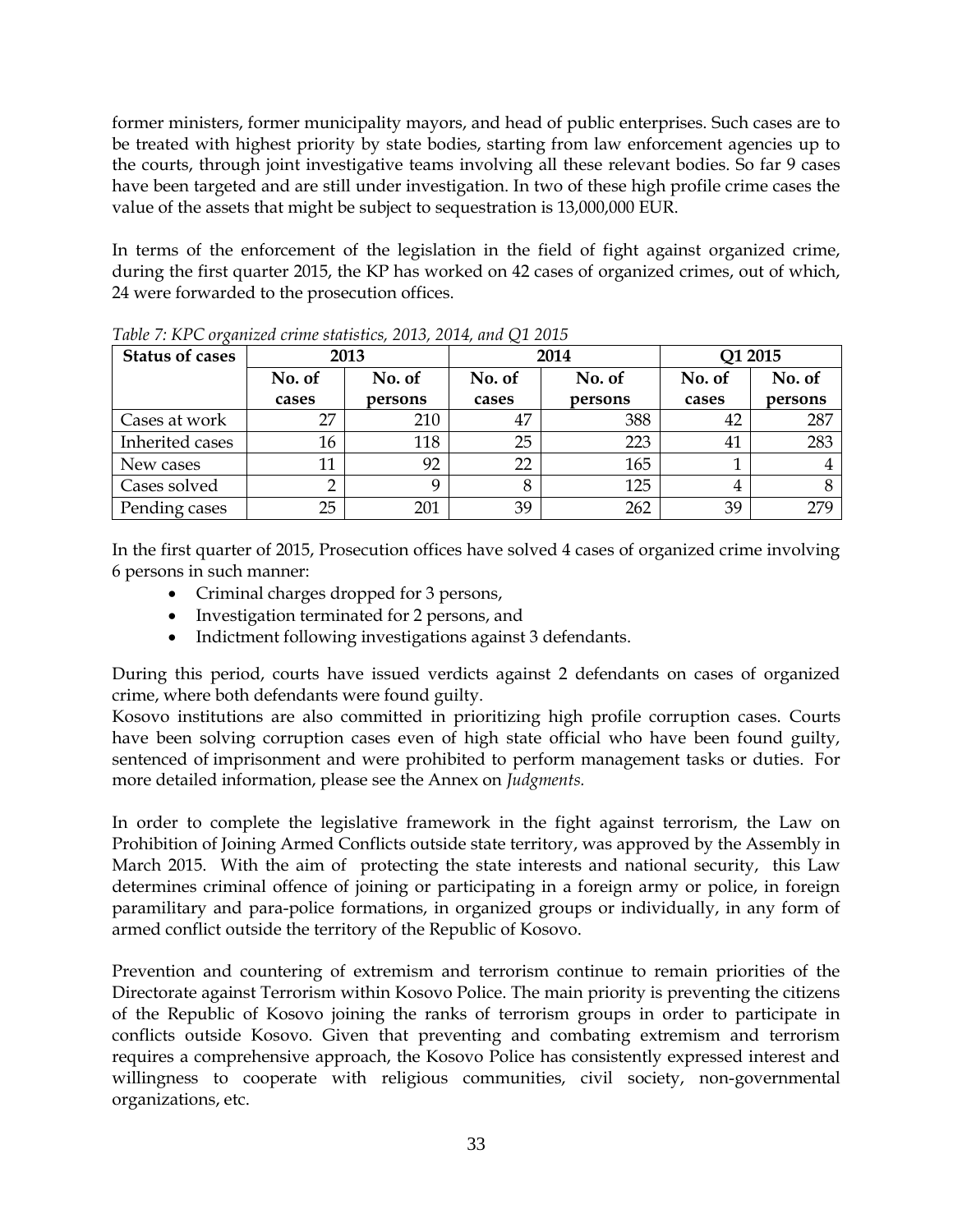During 2014, the Directorate against Terrorism dealt with 48 cases, out of which 20 inherited from the previous year, while 4 of these cases were transferred from other units of Kosovo Police. During this period, 8 operative plans and 98 raids in different regions of Kosovo were conducted. Criminal charges were filed against 132 persons, 78 of whom were arrested and are being investigated while 18 cases were forwarded to the Prosecution. Regarding statistics on cases related to terrorism, during Jan-15 May, the directorate dealt with 6 terrorism related cases, 9 persons were arrested, and criminal charges were filed against 8 persons. During this period 7 raids in different regions of Kosovo were conducted, while the directorate dealt with 199 pieces of information; out of which 65 pieces were international.

Kosovo law enforcement institution are specially focused on the prevention and fight against the supply segment of drug trafficking. An upward trend is evident in the number of persons arrested for drug trafficking cases and confiscated narcotics.

|                    |                 | 2013              | 2014            |                   | Q1 2015         |                   |
|--------------------|-----------------|-------------------|-----------------|-------------------|-----------------|-------------------|
|                    | No. of<br>cases | No. of<br>persons | No. of<br>cases | No. of<br>persons | No. of<br>cases | No. of<br>persons |
|                    |                 |                   |                 |                   |                 |                   |
| Cases at work      | 543             | 896               | 795             | 1262              | 538             | 852               |
| Inherited<br>cases | 169             | 280               | 286             | 469               | 458             | 722               |
| New cases          | 374             | 616               | 511             | 793               | 80              | 130               |
| Cases solved       | 257             | 429               | 350             | 552               | 58              | 97                |
| Cases pending      | 286             | 467               | 450             | 710               | 480             | 756               |

*Table 8: KPC statistics on cases related to narcotics for 2013, 2014 and Q1 2015*

As shown in the table above, Prosecution offices, in the first quarter of 2015 have solved 58 cases involving 97 persons in the following manner:

- Charges were dropped for 4 persons;
- Investigations terminated for 5 persons;
- Indictment with the request for Punitive Order filed against 10 persons;
- Instant indictment filed against 29 persons;
- Indictment following investigations filed against 49 persons;

During this period, courts have issued verdicts against 25 defendants on drug trafficking, where all 25 were found guilty.

In terms of information exchange: 168 pieces of information were exchanged with Kosovo institutions and 72 with other countries.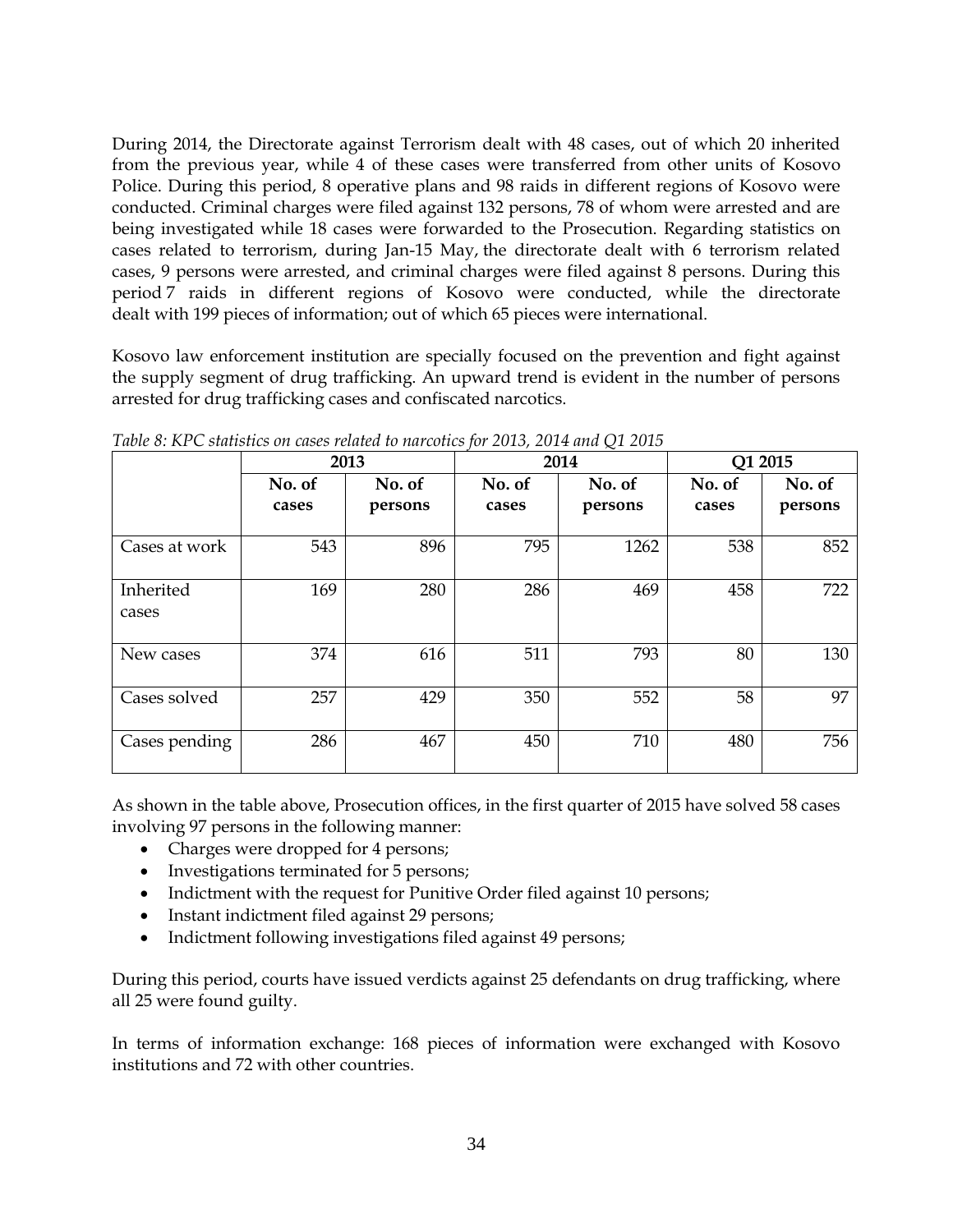With the purpose of providing the necessary support to victims of crimes, the Government in May 2015 has adopted the Law on the Compensation of Crime Victims. This law regulates the compensation of victims of crime and their dependants, the respective claiming proceedings and the decision making authorities.

In terms of strategic documents, a formal Working Group was established (21 February 2014) for drafting a new Strategy against Trafficking in Human Beings, 2014-2019. The coordination process for the National Strategy against THB was based on an inclusive participatory system that involves central institutions, civil society, local and international Non-Governmental Organizations working in Kosovo. The new Strategy on the Fight against Trafficking in Human Beings 2014-2019 has been approved in 8 May 2015.

With regards to international cooperation/information exchange, Kosovo Police (DITHB) increased the number of information exchanges with other countries on matters related to crossborder crime with trafficking with human beings. While, during this reporting period this department exchanged information with the following:

- $\bullet$  Albania 8;
- Great Britain 2;
- $\bullet$  France 2;
- $\bullet$  Serbia 2;
- Germany  $-2$ ;
- Montenegro 2;
- $\bullet$  Austria 1;
- $\bullet$  Belgium 1;
- $\bullet$  Turkey 1;
- $\bullet$  USA 1; and
- Switzerland 1.

During the reporting period 41 victims of human trafficking were identified. The number of victims who received treatment from Centres for Social Work during the reporting period is 41, of them 23 adults and 18 minors. Furthermore, shelter was provided for 31 victims, while 10 victims have refused assistance.

Kosovo institutions have also made significant progress in terms of improving conditions for rehabilitation of victims. In terms of providing treatment for victims of human trafficking including sheltering and rehabilitation, the MLSW has contracts with two (2) NGO shelters who offer services for the protecting and sheltering of these victims. The NGO - PVPT accommodates only victims of trafficking, while Hope and Home for Children NGO shelters abused children, victims of trafficking with a low level of risk. The Ministry supports these shelters with 50% of the victims' expenditures, and the allocated budget for supporting these NGOs during 2015 is €36,000 for 2015.

The contracted services from the NGO shelters consist of:

- 24-hour care for victims of trafficking;
- Providing food to victims within the shelter;
- Providing personal hygiene kits for the victims of trafficking within the shelter;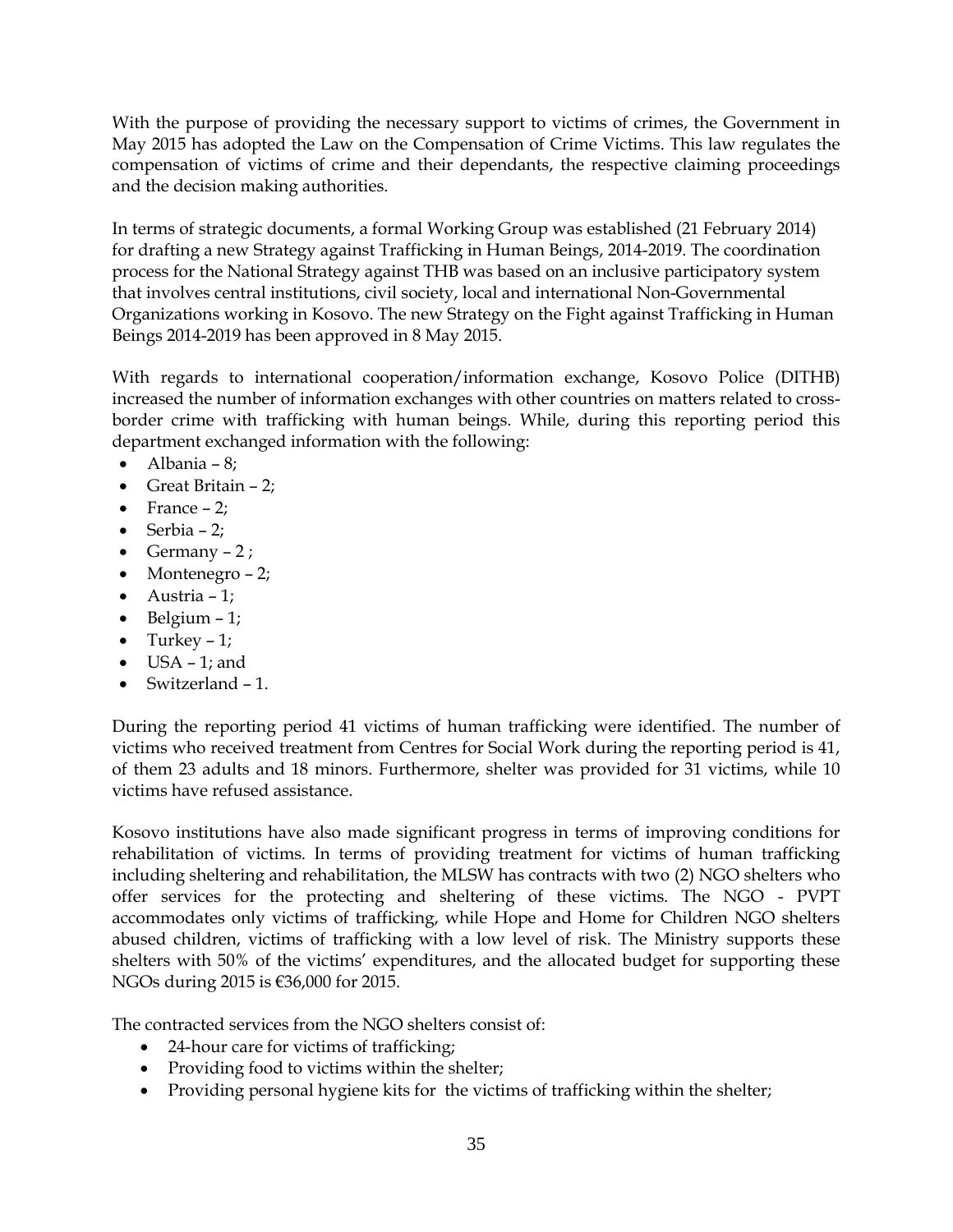- Providing the victims with medical supplies;
- Counselling and emotional support (Group or individual counselling);
- Providing transportation for the victims.

In order to enhance capacities within the law enforcement bodies, in March 2014 the unit for THB trafficking was established in North Mitrovica, where 5 officials were recruited. During 2014, Kosovo Academy for Public Safety in Vushtrri organized 24 trainings for officers dealing with THB, while the Department for Investigation of Trafficking in Human Beings staff participated in 15 international trainings/seminars and conferences on THB.

#### <span id="page-35-0"></span>**4.2. Law enforcement cooperation**

To recommit themselves on Joint Rule of Law Objectives, in May 14, 2015, the Minister of Justice, together with the Head of EULEX Mission in Kosovo, the Head of the EU Office in Kosovo, Chairman of the Kosovo Judicial Council, and of the Kosovo Prosecutorial Council, has signed a Compact Agreement. Actions arising from this agreement are aimed at strengthening the police, customs, judicial and correctional institutions throughout Kosovo. Also, the Compact Agreement calls on the advancement of the Kosovo capacity to fight corruption, organized crime, and paying attention to addressing inter-ethnic crimes. For further information please find attached the Annex on *Joint Rule of Law Coordination Board Compact 2.*

In order to improve international cooperation in terms of fighting organized crime including provisions on witness protection, Kosovo Police during this reporting period signed the following:

- Cooperation Agreement with United Kingdom, February 2015;
- Cooperation Agreement with Albania, March 2015.
- Cooperation Agreement with Slovenia, May 2015
- While, the Cooperation Agreement with Turkey is expected to be signed in June 2015.

So far the Republic of Kosovo (Kosovo Police) concluded cooperation agreements with the following:

- Cross-Border Police Cooperation Agreement with Albania, October 2009 ;
- Police Cooperation MoU with Croatia, October 2009;
- Police Cooperation Agreement with Macedonia, December 2009;
- Agreement on Cooperation in combating irregular immigration networks and trafficking networks in Human Beings, with France, December 2009;
- Cooperation Agreement on Security Field with Germany, April 2010;
- Law Enforcement Cooperation Agreement in Preventing and Combating Serious Crimes with Sweden, June 2010;
- Police Cooperation Agreement with Bulgaria, September 2012;
- Cooperation Agreement on Preventing and Combating Crime with Hungary, July 2013;
- MoU Cooperation in Security Field with Finland, October 2013;
- Police Cooperation Agreement with Switzerland, November 2013;
- Police Cooperation Agreement with Montenegro, March 2014.

In terms of providing an adequate framework in the area of witness protection, all the above mentioned agreement include provisions on witness protection.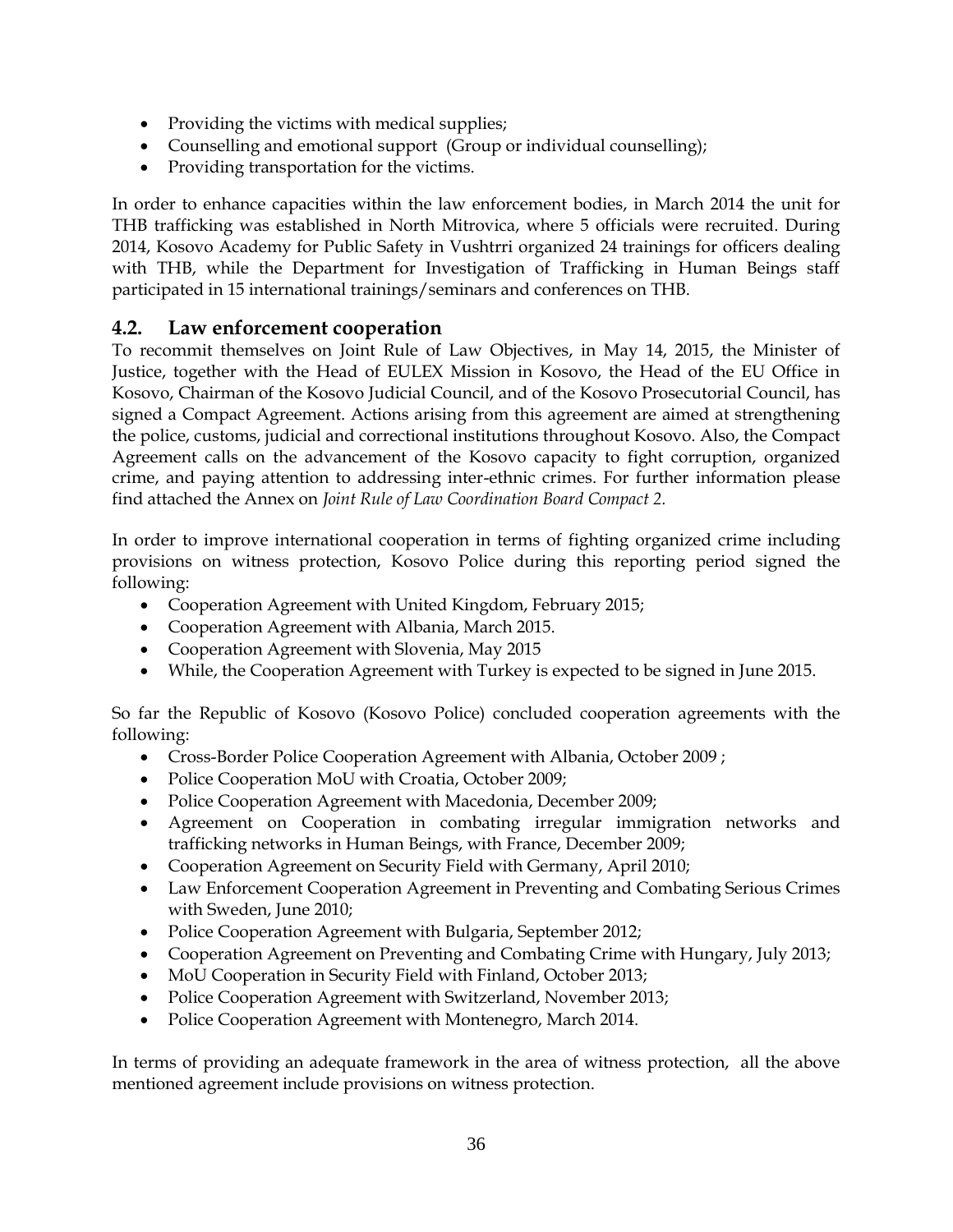As a result of the above mentioned cooperation agreements in the area of organized crime, during this period, Kosovo authorities have worked jointly with six MSs (Austria, Czech Republic, France, Germany, Hungary, and Slovakia) and Switzerland in two cases involving smuggling of migrants: On 4 November 2014, 34 suspects were arrested, 13 of whom in Kosovo, while on 24 March 2014, the number of arrested suspects was 44, with 4 of them arrested in Kosovo. The latter operation was led by EUROPOL.

In April 2015, the Republic of Kosovo submitted a membership application for INTERPOL. Accession of Kosovo to INTERPOL would greatly benefit international police cooperation in fighting organized crime and enforcing rule of law.

On requests related to international organize crime cases, during the reporting period; Directorate for International Legal Cooperation has received 5 new cases, 66 new requests involved in existing open cases, and 46 replies.

During this reporting period Kosovo Customs signed the following cooperation agreements:

- Cooperation agreement with Austria, signed in September 2014;
- Cooperation agreement with Croatia signed in March 2015.
- While, the first of draft of the cooperation agreement was exchanged with respective authorities in Hungary in April.

Since September 2014, FIU signed cooperation agreement with the following countries:

- Cooperation agreement with Poland, signed in September 2014;
- Cooperation agreement with Albania signed in September 2014;
- Cooperation agreement with Hungary, signed in January 2015;
- Cooperation agreement with Ghana, signed in March 2015;
- Cooperation agreement with Macedonia, signed in March 2015;
- While the cooperation agreement between FIU and Switzerland is in the process of finalization.

### <span id="page-36-0"></span>**4.3. Judicial Cooperation in Criminal Matters**

Regarding judicial cooperation in criminal matters, the Law on International Legal Cooperation was adopted by the Assembly on 31 July 2013. Kosovo has so far concluded agreements and MoUs on cooperation in the exchange of financial intelligence related to money laundering and financing of terrorism with the following countries: Turkey, Finland, Slovenia, Macedonia, Albania, Montenegro, San Marino and Czech Republic. Kosovo has also concluded agreements and MoUs on cooperation and mutual assistance in customs matters with Turkey, Slovenia, Poland, Montenegro, Macedonia, Italy, Hungary, Austria, Albania and France.

In order to further enhance the international judicial cooperation completion, MoJ in June 2013 signed an agreement with Italy on Mutual Legal Assistance in Criminal Matters and extradition, while the Agreement on Mutual Legal Assistance in Criminal Matters with Hungary will be signed shortly after the date has been set. Furthermore, the Agreement on Legal Assistance in Criminal Matters with Germany will be signed at the end of June 2015. Regarding the Extradition Treaty with the US, it is only left for the US to confirm the date of the signature.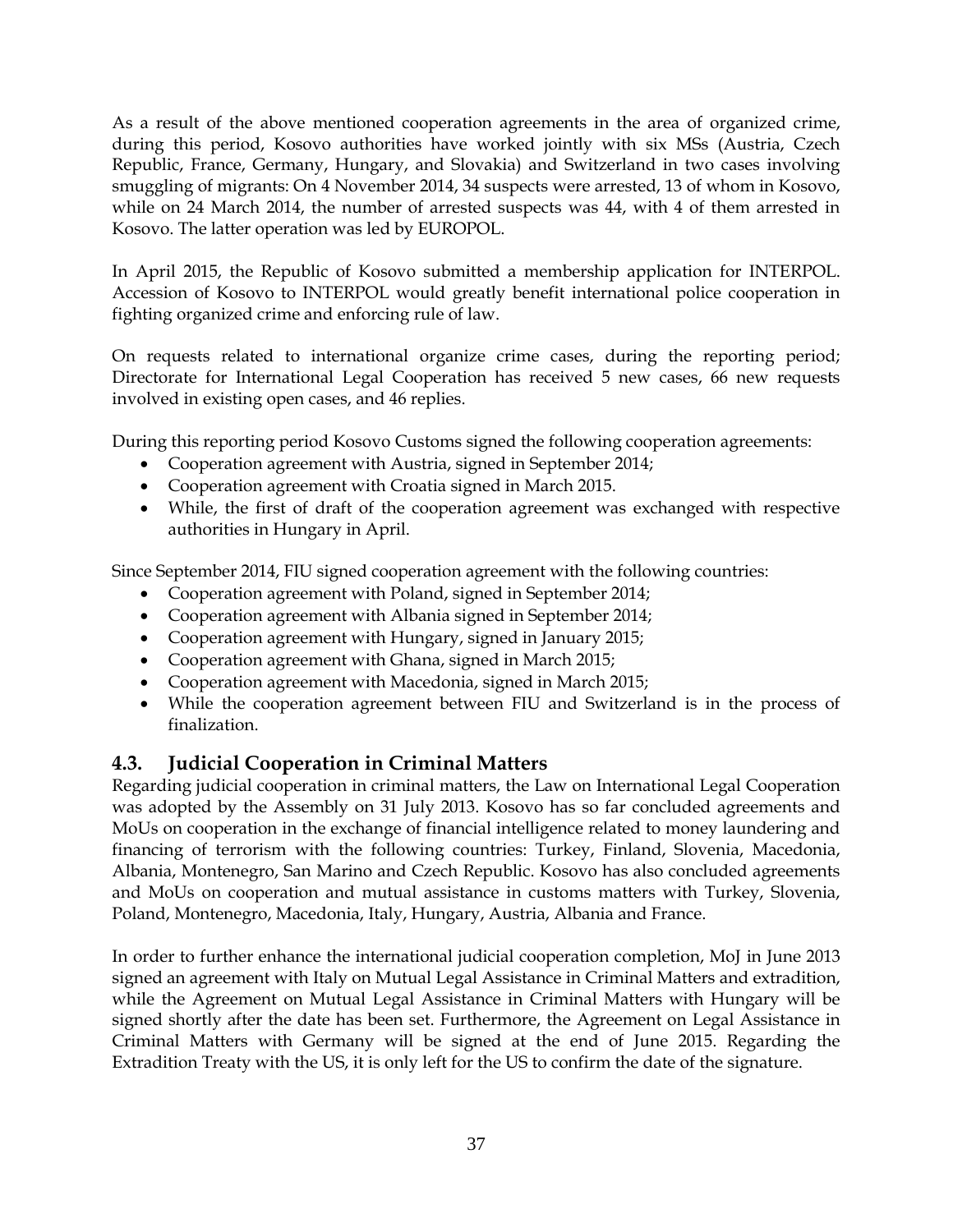With respect to the number of cases processed and treated in matters of international judicial cooperation, MoJ/Department of International Legal Cooperation (DILC) has received and processed 1,319 new requests, 1539 new requests under the open cases and 2000 answers for the following new and open cases:

- Extradition;
- International Child Abduction;
- Transfer of sentenced persons;
- Transfer of proceedings;
- Mutual legal assistance in criminal and civil matters;
- Service of documents;
- Recognition and enforcement of judgments;
- Legal Opinions.

Furthermore, with respect to the number of cases processed and treated in matters of international judicial cooperation with the Republic of Serbia, MoJ/DILC has received and processed 397 new requests, 576 update requests and 488 answers

On the other hand, regarding the number of requests related to organized crime cases, DILC has received and processed the following:

- 5 new cases:
- 66 new requests under the open cases;
- 46 replies

In June 2014, through a conference in Pristina, a Western Balkans Network of the Agencies responsible for managing the sequestrated and confiscated assets (BARIN) was established. The manual for its functioning with templates for information exchange is developed. The next network meeting is scheduled to be held in Skopje during summer 2015.

Kosovo has enquired about closer cooperation with EUROJUST. The Chief State Prosecutor has appointed one prosecutor as a liaison officer between Kosovo and EUROJUST and EJN for all cases that fall under the competence of the Kosovo State Prosecutor. Kosovo received the second negative response on a possible agreement with EUROJUST.

### <span id="page-37-0"></span>**4.4. Data Protection**

According to the assessments made on the Law on the Protection of Personal Data, the law is in line with the EU *acquis*. The law reflects the provisions of the Directive 95/46/EC of the European Parliament and of the Council of 24 October 1995 in an almost approximated way. Generally, the law concerning protection of personal data is aligned and the provisions of the LPDP are aligned to the requirements of this Directive. In terms of meeting the requirements regarding legitimacy of data processing, rights of the data subject, institutional protection of personal data, transfer of personal data, rights and supervision, general violations of the provisions, the field of personal data protection in the Republic of Kosovo is in accordance with EU *acquis*. In present law it is clearly defined what is permitted or prohibited. All provisions are specified under the Articles pursuant to the EU *acquis* and are subject to constant institutional, organizational and substantive supervision. To conclude, all provisions of this law, in all its parts, are unambiguous, clear and concise and specifically define what is permitted or prohibited.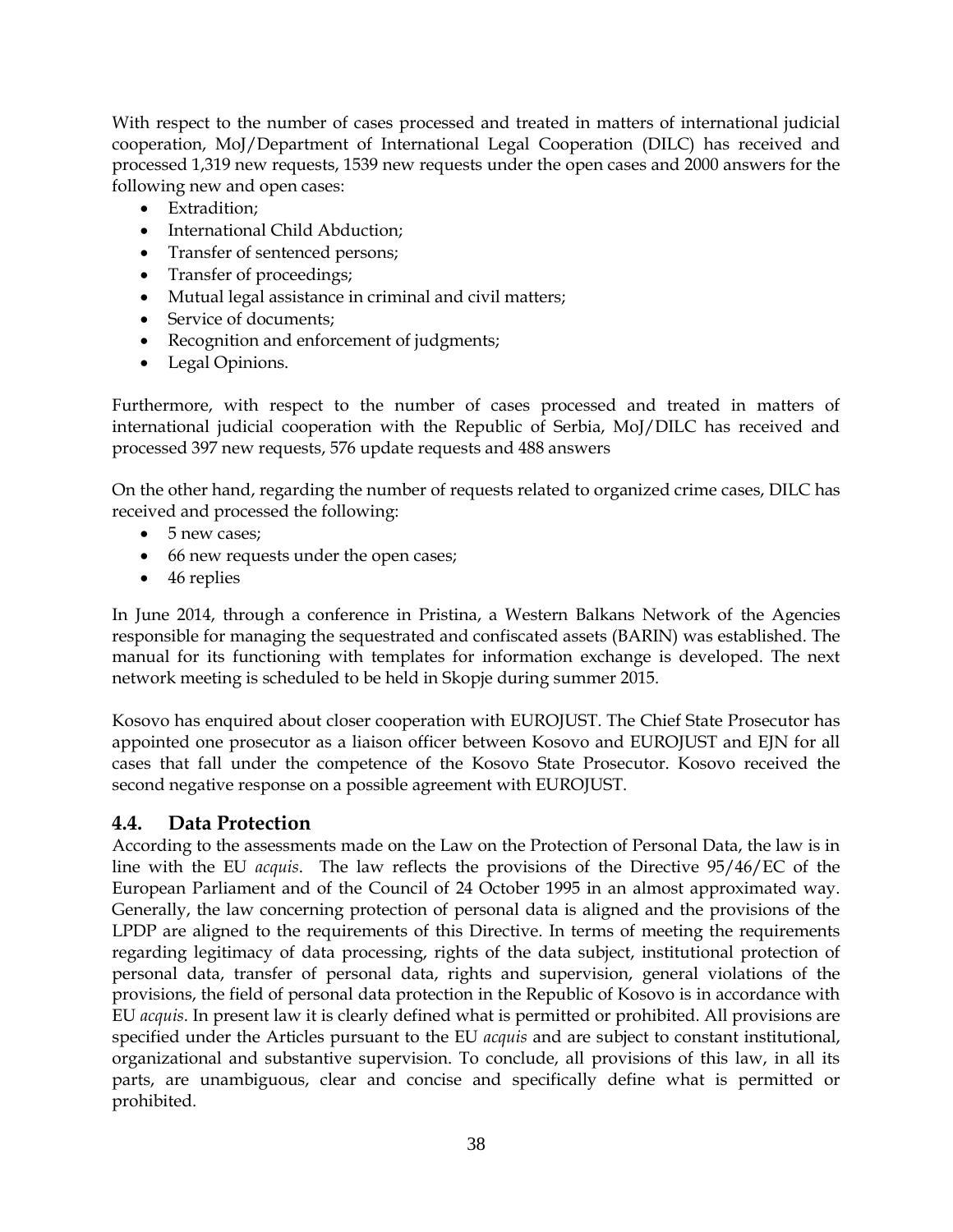In order to further enhance the legislative framework in the area of data protection, the NAPPD adopted the Regulation on Data Security April 2015.

In terms of cooperation between the Agency and other governmental institutions, since September 2014 the agency is included in the list of institutions to be consulted on all draft laws.

In term of capacity building in the field of data protection, training sessions organized on ISO27002securitystandards were organized in September 2014, with 12 data protection officials certifies. There provide the NAPPD representatives with data security related knowledge, this way contributing in the enhancement of capacities in the Agency. This activity commenced on 1 September 2014. In addition, another round of the abovementioned training was organized during 4-11 May 2015, with 8 NAPPD officials awaiting certification.

All institutions under the legal obligation to appoint Data Protection Officers have done that by now. The NAPDD has conducted inspections in specific areas and based on its working plan for 2015 general inspections are foreseen. All issued recommendations are implemented by the relevant institutions. Against the institutions that have not implemented the recommendations of the Agency, administrative proceedings have been initiated. Currently 18 cases of breach for the safety during processing data of the citizens are already in process meanwhile by the decision of the Basic Court and recommendation by the NAPPD, the Kosovo Company responsible for Distribution and Power Supply– KEDS, received a €9,000 fine for negligence in taking legal measures for the safety during processing data of the citizens.

With regard to the local level, out of 38 municipalities in the Republic of Kosovo, 36 of them now have data protection officers appointed. The remaining municipalities (2) are expected to appoint local level data protection officials in the very near future. The appointment of the data protection officials in municipalities emphasizes the importance of the role of local DPOs, but also contributes directly in the implementation of the legislation on data protection in the national level.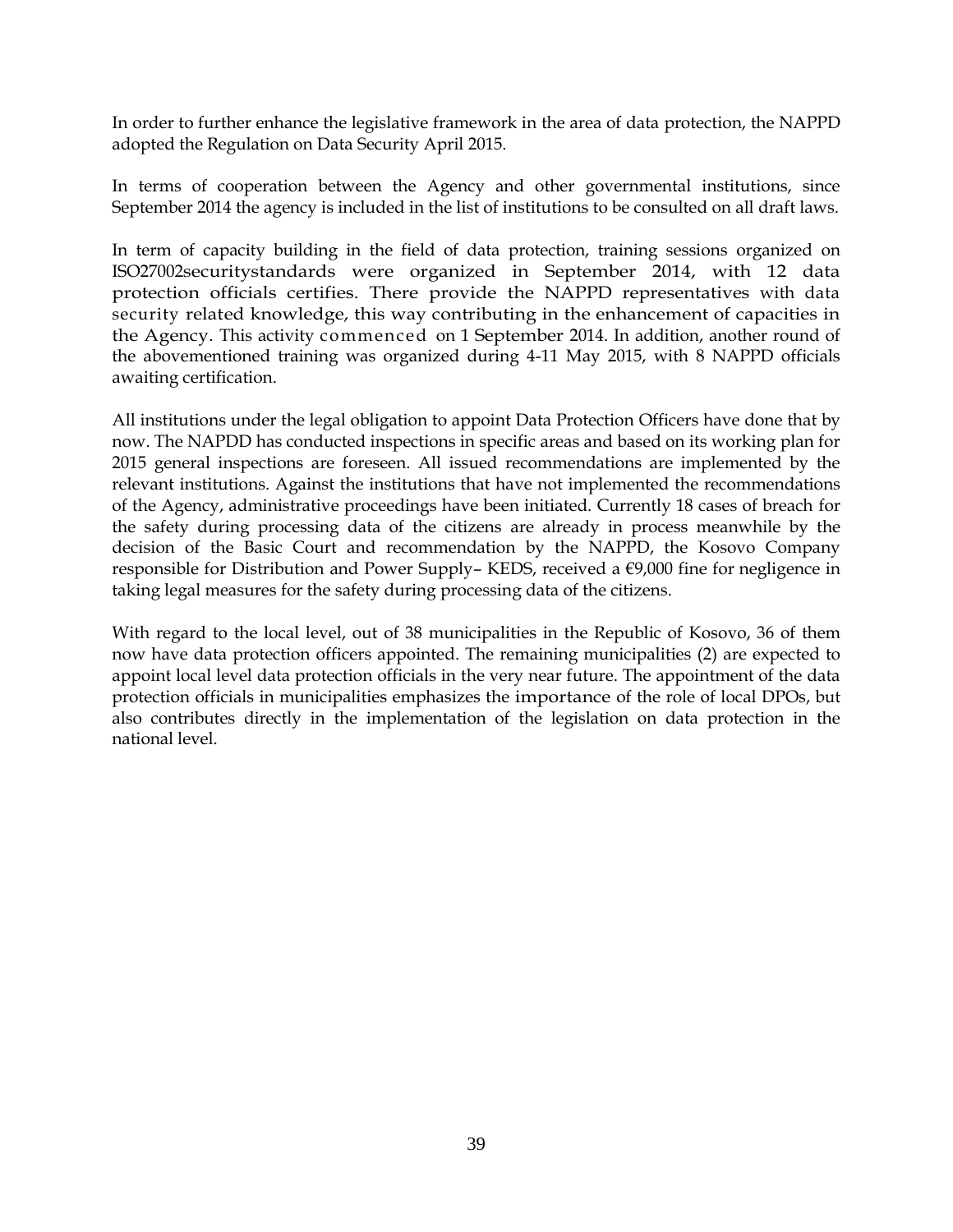## <span id="page-39-0"></span>**5. Block 4: Fundamental Rights related to the Freedom of Movement**

The legal framework on fundamental rights in Kosovo has been complemented with the approval by the Assembly on 28 May 2015 of the 'human rights package of laws', consisting of the Law on Protection from Discrimination, the Law on Gender Equality and the Law on the Ombudsperson. This package of laws has been harmonized and prepared with the assistance of a joint CoE and EU project and during the drafting process have been involved the relevant actors and the civil society.

The revised legal framework will enhance the protection of human right also in terms of creating new mechanism; the new law on the Ombudsman defines the Ombudsman Institution as a mechanism of equality for promoting, monitoring and supporting equal treatment without discrimination on any grounds. Also, the Ombudsperson will act as a National Mechanism for the prevention of torture and other cruel, inhuman and degrading punishments. While the Law on Gender Equality determines the general and specific measures to ensure and protect the equal rights of men and women, defines the responsible institutions and ensures the institutional framework necessary for implementation.

The Law on Protection from Discrimination defines a general framework for preventing and combating discrimination on any grounds and foresees the legal remedies and procedures in cases of law violations. As envisaged with the new Law on Protection from Discrimination, the Government is obliged to launch an awareness raising campaign within six (6) months after the adoption of the law and all institutions should publish on their websites information for citizens regarding their rights. In this light, by September 2015 the OGG/OPM will launch a campaign on informing citizens about their rights and legal remedies in cases of human rights violations.

The Assessment Report on the Implementation of the Strategy and Action Plan for 2014 was published on 07 April 2015. The OGG has focused on three main priorities: monitoring of the AP, enhancing the political will on implementation of the AP and cooperation between the local and central level. On this report, sectors such as education, employment, economic growth, health care and social welfare, housing and informal settlements, return and reintegration, civil registration, media and information were evaluated. Out of 228 indicators of the action plan, 179 have been reported.

In addition, the Governments decision of 4th of April 2015 re-established the Inter-institutional Steering Committee for the coordination of the implementation of the Plan for the Integration of Roma, Ashkali and Egyptians. Considering that the Strategy and Action Plan is on its last year of implementation, the Steering Committee has taken the decision to initiate the drafting of the new Action plan on the integration of RAE communities 2016 – 2020.

Moreover, the Government of Kosovo has participated for the first time on the regional meeting of Roma Decade 2020.

With regard to the collection of data on potentially inter-ethnically motivated incidents or crimes, the KPC, KJC and KP agreed to establish a tracking mechanism for such criminal offences. This database is functional and these data are generated on the Statistical Reports for the work of prosecution offices with criminal cases of adult/minor offenders and characteristic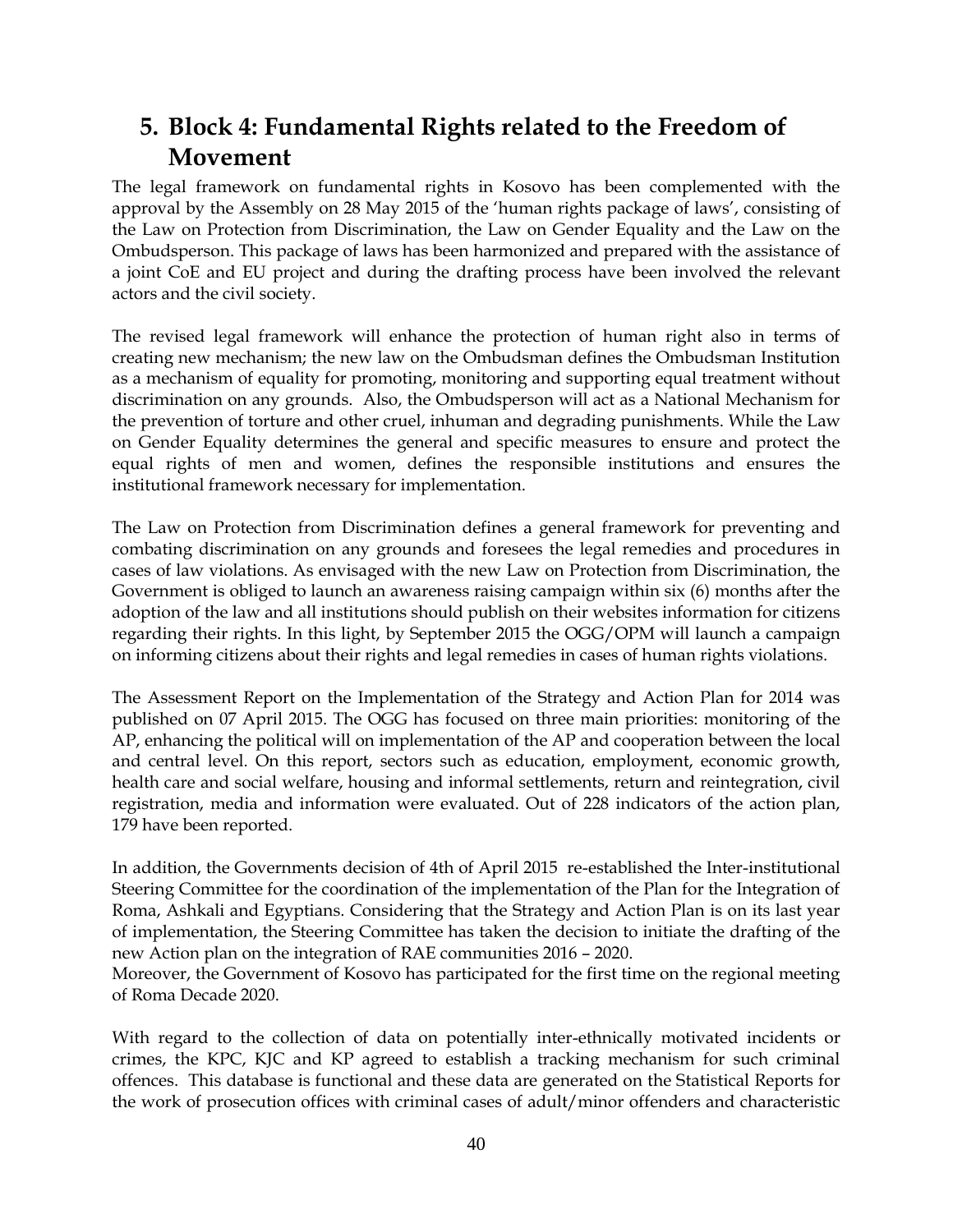criminal offences*.* These data are collected in two categories: (1) where the injured party is non-Albanian and the suspect is Albanian or vice-versa; and (2) based on article 147 of the Criminal Code.

For statistics for the first quarter of 2015 please see *Annex on Statistical Report for the work of prosecution offices with criminal cases of adult offenders and characteristic criminal offences* and *the Statistical Reports for the work of prosecution offices with criminal cases of minor offenders and characteristic criminal offences.*

In addition, the KPC generates a detailed separate statistical report related to ethnic crimes on cases where the injured party is non-Albanian and the suspect is Albanian or vice-versa.(For the first quarter of 2015, p*lease find attached Annex on Statistical report related to Ethnic Crimes*).

Moreover, the KPC in cooperation with KJC, KP and Eulex are planning to draft a manual that will assist Kosovo Police and Prosecutors while investigating and prosecuting these crimes.

As part of the project *Support to employment of RAE communities on Kosovo Police*, three (3) members from the Egyptian community and two (2) members from the Roma community have completed the respective police trainings and will graduate as police officers on 12 June 2015.

The project is on continuance and on the waiting list for recruitments are on total 13 candidates (five (5) from the Roma community, five (5) from the Egyptian community and three (3) from the Ashkali community) who will be recruited based on the future needs of the KP.

Regarding the efforts on increasing the number of registered members of the Roma, Ashkali and Egyptian communities, the MLGA announced October, November and December of 2014 as months of civil registration free of charge. Considering that during this period only 10 persons responded to this call, the MLGA conducted a public campaign to promote this initiative. As a result, during the period January – April 2015, out of 233 identified persons, 126 were registered. To date, in total 136 persons have been registered, while 88 persons remain unregistered since they come from neighbouring countries and do not possess any document that would permit their registration (75 persons living in Mitrovica and 13 persons living in Ferizaj).

A working group was established by the MIA and the MLGA in order to analyze any eventual overlap between the competences and activities of the Municipal Community and Safety Councils and the Municipal Assemblies. After the assessment of the activities conducted by the MCSCs and the competences under which they fall, on 11 April 2015 was published a Manual for Municipal Community Safety Councils that will clarify the role and importance of the MCSC in supporting community safety, the objectives and responsibility of the MCSC members. In addition the Manual will explain the importance of the concept of safety in the community, community policing and development of local policies that influence community safety.

The MLGA and the OGG in October 2014 have held a meeting with the mayors of Municipalities regarding the implementation of the Action Plan for the integration of RAE communities. During September 2014, five regional workshops have been organized in